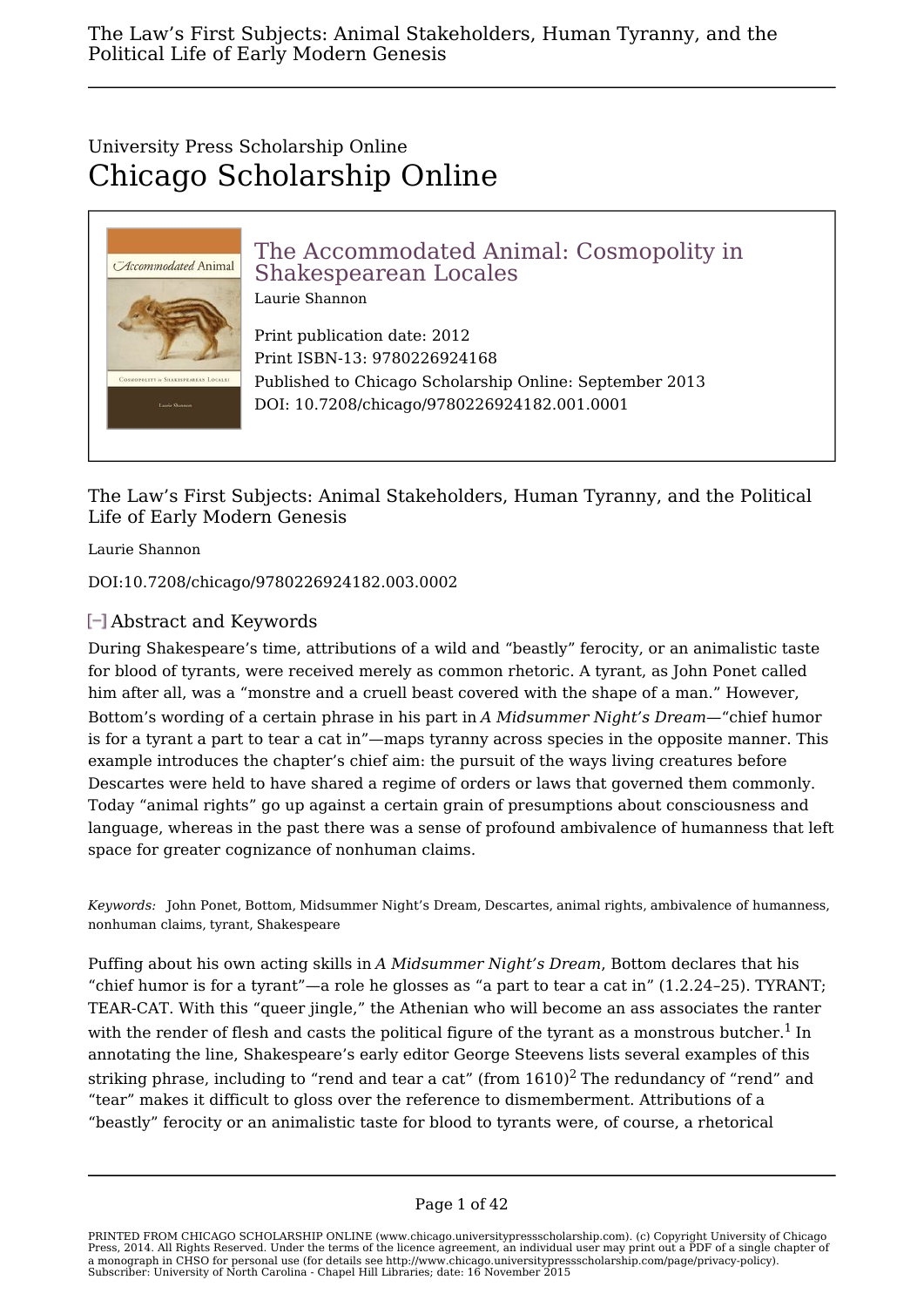commonplace in the period. John Ponet, for example, calls the tyrant a "monstre and a cruell beast covered with the shape of a man"; another tract itemized him as "a Tigar, a fearse Lion, a ravening wolfe, a publique enimy, and a bloody murtherer."<sup>3</sup> But Bottom's **(p.30)** phrase maps tyranny across species in the reverse direction. A cat, ripped apart by human hands, indexes the tyrant's perversity and violence.

One early editor of Shakespeare's play, however, asserted that we would be "wholly mistaken" to imagine it is "the domestic animal, the cat, which is spoken of" by Bottom here. Another claimed that, instead, "we should read, *A part to tear a* CAP *in*. For as a ranting whore is called a *tear-sheet*, … so a ranting bully is called a *tear-cap*."<sup>4</sup> These early efforts and others like them have intervened to prevent our taking "cat" literally, and modern editors tend to glide past literal meaning to classify the phrase simply as a metaphorical or proverbial expression for "rant."<sup>5</sup> As one Victorian commentator asserted, "It is difficult to believe that such a brutal and disgusting action, taking the words in their literal Saxon sense, could ever have happened."<sup>6</sup> Brutal, indeed. But as Derrida puts the point **(p.31)** in a different context, at the bottom of everything else we might say about this, there "is a real cat,… *a little cat*[;] it isn't the *figure* of a cat."<sup>7</sup> The line's dramatic utility and poetic force depend on its literal sense.

To make vivid what he means by the tyrant's part, Bottom in this line conjures the murderous dismemberment of a semi-domesticated household creature, one whose state of being Shylock (himself "a stranger cur" in Venice) would amplify as "a harmless necessary cat."<sup>8</sup> As we will see, to be both harmless and necessary is to be an innocent presence and an integral part. No "out-law," the harmless, necessary cat is neither a threat nor an alien. Bottom's association of questions of justice and political malfeasance with the little, liminal, literal cat suggests the stakes of thinking historically about the species dimensions of membership, not to mention the definitions of harmlessness and murder that depend on it. It asks us to hesitate before construing every textual animal as an overwhelmingly figurative artifact of human imaginative authority—as though everything we represent were *wholly* humanized thereby (through projection, anthropomorphism, allegory, and so on) and as though "the human" had sufficient categorical integrity and inevitability to achieve a total conversion of all things to itself. It requires us to resist any reflexive confinement of animal significance within the minor literary category of "animal imagery."

This chapter unearths the broader intellectual foundations for Bottom's passing suggestion that, in their relations with humans, early modern animals could be understood as the subjects of *tyranny*—the most abiding concern across sixteenth- and early seventeenth-century political thought (alongside obedience, to which animals have a special relation, as we will see). It also explores what this understanding might teach us generally about the evolving terms and conditions of membership or belonging within a domain of governance as those criteria expand and contract **(p.32)** in Western discourses. $^9$  I am not (or at least not necessarily) conceiving of membership as a group of beings consciously committed to the shared principles of a voluntary social order. Such an Enlightenment ideal of consensual or contractarian democracy now seems a point of nostalgia just considering humans among themselves. Consent, externalized in transparent verbal expression, remains a critical forensic standard among humans. But because we no longer understand it as actually descriptive of an origin for human political life, our horizons for thought are ill served by continuing to wield the litmus of consent against

### Page 2 of 42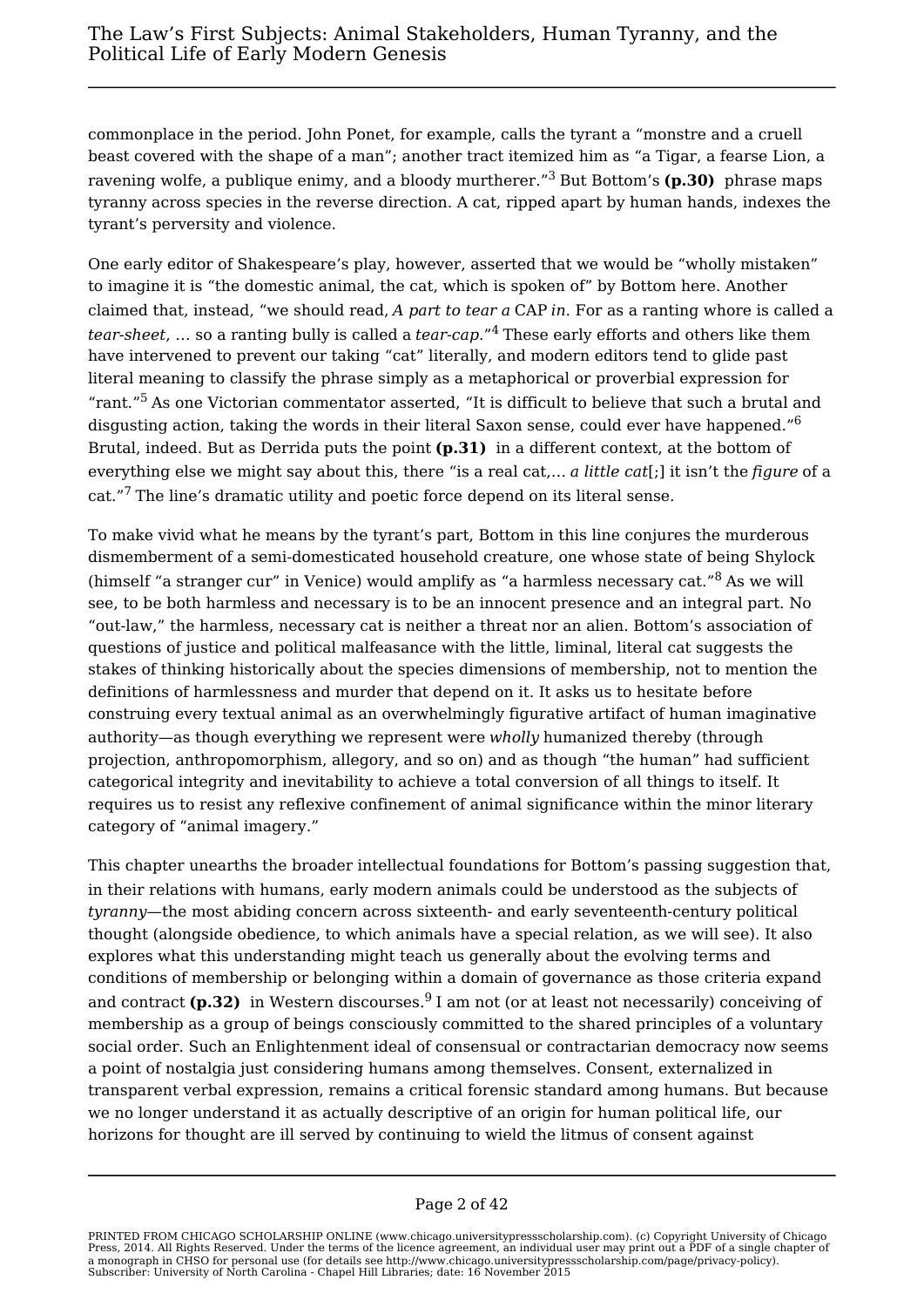determinations of animal stakeholdership—while a great deal we might say about relatings across species is occluded by its vestigial bar against animal participation.

Instead of invoking (and then discovering!) an ontological "divide" between human and animal or even demonstrating that divide to be a blurry, shifting, or unsustainable one, this chapter pursues the ways living creatures before Descartes were held to be *related* within a shared regime of order or laws that governed them commonly. This is not to say that the terms and conditions of this order were equalizing but that profound ambivalence about humanness left room for greater cognizance of nonhuman claims than has become customary for us. While now "animal rights" struggle against the grain of presumptions about consciousness and language that inform modern liberal thought and the species-inflected notion of "human" rights it cultivated, these particular presumptions do not widely pertain in premodernity. At its very heart, this earlier dispensation incorporated cross-species relationships, and it named them in the firmly political terms of sovereignty and subjection. The political dimension then attributed to human/animal relations, as suggested in the introduction, refers not to the obvious fact that those relations involve power ("brute" or otherwise) but to legal and constitutional concerns such as the legitimacy of authority and the justifiability of its acts, the terms of subjection and obedience, and thus the setting up of parties, membership, and rights. Elucidating this perspective depends in part on historicizing inherited circumscriptions of what might be counted as "language" or "signification," **(p.33)** even as we displace language-based ideas of social contract from their lingering monopoly on definitions of politics. Setting to one side later developments in philosophy, technoscience, and political theory (most obviously, Descartes and Hobbes), we can attend to the more natural-historical and theologically inclined sixteenthcentury arrangements against which they proceeded.

Conrad Gesner, the Swiss compiler of the most important animal encyclopedia of the sixteenth century, introduces his magisterial, multivolume *Historiae Animalium* in the 1550s by distinguishing "living creatures,… Fishes, Foules, Cattell, and creeping things," from the whole balance of creation in precisely these terms of political participation. They alone, he writes, are "expressely... submitted and vassalaged to [human] Empire, authority, and government."<sup>10</sup> Being *ruled* puts them inside a certain pale, rather than simply outside the city walls. They are "vassals" of human government. Human sovereignty is not unconditional, just as animal subjection entails its due measure of participation or "voluntary servitude." In 1578 Guillaume du Bartas confirms the fundamentally political cast of these conceptions. Addressing readers, he proposes that

> soone as ever [God] had framed thee, Into thy Hands he put this Monarchie: Made all the Creatures know thee for their Lord, And come before thee of their owne accord.

On the basis of their "knowing" man to be a duly established monarch, a ruler by right, animals by "their owne accord" acknowledge the sovereignty of man, whom Du Bartas calls the "King of Creatures."<sup>11</sup> We find this rendering of cross-species relations in the idiom of politics in more **(p.34)** practical contexts too. For example, the training manual *An Hipponomie or The Vineyard of Horsemanship* (1618) argues that although man was originally given "Soveraignty & rule"

PRINTED FROM CHICAGO SCHOLARSHIP ONLINE (www.chicago.universitypressscholarship.com). (c) Copyright University of Chicago Press, 2014. All Rights Reserved. Under the terms of the licence agreement, an individual user may print out a PDF of a single chapter of a monograph in CHSO for personal use (for details see http://www.chicago.universitypressscholarship.com/page/privacy-policy). Subscriber: University of North Carolina - Chapel Hill Libraries; date: 16 November 2015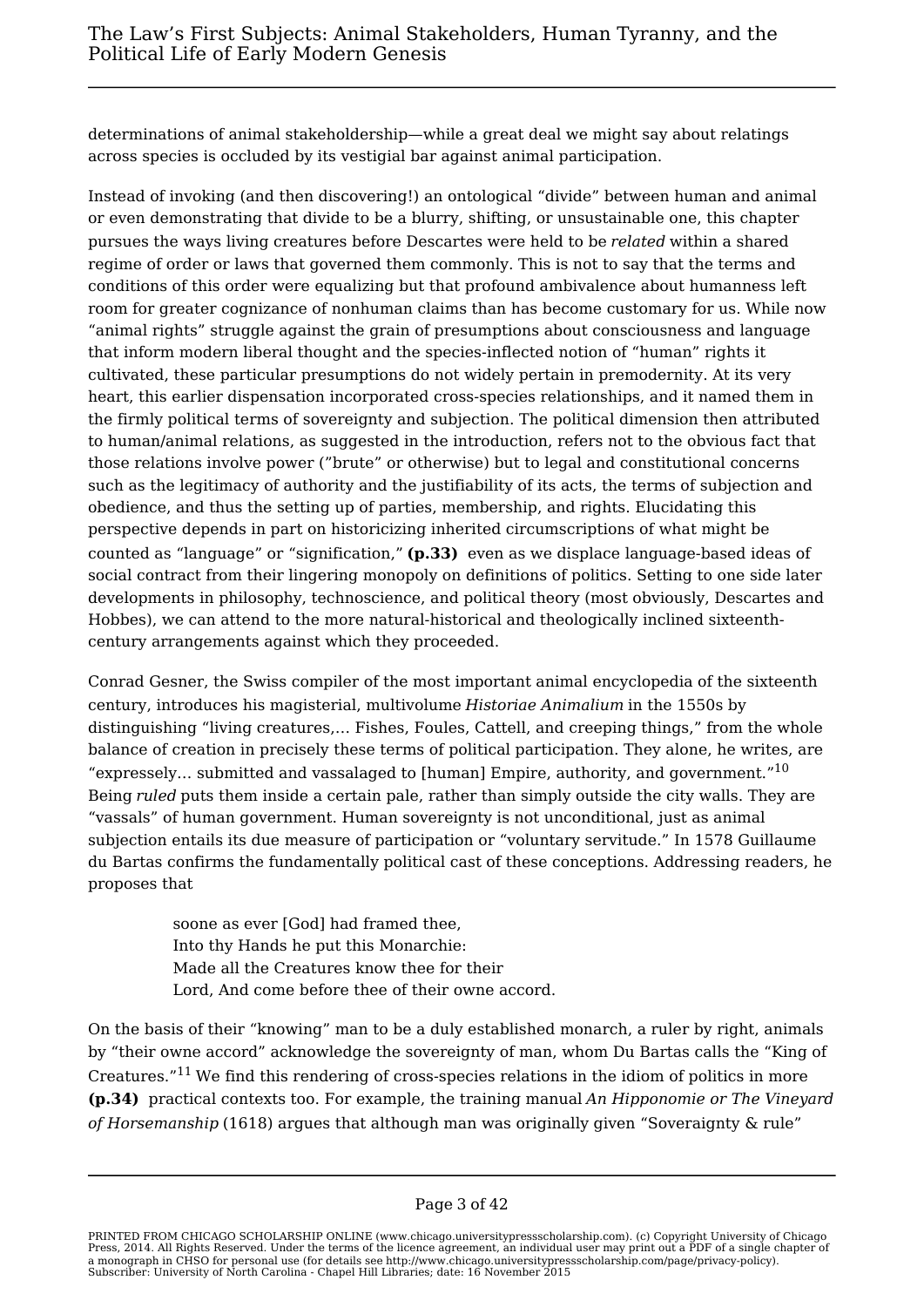over animals, his fall made "all other Creatures which before were loving and obedient to Man" turn instead "to Rebellion."<sup>12</sup> At the broadest level, this habit of explicitly reckoning animals and people as (sometimes even willing) parties in political relation figures a "zootopian constitution," or cosmopolity, terms I will be using throughout this book.<sup>13</sup>

Political and fiduciary nomenclatures for relatings across species register nowhere in the human-exceptionalist, sovereign politics of the nation-state after the seventeenth century, a paradigm in which intensifying controversies about citizenship and human title center on clashes among humans. For this regime, animals have been fully objectified (as clocks or robots, in Descartes's account) and relocated to the emerging disciplines of technoscience. In Bruno Latour's account of this separation of the human ("culture") from all things nonhuman ("nature"), animals become undifferentiated within humanity's remainder, a nature now recalibrated as inarticulate.<sup>14</sup> This historical homogenization revises the former status and particular distinction of animals. Astonishingly, yet partly for this reason, theories of biopolitics arising from a critique of the dynamics of the modern nation-state have virtually nothing to say about nonhuman living creatures. "The biological," instead, addresses a torsion *within* the human. Because they both analyze the modern state, Foucault's biopolitics and Agamben's "bare life" remain essentially human in reach. Foucault describes "the set of mechanisms through which the basic biological features of the human species became the object of a political strategy," **(p.35)** and Agamben distinguishes human "bare life" from "animal nature," which lacks "any relation to law or to the city."<sup>15</sup> The phenomenon they address, however, an erosion of "civic" or stakeholding politics in the name of technologized (bio)management of human "life," repeats with a vengeance what a previous transition had already accomplished for nonhumans. Among the backfired colonizations of late modernity, in other words, humans, too, enter the categorical abyss of "livestock" first created for quadrupeds. But *before* these two recalibrations—one ending any glimmer of animal stakeholdership, the other commodifying human citizens as "docile bodies"—the language of explicit political relation suffused a frame that was at once larger and smaller than the modern state: the more intimate cosmos of early modernity.

Into the beginning of the seventeenth century, as for centuries before, this constitutional frame derives overwhelmingly from the establishments described in the first chapters of Genesis, as the passages from Gesner and Du Bartas so clearly show. The broad "multidisciplinary" impact of its hexameral verses in particular (accounting for the six days of creation) cannot be overstated. Enjoying overwhelming currency as the account that begins "in the beginning"—and that in a culture that saw itself in a custodial or genealogical relation to that beginning—Genesis touched all spheres of learning. The Hexameron also specifically instanced natural history writing because it explained the diversity of creaturely life while setting forth the legitimate relations among natural kinds. Because early modern animals were understood to have their genealogical progeni-tors listed in its charter (just as early modern humans saw their ancestors **(p.36)** there), the creatures of Genesis 1 represent animals *as animals* for the purpose of reflecting on their divine origin and our due relations with them. In other words, classifying them as "imagery" entirely misses their import as natural-historical—here, literal—animals. With effects that were integral to its theological traction, then, early modern Genesis also represented a founding document in the political sense and an origin story in the naturalhistorical sense.

### Page 4 of 42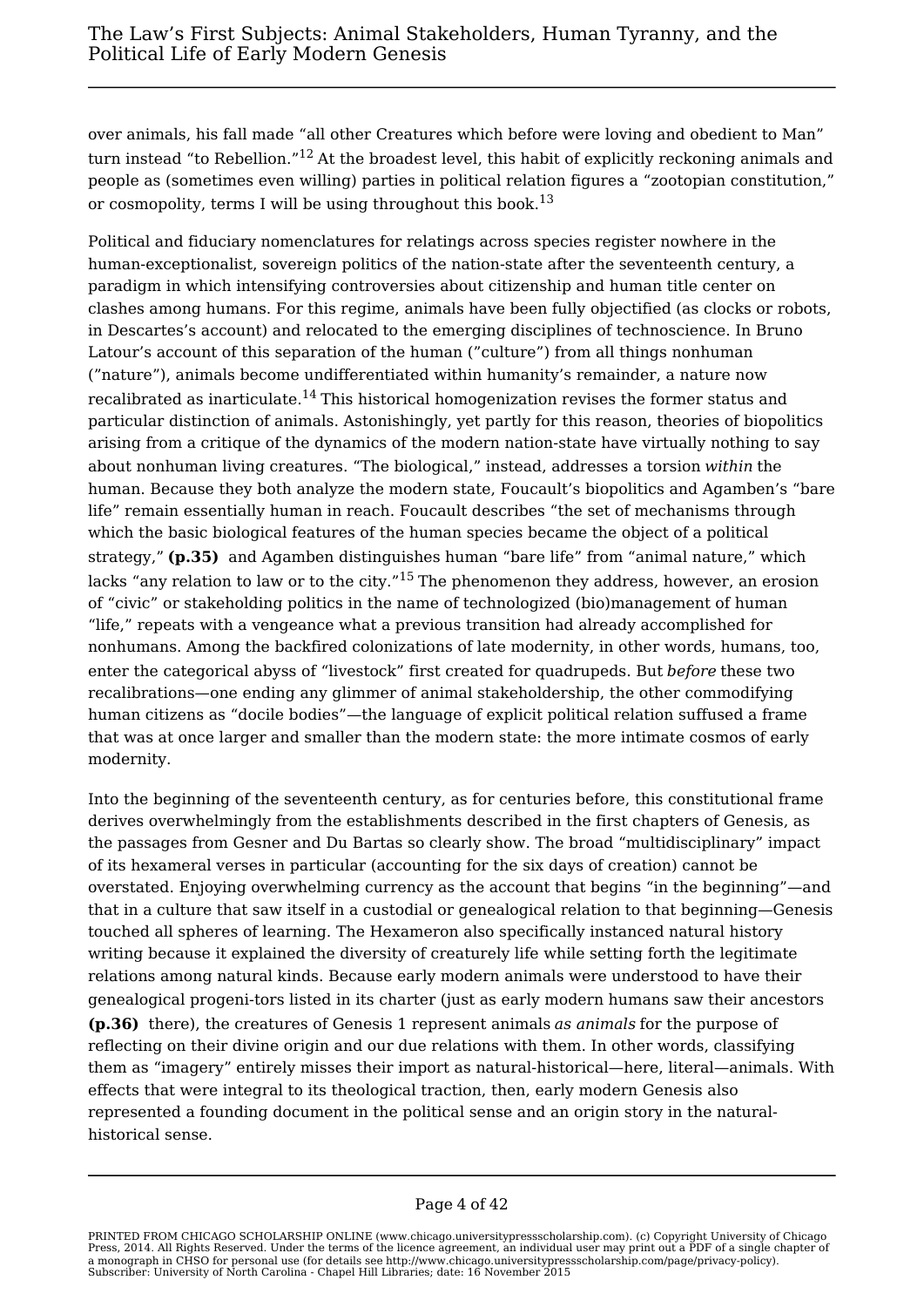Stemming mainly from intellectual traditions of book learning (rather than empiricism), classically derived natural history in early modern contexts operated less as a narrative about origins and more as a catch-all of recorded knowledge, ancient and modern. In Latin and in vernacular translations, Pliny's encyclopedic *Historia naturalis* dominated the natural-historical scene, and writers harvested some of their most memorable animal notions from its treasury. Pliny relayed the popular idea that "bievers… gueld themselves, when they see… they are… in danger of the hunters: as knowing full well, that chased they bee for their genetoires." He also conveys the conceit that bears lick their cubs into shape: at "first, they seeme to be a lump of white flesh without all form, little bigger than rattons, without eies, & wanting haire; only there is some shew and apparance of claws that put forth. This rude lumpe, with licking they fashion by little & little into some shape" (a proposition perhaps due to the relative nearsightedness typical of humans)<sup>16</sup> Along with astronomy and geography, the *Historia* treated "the wonderfull shapes of men in diverse countries"; it catalogued "land creatures, and their kinds," "all fishes, and creatures of the water," "flying fouls and birds," and "insects" (each a section), and also pharmacology, mining and minerals, and painting, sculpture, and architecture. Pliny and his imitators swept from the stars to the elements with a comprehensive eclecticism governed more by attention to scale than by chronology or plot. Nicholas Jardine and Emma Spary describe natural history as a kind of "universal discipline," one that shared with "civil and sacred history in the revelation of the workings of divine providence."<sup>17</sup> More particularly, its bursting storehouse of information **(p.37)** perfectly complemented the Hexameron's extreme economy of detail, and so it proved readily assimilable to the powerful narrative structure Genesis provided.

The very scope of natural-historical concern (whether we call its ho-lism uni- or multidisciplinary) infused and amplified divine and hexameral writing in early modernity. Du Bartas's 1578 blockbuster verse epic, *La Sepmaine, ou Création du monde* (translated by Joshua Sylvester as *Bartas: His Devine Weekes and Workes* in 1605), and Walter Raleigh's *History of the World* (1614) exemplify painstaking assimilations of natural history's encyclopedic lore to the sequence laid out in the Genesis story.<sup>18</sup> Following Pliny, for example, Du Bartas gives priority among creation's beasts to the elephant, thus inserting a creature not mentioned in scripture but privileged as Pliny's first entry among the land animals:

> Of all the Beasts which thou this day did'st build, … I see (as vice-Roy of their brutish Band) The Elephant, the Vaunt-guard doth commaund: Worthie that Office.

Illustrating his awareness of sixteenth-century "news" in natural history as well, Du Bartas records two notorious discoveries at sea:

> The Mytred Bishop, and the Cowled Fryer: Whereof, Examples but a few yeeres since, Were shown the Norwayes and the Polonian Prince.

For Du Bartas, all of natural history's accumulating detail belongs in this divine story of creation: "Thear's not any part / In this great Frame" he will omit.<sup>19</sup> In a sermon preached

PRINTED FROM CHICAGO SCHOLARSHIP ONLINE (www.chicago.universitypressscholarship.com). (c) Copyright University of Chicago Press, 2014. All Rights Reserved. Under the terms of the licence agreement, an individual user may print out a PDF of a single chapter of a monograph in CHSO for personal use (for details see http://www.chicago.universitypressscholarship.com/page/privacy-policy). Subscriber: University of North Carolina - Chapel Hill Libraries; date: 16 November 2015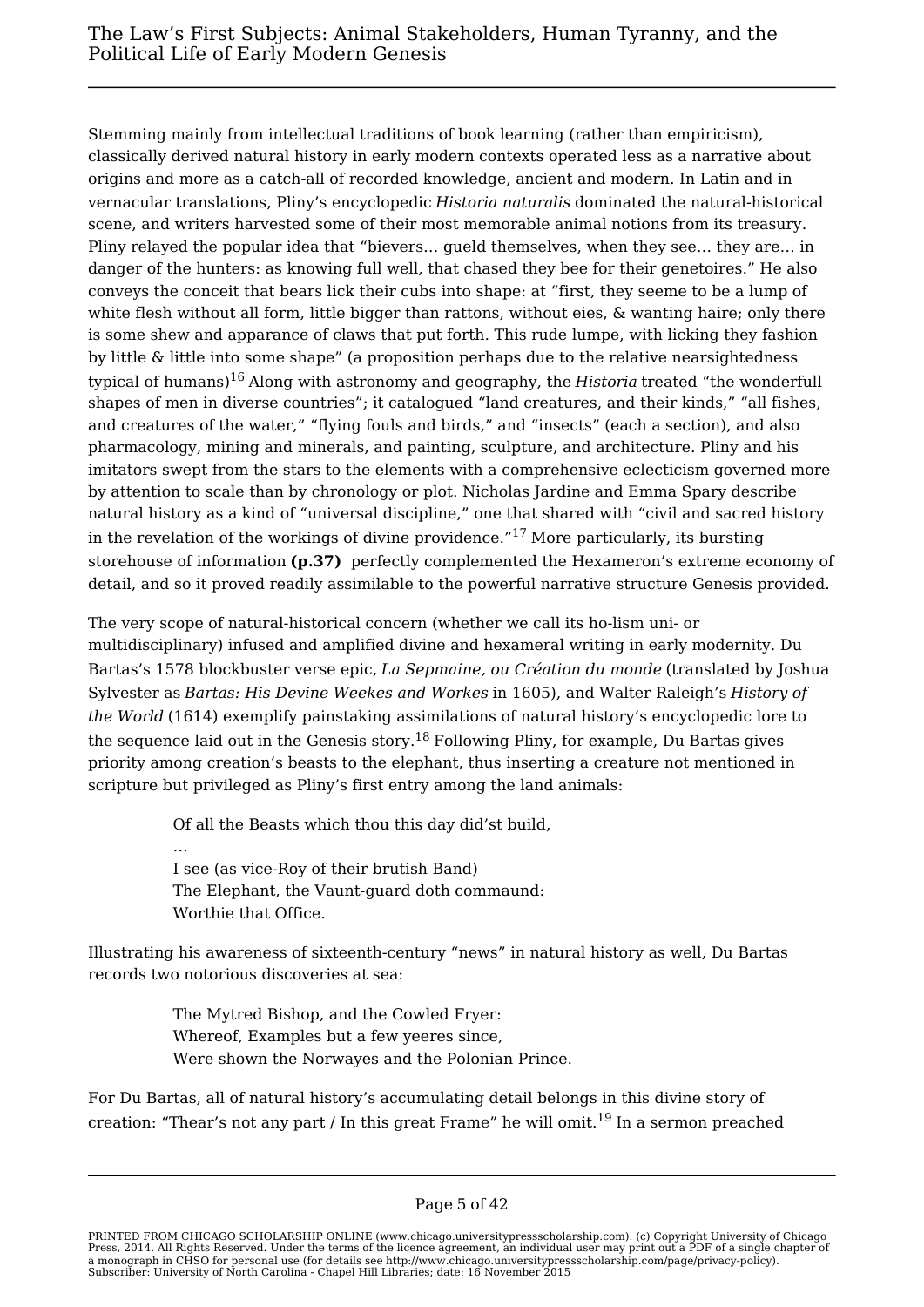before Charles I in 1629, John Donne highlights just such a constitutional, natural-historical Genesis: "Never such a frame… set up as this… for… it is the whole world."<sup>20</sup>

**(p.38)** Across the domains of early modern knowledge, the "great Frame" of Genesis provided a common discourse about how things were ruled. The "whole world" ranged from elements to angels. But for animals in particular, one consequence of this hexameral approach was that a political conception of animal membership and even entitlement presented no insurmountable logical conundrum (as debates about animal rights now seem to do, deriving awkwardly from "*human* rights"). For in addition to the political language of sovereigns and subjects, animals are repeatedly reckoned in terms that sound more ethnographic than taxonomic. The trio of original locales so central to Genesis's account of creation and so important in itemizing the plenary set of living creatures—the seas/waters, the heavens/air, and the field/earth—engendered a sense of proper domains or rightfully assigned spaces specific to different creaturely kinds.

The way Genesis refers to birds, fishes, and beasts each being "of" one of these domains yields a set of subjurisdictions arrayed beneath the monarchy of man. Indeed, the repeated phrasings about animals multiplying "in their kind" suggest not only that there would be a reproductive "keeping to kind" but also that each "race" of creatures would multiply in the sympathetic element proper to its body. Considering why creatures were formed from specific domains, Du Bartas opines that this served so that "each creature might… / Part-sympathize with his owne Element."<sup>21</sup> This domain right is, in the language of constitutional analysis, implicit or penumbral in Genesis 1, but it pervades hexamerally inflected literature. For example, Du Bartas narrates how God

> rang[ed] beneath [man's] rule the scaly Nation That in the Ocean have their habitation: Those that in horror of the Desarts lurke; And those that cap'ring in the welkin worke.

He likewise refers to "the skalie Legions / That dumbly dwell in stormie water-Regions" (fishes), the "fethered fingers… that haunt the De-sarts," and the land creatures, or "stubborn droves" who inhabit "shadie Groves."<sup>22</sup> Repeatedly the locale or domain of the three major kinds appears as proper to them. Indeed, Philip Sidney's translation of Psalm 8:6–9 ("Thou hast made him to have dominion in the workes of thine hands.… All sheepe and oxen: yea, and the beastes of the fielde: The foules of the **(p.39)** ayre, and the fish of the sea, and that which passeth through the paths of the seas") markedly registers this sense of animal subjurisdictional claims. He writes,

> Thou under [man's] dominion placed Both sheep and oxen wholly hast; And all the beasts for ever breeding, Which in the fertile fields be feeding. The bird, free-burgess of the air; The fish, of sea the native heir; And what things else of waters traceth The unworn paths, his rule embraceth. $^{23}$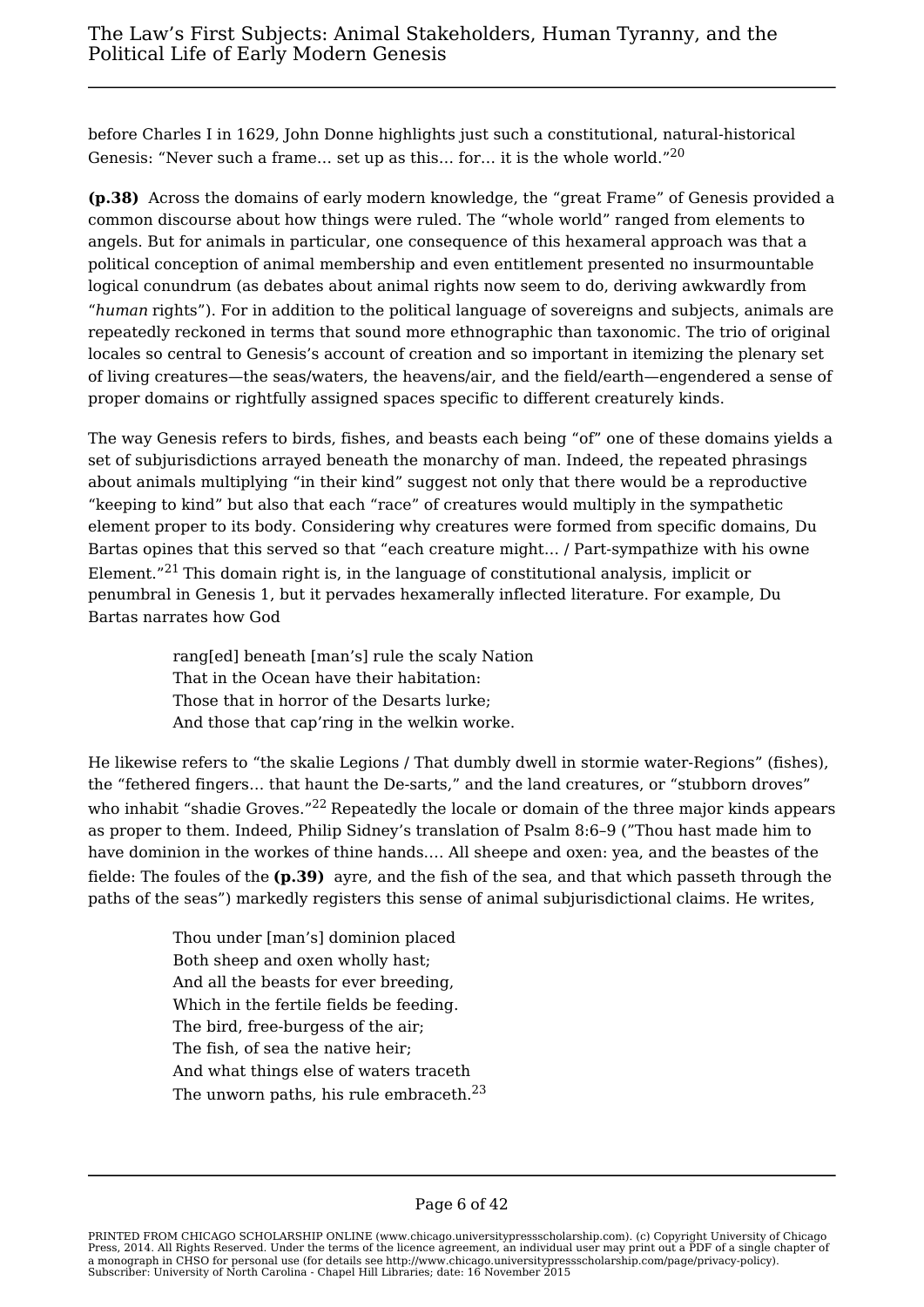The bird's status as a "free-burgess of the air" and the fish as the sea's "native heir" suggest autonomies and inheritance rights in tension with an unlimited principle ("wholly") of human dominion, a tension with vivid parallels in English constitutional monarchy. Sidney's further stretch—asserting man's rule over *whatever else* may trace "unworn paths"—reveals the special hubris of a claim to actual rule over things known to be unknown.

By these lights, here I read the early chapters of Genesis broadly in the mode of constitutional analysis. For early moderns, the constitution it established cast "everie thing that crepeth and moveth" as a party in interest (Gen. 1:26). In Montaigne's terms, "It is not said, that the essence of things, hath reference to man alone."<sup>24</sup> Instead, "living creatures" figured an assemblage of mobile, willing actors with a political order appointed to them. This zootopian dispensation was enormously cognizant of the presence of creatures within it, but it was no utopia. As Rebecca Bushnell explains, the earliest legal distinction between a tyrant and a king proposed that "the king rules willing men, according to the laws; the tyrant rules unwilling men and not according to the laws."<sup>25</sup> Following a fairly straightforward reading of Genesis, one demonstrably available to Renaissance and Reformation readers, animals undergo just this historical **(p.40)** passage from proper monarchy to endured tyranny, complete with the vexing dilemma of what is to be done with, or to, a tyrant. Animal rebellion, however, seems more openly endorsable than human rebellion. In Du Bartas's vivid account, "Rebellious *Adam*, from his God revolting, / Findes his yerst-subjects 'gainst himselfe insulting"; when Adam breaks the order of law, his "yerstsubjects" resist—with cause—the tyrant's turn. Even domestic animals demonstrate this resistance:

> The Masty[ff] fierce in force, Th' untamed Bull, the hot courageous Horse, With teeth, w[i]th horns, and hooffes besiege us round, As griev'd to see such tyrants tread the ground: And there's no Flie so small but now dares bring Her little wrath against her *quondam* King.<sup>26</sup>

Here, anyway, the one-time king and now tyrant feels, as justice, the political consequences of his own ethico-legal collapse.

## A Zootopian Constitution

The biblical account of the "set[ting] up" of "such a frame" describes the first arrivals of those living creatures whose habitat—and stage—the world would become. While the "rule" (Gen. 1:26) granted to man is the best-known detail of human/animal relations in this story, Genesis's early chapters do not distinguish man and animal for every purpose.<sup>27</sup> In the Hebrew text, the recurring phrase *nefesh chayah*, "living soul," characterizes both humans and animals (though in the traditions of its translation, "living soul" accrues to humans, and "living things" names the balance of other beings)<sup>28</sup> The overarching conceptual category of "creatures" had enormous philosophical and ethical significance, as Julia Reinhard Lupton has shown in an important account of *The Tempest*'s Caliban. "Above **(p.41)** all a theological conceptualization of natural phenomena," Lupton writes, the term "creature" "indicates a made or fashioned thing but with a sense of continued or potential process, action, or emergence"; "in the discourse of the creaturely, the image of the cosmos… is never distant."<sup>29</sup> Creatureliness, then, unifies the living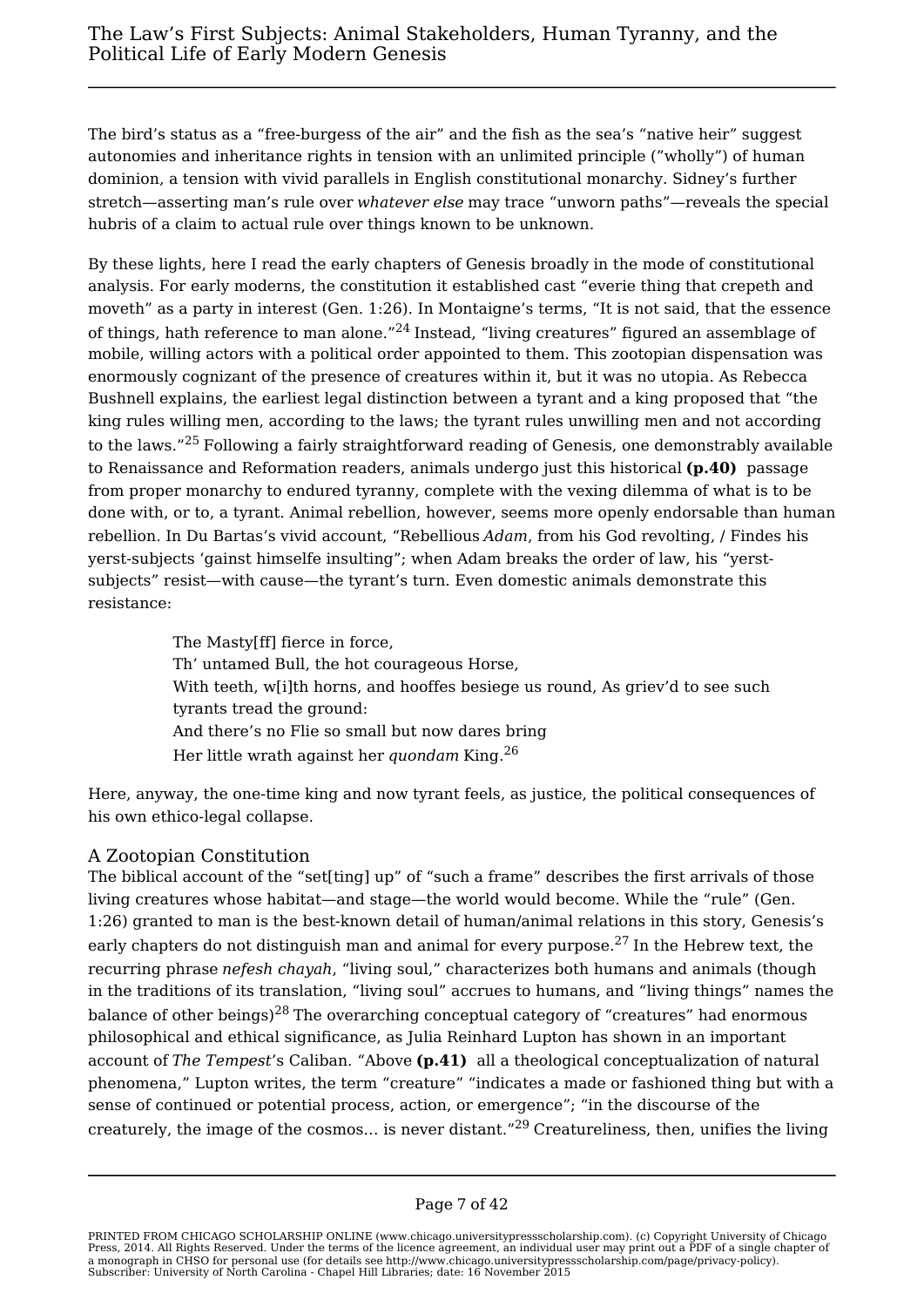artifacts of Creation in a shared status that is, at once, both contingent and stakeholding—the classic ambivalence inherent in the structure of the political subject as such.

Genesis 1 not only blesses all creatures by exhorting them to be fruitful and multiply. It also explicitly accords all created beings a common entitlement to plants as food. In the words of the Geneva Bible (1560), "God said, Behold, I have given unto you every herbe bearing sede… & everie tre, wherein is the frute of a tre bearing sede: that shall be to you for meat." Immediately on the heels of this grant to humans, the grant to other creatures is described as the same: "Likewise to everie beast of the earth, and everie foule of the heaven, & to everie thing that crepeth and moveth upon the earth which hathe life in it selfe, everie grene herbe shalbe for meat."<sup>30</sup> One grant is made to mankind as addressee and the other in the third person, but the speech act the text claims to record characterizes "everie thing that moveth" as *likewise* entitled. If we consider vulnerability to being devoured as "meat," a more primal divide than the one separating man from beast distinguishes "everie thing that moveth" from plants. Chapter 2 will detail how animal locomotion persistently disturbs their corralling inside the fixed category of either fodder or objects. But while an observer such as Martin Luther could pose the question, "Whereunto serve the raven and crows, but to call upon the Lord who nourishes them?" and thus accord animals their part in the service of God, as we have seen in the introduction the Cartesian paradigm will deprive animals of any residual claim to stakeholdership by revising Genesis and reclassifying animals as unentitled things, whether as "meat" or "machines."<sup>31</sup>

Genesis's first charter thus fashions plants as commodity-like consumable **(p.42)** *things* for human and animal use, but animals are placed in a political relation with humans as the herbentitled subjects of human "rule." Indeed, when he dubs animals our "Fellow-commoners" in his introduction to Edward Topsell's *The Historie of Foure-footed Beastes*, John Rowland reflects this sense of a specifically scriptural entitlement and measures its consequences in political terms: "Next unto Man are these Creatures rankt in dignity, and they were ordained by God to live upon the same earth, and to be Fellow-commoners with Man; having all the Plants and Vegetables appointed them for their food as well as Man had." $32$  The mutual right to plants established in Genesis casts animals and people as "Fellow-commoners" as an inclusive matter of rank and dignity, the very terms used to calibrate authorities among people. The opening line of Genesis's second chapter, which begins the seventh day, retrospectively gathers these grassfed creatures as a "hoste": "Thus the heavens and the earth were finished, & all the hoste of them" (Gen. 2:1). The Geneva Bible, with its prolific annotations, glosses this host as "the innumerable abundance of creatures in heave[n] & earth."

Referencing the arrangement of kinds that Genesis initially records, this chapter assesses the dynamics within its "hoste" to argue that early moderns read Genesis historically—not just in terms of human history but also in terms of natural history. They conceived cross-species relations by scriptural lights and as a result understood those relations in much more political and constitutional terms than we now conventionally do. As is evident in Latour's elucidation of "the modern constitution" (in which "the scientific power [is] charged with representing things and the political power charged with representing subjects," as we have seen) or even in the exclusively human idea familiar in British studies as "the unwritten constitution," constitutional analysis is not limited to narrowly contractual arrangements.<sup>33</sup> Constitutions are not always on paper. At the same time, we need not be especially metaphorical or abstract regarding the

## Page 8 of 42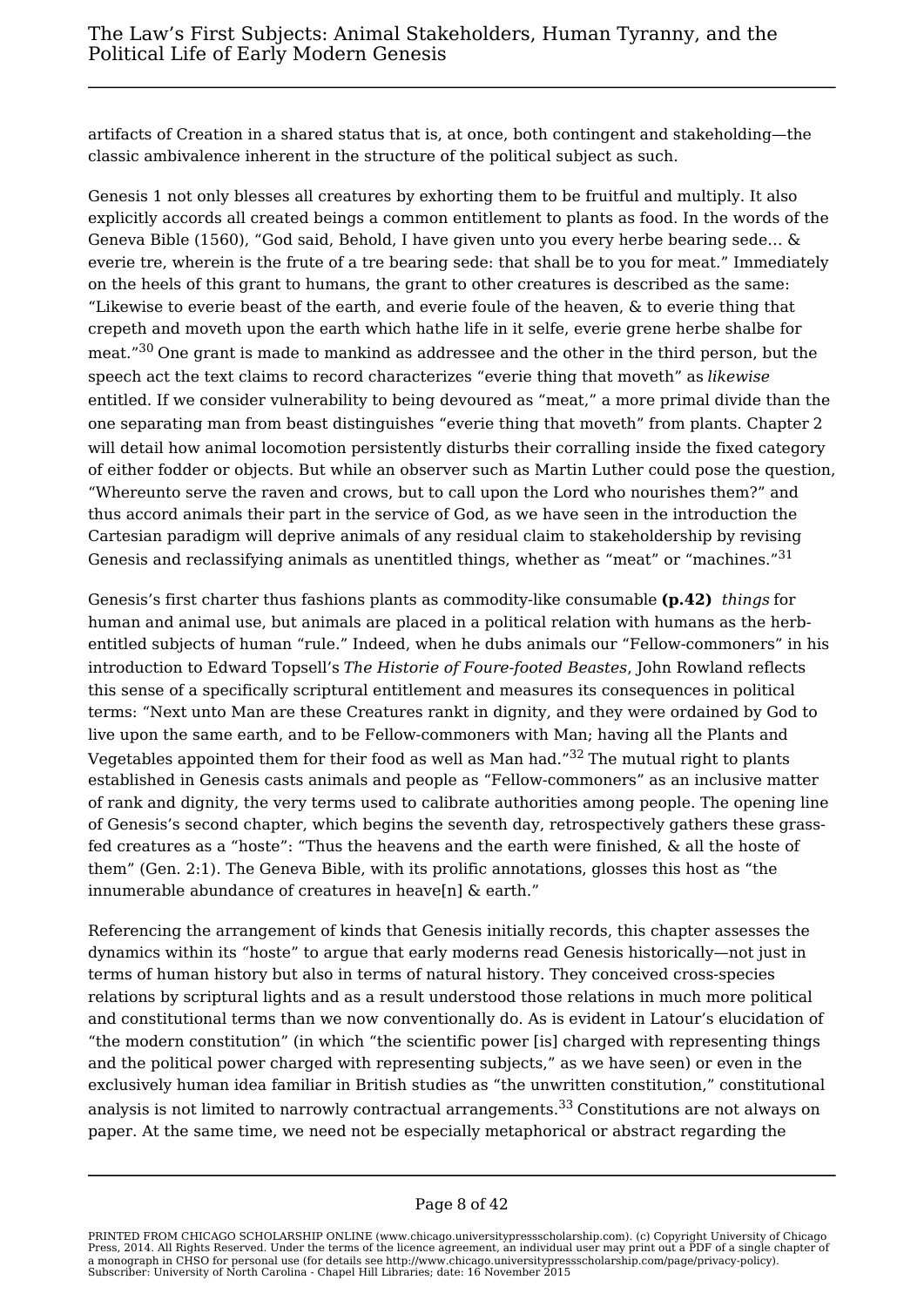constitutional and even legal valences of early modern Genesis. Animated **(p.43)** by its dispensations, commentators endorsed a zootopian constitution, that is, a multikinded domain whose diverse parties are governed by shared rules. What Donne calls "the whole world" is a realm where nature has not yet been made a distinct sphere dictated by the separate mechanical principles of what would become modern science, as Latour has indelibly described. A broader discourse of the arts of governance, instead, underwrites a largely continuous domain of natural and theological knowledge. Each creature is incorporated and enfranchised to act by a kind of enabling legislation, a law of its nature. In Du Bartas's rhyme, "Forming this mighty Frame, [God] every Kind / With divers and peculiar Signet sign'd."<sup>34</sup> These inscribed principles of governance enshrine a far more textual and legal sense of the world as an unfolding of "divers and peculiar" but connate nature(s) inscribed in bodies by a lawgiver.

The life and motions of the world were described not by physics or numerical principles, but instead by a profoundly textualist sense of law as written in things and continually emerging through their actions. Animals presented a unique situation among the rest of creation. Interaction with them, however "unreasonable" they were officially said to be, had led the observant to note their tendencies to recalcitrance, will, resistance, and prerogative. Their mobility and normal physical freedom highlighted this. Although elsewhere he defends a human power over the inclinations set within things themselves, in construing the suggestion in Romans 8:19–22 that creatures, too, await deliverance with hope, John Calvin calls on this sense of natural law. "Since there is no reason in [mute] creatures, their will is to be taken… for their natural inclination, according to which the whole nature of things tends to its own preservation and perfection," he writes, adding that "in the sad disorder which followed the fall of Adam, the whole machinery of the world would have instantly become deranged, and all its parts would have failed had not some hidden strength supported them."<sup>35</sup> Listing each item of the cosmos, the Edwardine *Homily on Obedience* (1547) likewise describes how creatures jointly and severally "kepe their ordre," "keepe them in their ordre," and "kepe their comely course and ordre," configuring natural law as a dispersal (p.44) of agency and autonomy.<sup>36</sup> In the same vein, Richard Hooker's magisterial *Of the Laws of Ecclesiastical Polity* (1593) asserts that God's "commanding those things to be which are, and to be in such sort as they are, to keep that tenure and course which they do, importeth the establishment of nature's law."<sup>37</sup> There are scattered microsovereignties and dispersed capacities in the lawful cosmic framework of the sixteenth century. Echoing Lupton's description of creaturely "emergence," each has its own proper law (the law of its nature), which is a "course" it is said to "keep" by its own inclination. The meaningfulness of "following" or "obeying" a law, of course, incorporates not only the power of not following but the sense of "accord" Du Bartas indexed.

Usage in these contexts shows how "law" indicated a less anthropocentric and much vaster phenomenon than that plenary set of enactments in a human jurisdiction that the term now usually denotes. Meanwhile, human-enacted laws suggested a compensatory adaptation to humanity's fallen state and a limping imitation of the divine model. Vigorous debates about the relations among natural, civil, and canon law, of course, would concern thinkers of all stripes throughout this period. More broadly, however, for the purpose of considering the interface between law and species, two key attributes of natural law stand out. Its priority in time and its unlimited applicability or global reach both highlight the local and transient quality of laws that are (merely) the "inventions" of a humbler humanity. Reflecting the premodern importance of

### Page 9 of 42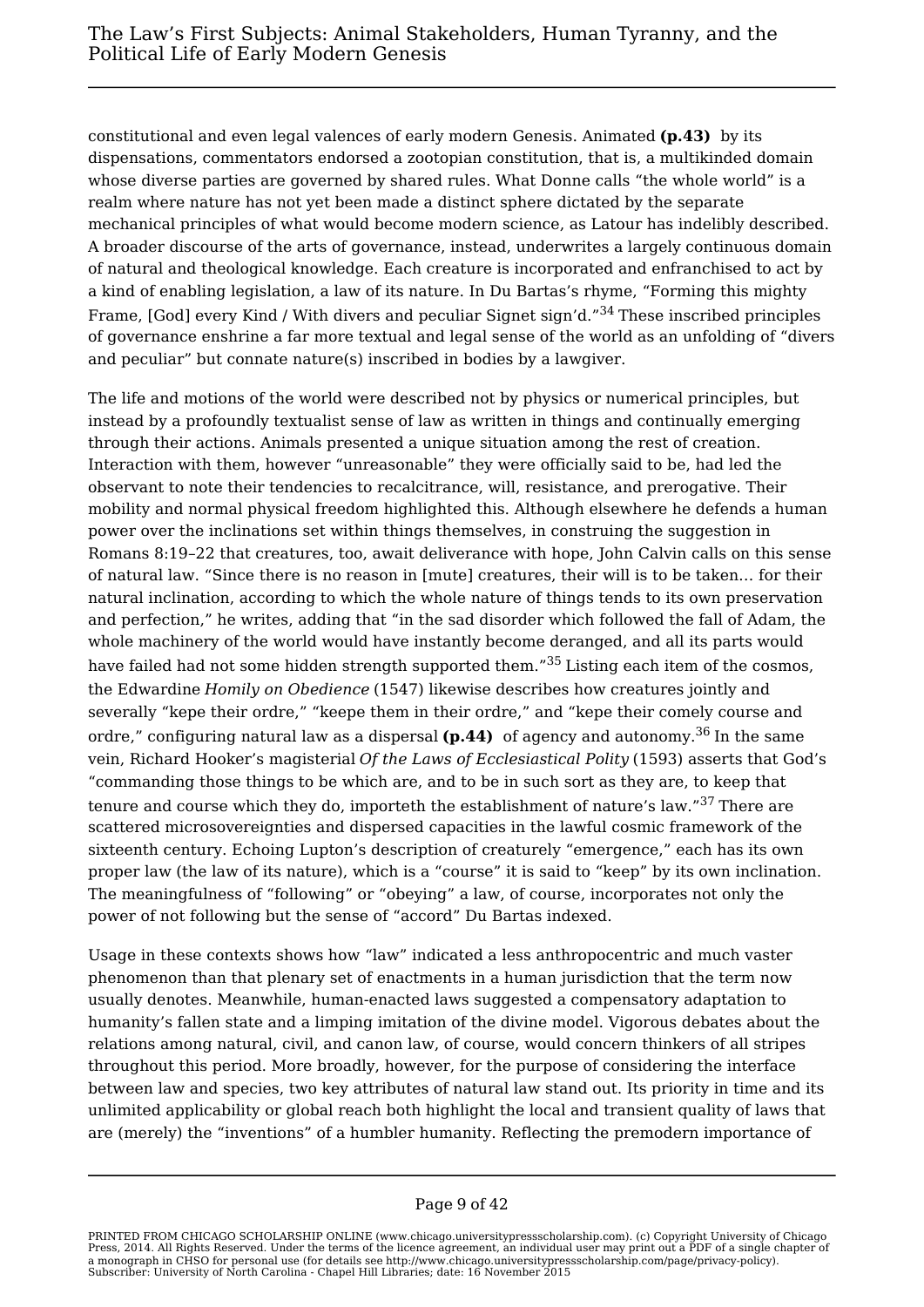the three creaturely domains, for example, Justinian's *Institutes* described natural law in Roman contexts this way: "The law of nature is that which nature teaches all animals. For that law *is not proper to the human race, but it is common to all animals* which are born on the earth and in the sea, and to the birds also."<sup>38</sup> We see this proposition relayed by the early English theorist of equity, Christopher **(p.45)** St. German, who accords "unreasonable creatures" their own proper relation to law: "The lawe of nature maye be consydered in two maners, that is to say generally & specially… considered generally, then it is referred to all creatures, as well reasonable as unreasonable: for all unreasonable creatures lyve under a certayne reule to them gyven by nature[;]… the law of nature specially considered… also called the lawe of reason[,] pertayneth onely to creatures reasonable[,] that is[,] Man."<sup>39</sup> This sense of law as "not proper to the human race," but as both divine and commonly operative among creatures "unreasonable" (who nevertheless manage to live "under… reule") indicates how natural history and theology alike drew on legally inflected notions of dispersed or delegated governance, of things *keeping themselves* in order—in Du Bartas's sense, by "their owne accord."

The canonist Gratian's twelfth-century assimilation of Roman law to Christian doctrines had also emphasized a law prior to human law and ranked above it, asserting that "all ordinances are either divine or human" and that "Divine ordinances are determined by nature, human ordinances by usages; and thus the latter vary since different things please different people" (here we see why human law is variable and therefore inferior in kind); the glossator of Gratian's *Decretum* indicates, further, that natural law thus defined "possesses the greatest antiquity and dignity."<sup>40</sup> St. German evidences the same confidence in a law before and apart from the human. Defining the "Law Eternal," he avows that "it is well called the first, for it was before all other laws and *all other laws be derived of it*."<sup>41</sup> Human laws, then, were held to be weaker derivatives of something larger that was dispersed among creatures and persistently named as the law's original. As Cynthia Herrup puts this comparative circumspection about human government, the need for it was considered "a consequence of humanity's fall from grace," because "Christian theorists had for centuries agreed that a holy commonwealth would have no need of externally imposed discipline[;] [k]ingship was the best form of government because **(p.46)** it was the simplest, but monarchy was still only the best of a bad lot."<sup>42</sup> James I, in *Basilikon Doron* (1599), sharply distinguishes "betwixt the expresse commandement and will of God in his word, and the invention or ordinance of man," cautioning his heir against the overgeneration of new laws.<sup>43</sup> Because statutory enactments and positive law were "human inventions" that only imitated prior, more durable, and more sweeping cosmic laws, their human authorship positioned human laws as the lowest-ranked iteration of lawfulness. A human origin, in other words, was no special virtue in a law.

Its consideration of lawfulness as not exclusively human but as a characteristic of animals too marks the zootopian quality of the premodern constitution; it sets law apart from a narrowly human sense of language and into the wills, bodies, and actions of all "creatures." Beyond distributed lawfulness of this sort, creaturely capacities for signification in general associate animals, law, and legibility in perhaps a more familiar way. From a broad historical standpoint concerning the alleged humanness of language and signifying capability, the highly durable "two books" tradition aligned the earlier Book of Creatures with the subsequent Book of Scripture, making "the Word" an attribute of God, *not an index of humanity*. Shakespeare's much-cited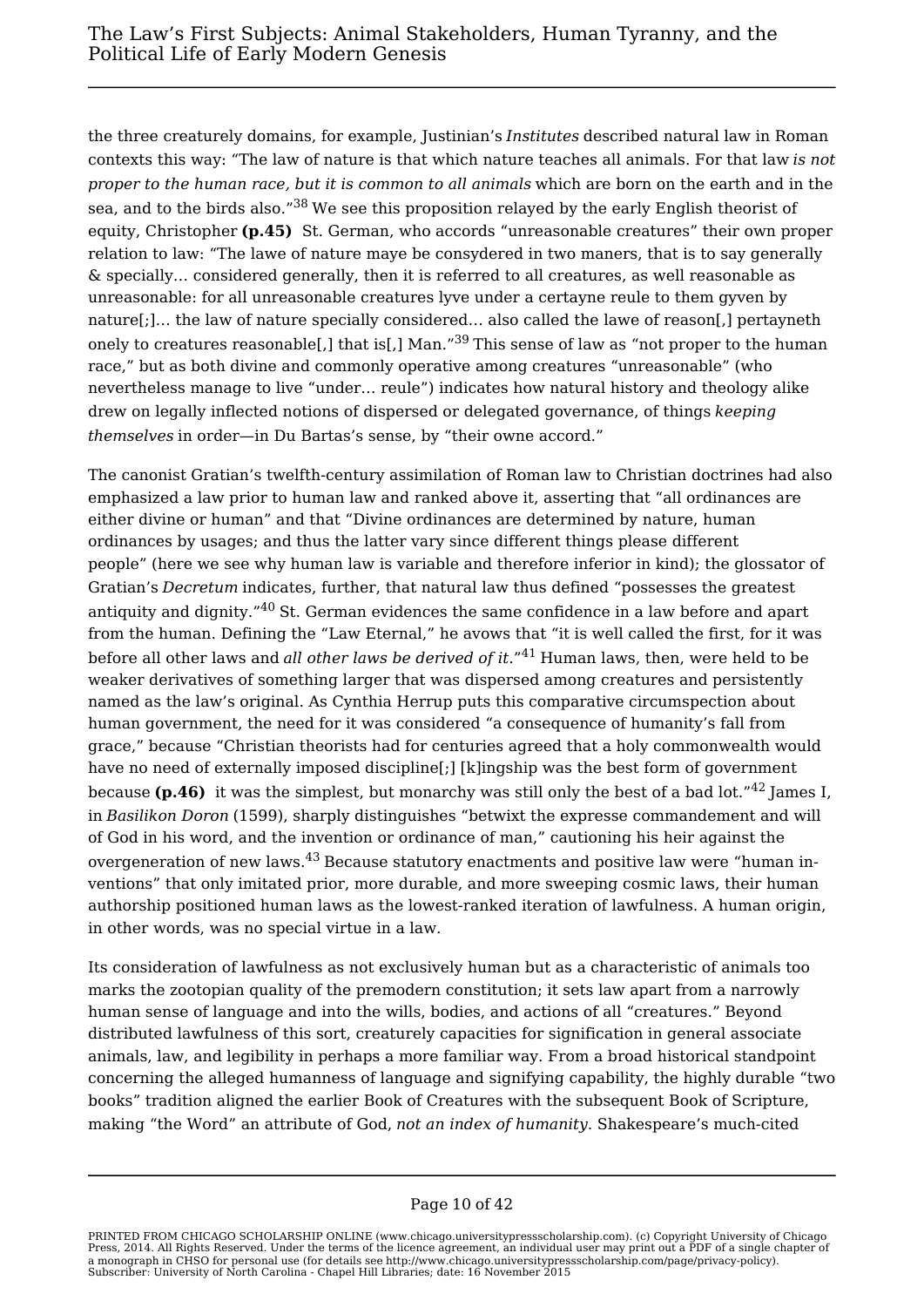phrase gives the densest compression of this tradition: there are "tongues in trees, books in the running brooks" (*As You Like It*, 2.1.16). For Renaissance commentators, as for their predecessors, the scriptural locus for this line of thought is Romans 1:20: "For the invisible things of him, that is, his eternal power and Godhead, are seene by the creation of the worlde, being considered in his workes." The passage generated controversy when an interpretation of it might seem to erode the supremacy to be accorded to scripture, and it held serious potential for unorthodox claims on behalf of natural evidence and lay readership (as evident in Montaigne's translation of and apology for Raymond Sebond's *Liber naturae sive creaturarum*). It was also very widely cited by scientific observers as justification for what otherwise might seem their transgressions against divine secrets.

When Raleigh analyzes Paul's verse in *The History of the World* ("the invisible thinges of God [saith S. Paul] are seene by creation of the world, **(p.47)** being considered in his Creatures"), he describes the world as the "understood language of the Almightie, vouchsafed to all his Creatures, whose Hieroglyphicall Characters [are]… written… on the Earth and the Seas, by the letters of all those living Creatures, and plants, which… reside therein."<sup>44</sup> Topsell's book on quadrupeds even claims that this living textual material should be "preferred before the Chronicles and records of al ages made by men." With no experience of extinction, he distinguishes creaturely life as permanently relevant compared to the merely accidental nature of human history: "This History… sheweth that Chronicle which was made by God himselfe, every living beast being a word, every kind being a sentence, and all of them together a large history... which was, which is, which shall continue... yet to the world's end."<sup>45</sup> Indeed, for Topsell, a clergyman himself, natural history had such a divine pedigree that "no man ought rather to publish this unto the World, then a Divine or Preacher."<sup>46</sup> Literalized in the biblical injunction to "aske now the beasts, and they shall teach thee, and the foules of the heaven, and they shall tell thee" (Job 12:7), the scriptural fabric of natural thought generally accorded signifying power to all parts of creation and not uniquely to humans. For figures such as Topsell, the study of nature would even take the human race forward in a project where "confused Babels tongues are againe reduced to their significant Dialects."<sup>47</sup> Brutish human gibberish could be improved by the study of a coherence evident in animals. Meaning, then, was no monopoly of human speech; it certainly did not depend on the Babel of our fallen languages.

As Peter Harrison has described, the lingering "hieroglyphic conception of nature" marking the "two books" tradition locates sixteenth and early seventeenth-century natural history largely within the sphere of "humane learning," where "the elucidation of the natural world… called for an interpretive, rather than a classificatory or mathematical, science" and where interpretation led away from "naked words to the infinitely more eloquent things of nature" to which human language referred.<sup>48</sup> This (p.48) textually framed, legible cosmos would be superseded in the seventeenth century in a transition that James Bono has concisely termed a passage "from symbolic exegesis to deinscriptive hermeneutics" (emphasizing, for example, Galileo's "advocacy of mathematics as the proper language of na-ture" $149$  Against this conceived eloquence of nature, according to the eyewitness account of Nicholas Fontaine (1625–1709), the Cartesians at Port Royal "administered beatings to dogs with perfect indifference, and made fun of those who pitied the creatures as if they felt pain. They said the animals were clocks; that the cries they emitted when struck were only the noise of a little spring that had been touched, but that the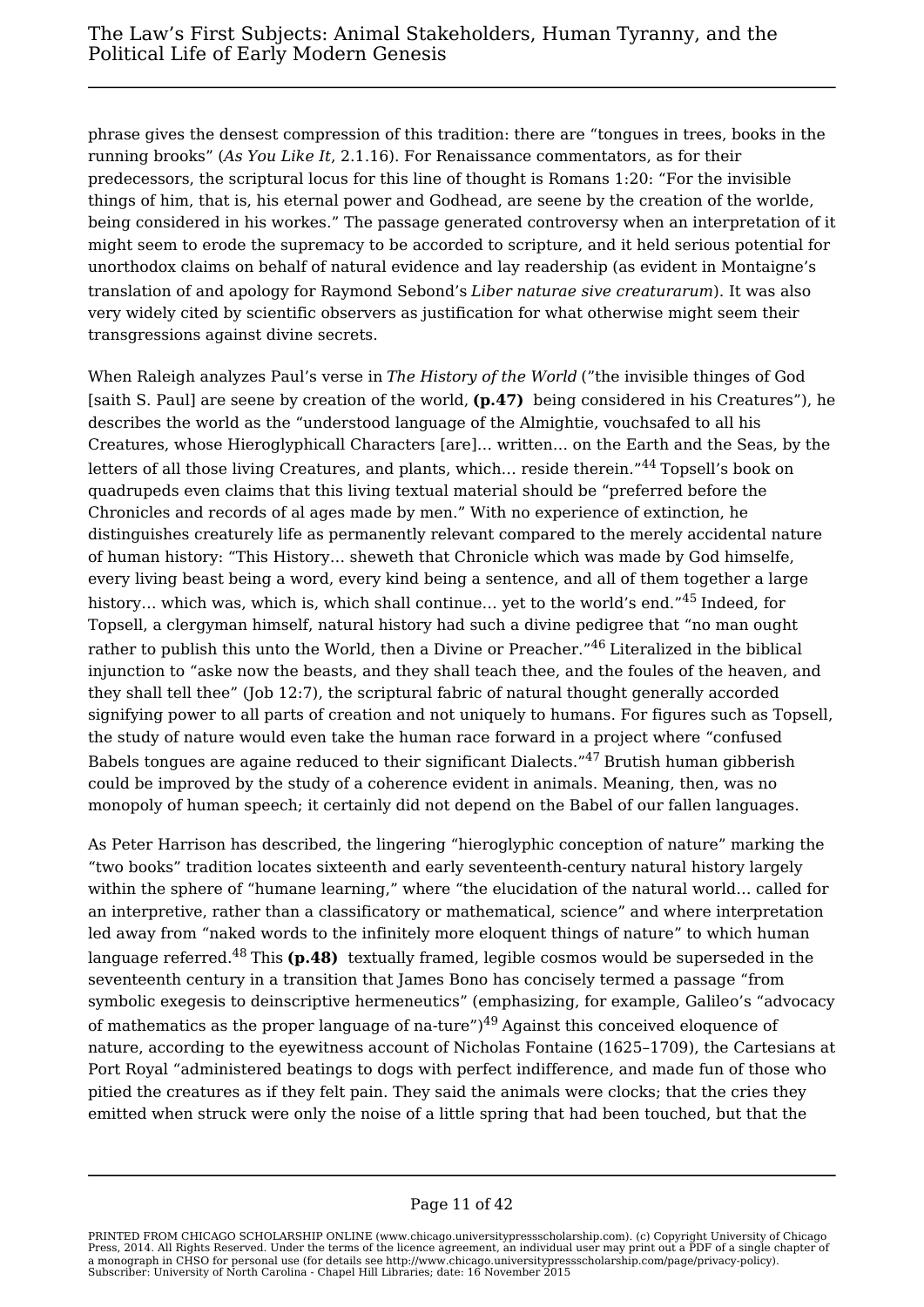whole body was without feeling."<sup>50</sup> Indeed, the Cartesian Nicolas de Malebranche vividly compressed the claim that animals "eat without pleasure, cry without pain, grow without knowing it; they desire nothing, fear nothing, know nothing."<sup>51</sup> Fueled by such renderings of the cries of animals being "rent and torn" under vivisection as nonsignifying, the seventeenthcentury collapse of this hermeneutic approach to nature would consequentially deny "the capacity of things to act as signs."<sup>52</sup> Writers such as Gesner had been persistently motivated to include all of the animals mentioned in scripture in their collections, and the colophon to his *Historiae Animalium* shows an Edenic scene (fig. 1.1). Rowland introduces Topsell's translation with sweeping biblical comparisons: "This History seems… to be like another Ark of Noah, wherein the several kinds of beasts are… met together for their better preservation in the understanding of man," and it is also "like to another Paradise, where the Beasts, as they were brought to Adam, are again described by their natures."<sup>53</sup> Topsell's own epistle dedicatory defends the divinity of the subject with passion. Indeed, in praising Gesner's colossal research (achieved by coordinating a far-flung network of contributors, as Aristotle's had been), Topsell imagines a scene in which **(p.49)** "all living creatures shall witnesse for him at the last day."<sup>54</sup> No creaking hinges or squeaky gears, these creatures participate in the cosmos, taking the part of articulate witnesses.

Due to the convergence of natural-historical material and the Christian theology by which it was read, to treat creation's animals and their descendants as emblems, allegories, animal imagery, or *topoi*—that is, literary/poetic projections of exclusively human meanings—would be to miss the preoccupations of early modern thought. As we have seen in the introduction, Haraway challenges Lévi-Strauss's anthropological notion that "animals are good to think with" for its investigative and intellectual limitedness. Arguing against the species myopia that would make animals no more than "an alibi" for human themes, she insists on a less exclusively human account. Animals "are not just here [for us] to think with," but have an earthly tenure glaringly similar to our own, a tenure that was especially **(p.50)** vivid for writers steeped in a hexameral narrative.<sup>55</sup> John Berger,



*Figure 1.1* . Conrad Gesner, colophon, *Historiae Animalium, Liber 1* (de Quadrupedibus) (Zurich, 1551). Image courtesy of the Charles Deering McCormick Library of Special Collections, Northwestern University Library.

analyzing a historic break in cross-species relations, argued that "before this rupture, animals constituted the first circle of what surrounded man. Perhaps that already suggests too great a distance. They were with man at the centre of his world."<sup>56</sup> Topsell's language literally verifies Berger's observation: "It is most cleare in Gen[esis] how the Holy ghost remembreth the creation of al living creatures, and the Four-footed next before the creation of man, as thogh they alone were apointed the Ushers, going immediately before the race of men."<sup>57</sup> From this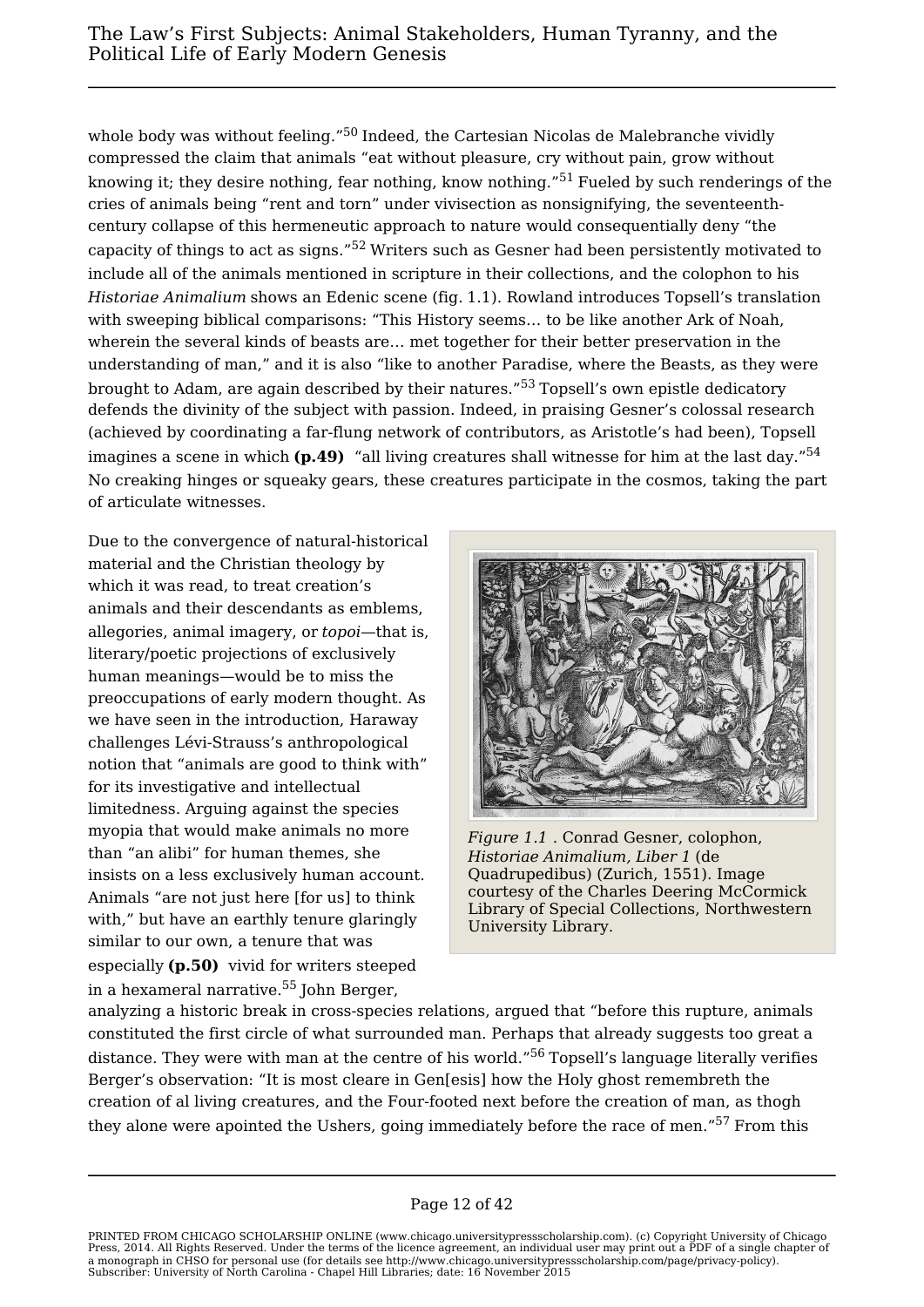perspective, animal proximity and participation signified as much as their categorical difference (let alone binary opposi-tion); a "hoste" of creatures partake in a remembered creation.

Reading by the lights of Genesis, animals—obviously—were there at the beginning. They were even "here first," as we say in human contexts of imperial and colonial conquest. Although priority in time can be trumped by other rationales, it ranks as one of the most powerful principles in ethico-legal debates that weigh competing interests. Rowland stresses it in his introduction to Topsell: "Next unto man in dignity," he notes, animals "have obtained one priviledge beyond us, in that they were created before man was."<sup>58</sup> As the close readers of the Renaissance and Reformation well knew, Genesis unveils an articulated procession of animal kinds, each given form from the elements that had just been separated into earth and water, which themselves were fashioned from a world that was "without forme & voyde" (Gen. 1:1). Man comes last in the series. First of all the creatures, from the waters on the fifth day, "everie creping thing" arises (the Geneva Bible glosses them marginally as "fish and wormes whiche slide, swimme, or crepe"); then come "the great whales"; and then "everie fethered fowle." On the sixth day, "the beast[s] of the earth" are created, "the cattel," and "everie creping thing of the earth," and then "[*f*]*urthermore*… man" (Gen. 1:20–26; italics added). Genesis then places all preceding creatures under the newcomer's responsibility and governance, allowing humans to "rule over the fish of the sea, and over the foule of the heaven, and over the beastes, & and over all the earth, and over everie thing that crepeth & moveth on the earth" (Gen. 1:26). **(p.51)** Once installed in Eden, Adam is tasked to "dresse it and kepe it." The Geneva gloss explains this charge as a prevention of idleness, "thogh as yet there was no nede to labour" (Gen. 2:15, k). This represents the sole textual elaboration of what prelapsarian human "rule" entails.

The Fall "of man" affects everybody, including animal bystanders to human sin. For animals, the great change manifests itself as a transformation in the kind of dominion they endure. We could read this broad impact as some commentators do: as proof that animals (and indeed the entire material world) are mere stage properties for an exclusively human moral drama. Calvin, for example, anticipates certain objections to such a reading. Commenting on Hosea 4:3 and instancing again the tripartite realms of creaturely life, he argues that "the Prophet here enlarges on the greatness of God's wrath; for he includes even the innocent beasts and the birds of heaven, yea, the fishes of the sea.… But some one may… object… that it is unworthy of God to be angry with miserable creatures, which deserve no such treatment: for why should God be angry with fishes and beasts?" He counters this objection by answering that because "beasts, and birds, and fishes, and, in a word, all other things, have been created for the use of men, it is no wonder that God should extend the tokens of his curse to all creatures, above and below, when his purpose is to punish men."<sup>59</sup> Despite the ready availability of rationales like this, by some equitable logic or nagging doubt, a lingering sense of the mismatch between human transgression and the wider sweep of its consequences leaves open for many writers what we can only call *a justice problem*.

For these thinkers, Genesis suggests a political narrative of dispossession and unjust servitude. If, as Donne muses, "only perchance beasts sin not," and "both beasts and plants [were] cursed in the curse of man," why does their innocence bear the burden of punishments proper to Adam and Eve?<sup>60</sup> As a result of this lingering justice problem, for Protestant reformers, resistance theorists, and writers including Du Bartas, Montaigne, Sidney, Gascoigne, and Shakespeare,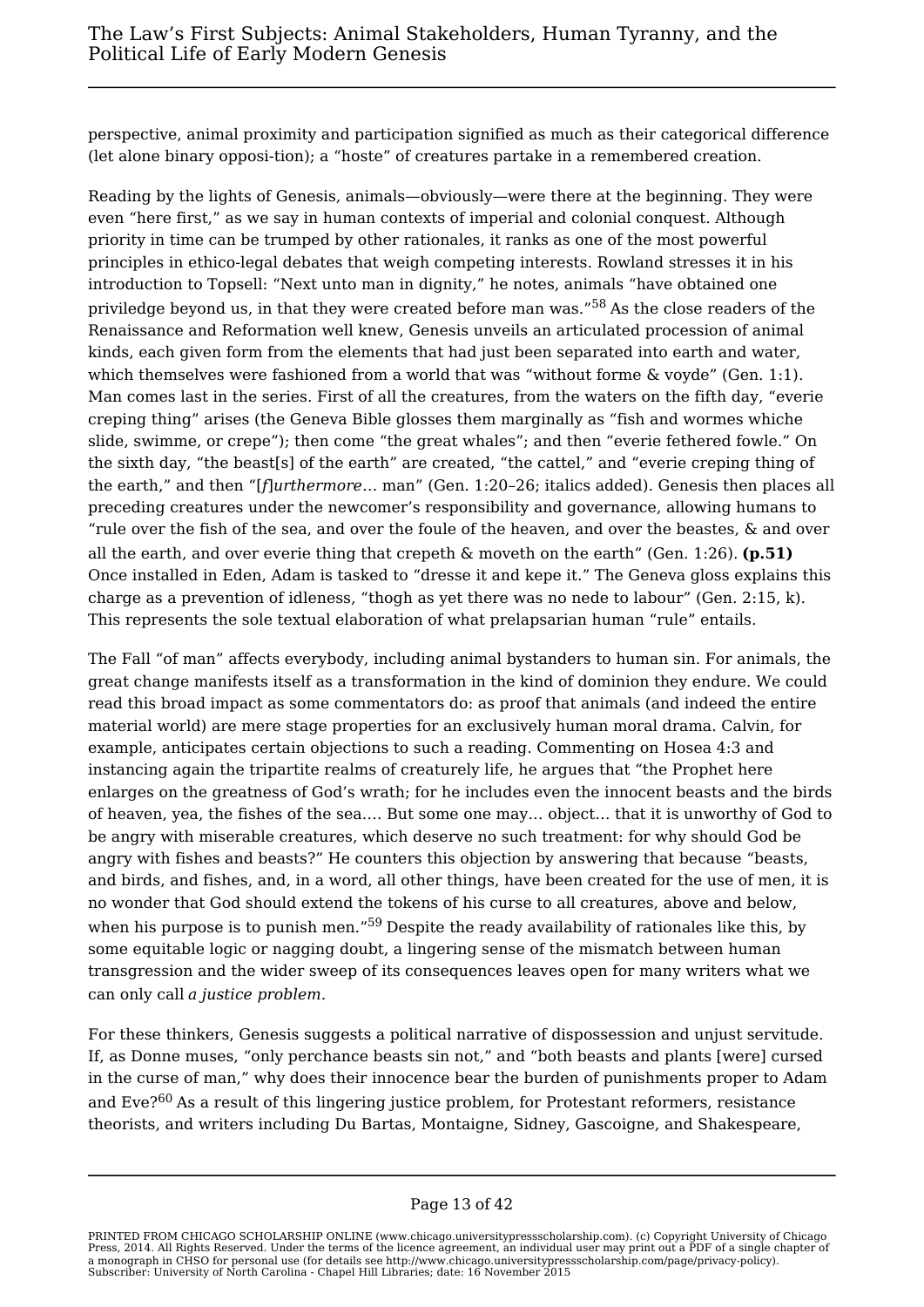postlapsarian animals languish under conditions they readily name tyrannical. What effect does the possibility that animals might be subject to something called "tyranny" have on our ideas of human/animal arrangements before Descartes? Or on the cross-species **(p.52)** identificatory potential that shared vulnerability to tyrannical oppression suggests? Or, for that matter, on the species limits we routinely place on a term such as "politics"? The question of tyranny, after all, centrally organized the collective sixteenth-century rumination on the nature of monarchical power. If animals were legible as *tyrannized subjects*, in other words, something properly belonging to them, some sovereignty they retained, was understood to have been abused or denied. Though such animal entitlements may seem unenforceable, a verdict of constitutional abuse still holds: their apparently remediless situation echoes sixteenth-century human subjects' own general lack of a clearly *licit* remedy against tyrannical kings. In most accounts of human politics, modern contractual or language-based mythologies of threshold consent did not yet apply in an operative way; thus political resistance stood in such need of theorists.<sup>61</sup>

At stake in reading the political valences of the Christian doctrine of Creation is the fact that against emerging seventeenth-century technoscience and the grain of most discourses of politics —pre-Cartesian thought very commonly accorded certain forms of stakeholdership to animals. Throughout *The Devine Weekes*, for example, Du Bartas calls animals citizens, burghers, and people: God "peopled this large Theater / With living Creatures," with "Sea-Citizens" or "the people of the water" and with the earthy "slimie Burgers of this Earthly ball."<sup>62</sup> This is not to say that early moderns ranked animals as equals. They were constantly dubbed "unreasonable creatures."<sup>63</sup> But, in certain tallies, the creatureliness mattered more than the alleged unreasonableness. The scripturally influenced reckoning I am tracing classifies animals as the law's first subjects and the first plaintiff-victims of tyrannical oppression. Against this backdrop, contemporary habits of abjecting animals as "outside the law" derive from **(p.53)** a more recent human-exceptionalist model of symbolic language. This model cancels animal membership even as it romanticizes their so-called freedom from the law. A fundamentally modern sense of "*the* animal" as humanity's persistent, solitary, ontological opposite derives from a mode of thought whose trajectory may be said to end with a suggestion in Derrida's *The Animal That Therefore I Am*. To deconstruct the confinement of "the animal," he writes, would "be a matter… perhaps of acceding to a thinking, however fabulous and chimerical… that thinks the absence of the name and of the word... as something other than a privation."<sup>64</sup> That major sentence, however oblique its formulation, is the closest approach philosophy (postmodern or otherwise) makes to the premodern, natural-historical, and scripturally informed vision of a zootopian constitution, where the possession of animated and cognizable interests is not yet the monopolistic property of a more singularized humanity.

Instead—partly because humans have never so mastered meaning that they could exclude the nonhuman from their signifying acts, partly because the idea that signification is exclusively human depends on the rise of technoscience in the seventeenth century, and partly because at times we have aimed to speak of them—with the early modern descendants of Genesis we "really" are talking about those we now group under the collective English noun "animals." In the aftermath of technoscience and the Enlightenment, we have preferred our textual animals "fabulous and chi-merical," as fables, symbols, "animal imagery," or any other confinement we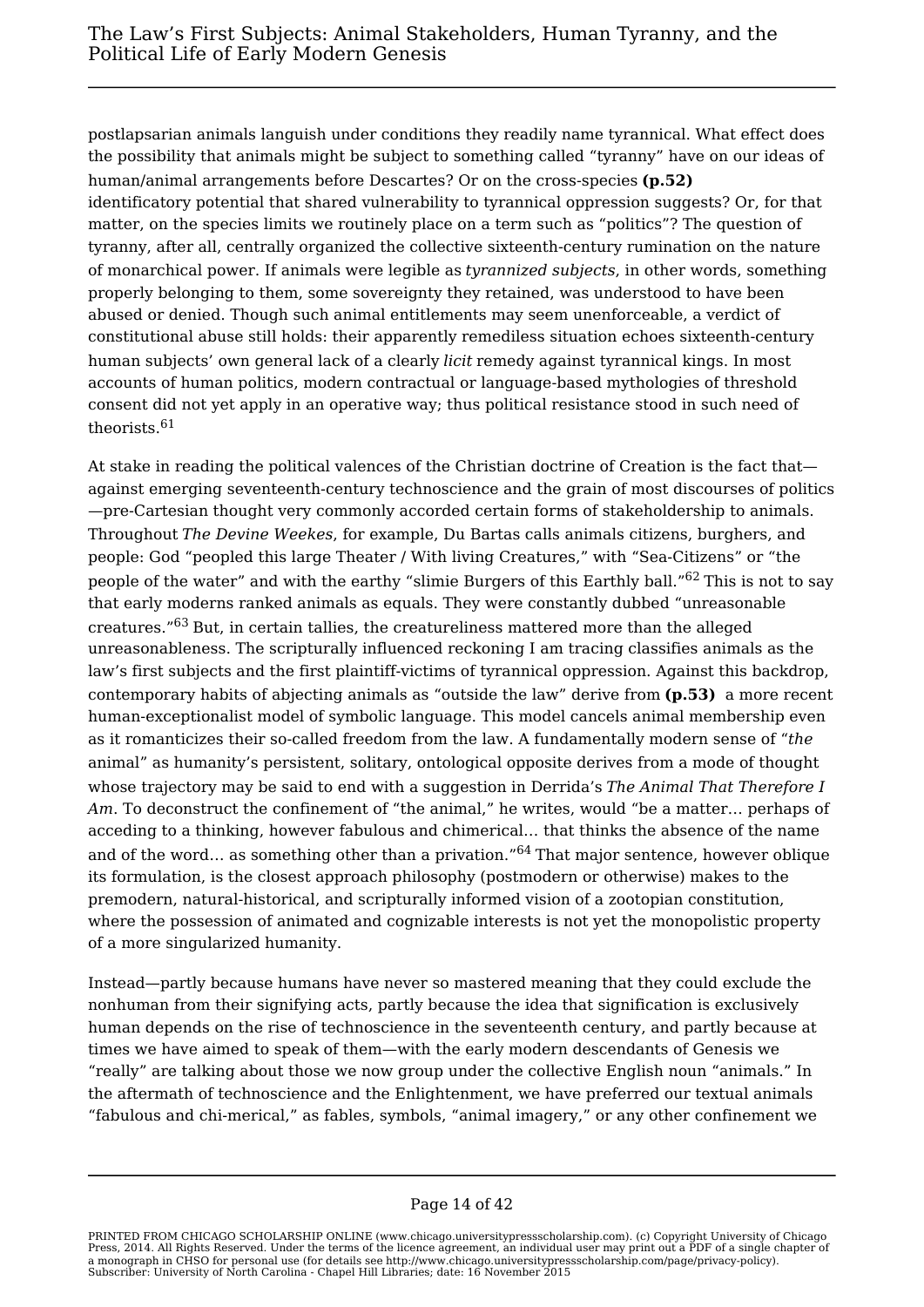can think of to dematerialize their stakeholdership or participation. But the broadly hexameral discourses of the long sixteenth century did not construct them that way. The balance of this chapter will trace the persistently political cast accorded to human/animal relations in early modern commentators on Genesis: biblical scholars, resistance theorists, Sidney's "On Ister Bank," Gascoigne's poems of animal complaint, Montaigne, and Shakespeare's *As You Like It*, a familiar text for which this analysis of historical animals provides, I hope, a new horizon of possibility.

## The Political Terms of Cross-Species Relations

Introducing his discussion of sovereign power and "bare life," Agamben suggests that to speak of "a *zoë politikë* of the citizens of Athens would have made no sense."<sup>65</sup> Normal definitions of politics reject the (fabulous, **(p.54)** chimerical) *non*-sense of animal membership and make animals their first, often implicit, exclusion. They refer instead to relations within the human or among a subset of humans, with occasional important considerations of humans-not-humanenough to partake in the polity, such as women, slaves, prisoners, or immigrants. Consistent with his glossing of man as the "political animal" (and less consistent with his voluminous accounts of actual animals), Aristotle begins the long, Western philosophical characterization of nonhumans as *un*-political animals. He marshals a now-familiar discourse of language-based association:

Man is by nature… more of a political animal than bees or any other gregarious animals.… Man is the only animal who has the gift of speech. And whereas mere voice is but an indication of pleasure or pain, and is therefore found in other animals (for their nature attains to the perception of pleasure and pain and the intimation of them to one another, and no further), the power of speech is intended to set forth the expedient and inexpedient, and therefore likewise the just and the unjust. And it is a characteristic of man that he alone has any sense of good and evil, of just and unjust.<sup>66</sup>

Note how Aristotle's account of animal "voice" contravenes the framework supporting the idea that they "cry without pain." Man's being relatively "more" of a political animal than bees and "other gregarious animals" might be seen to concede a measure of politicity to animals. The force of Aristotle's argument here, however, continues in the opposite direction, asserting the rhetorical "power of speech" over those mere voicings and "intimations" of meaning relayed among animals. As Descartes would do later, Aristotle works backward from the general comprehensibility of human speech to other humans (i.e., communication within species), to **(p. 55)** the assertion of political capacity in humans, to a denial of it in animals. Animals have no language, the disjointed argument goes, because we fail to understand them. The animal political potential that is denied in this mode of analysis, of course, could never be demonstrated *across species* in the absence of a shared denominator of translation or comprehensibility (the unavailability of which Montaigne blamed as much on us as on them) $67$ 

Thomas Aquinas further bolts the door: "When we hear it said, 'Thou shalt not kill,' we do not take it as referring to trees, for they have no sense, nor to irrational animals, because they have no fellowship with us."<sup>68</sup> Animals lack rational fellowship with us, so it follows that the obligations of the Ten Commandments cannot pertain. Hobbes, too, invokes his considerable expertise on contract to explain that "to make Covenant with bruit Beasts, is impossible;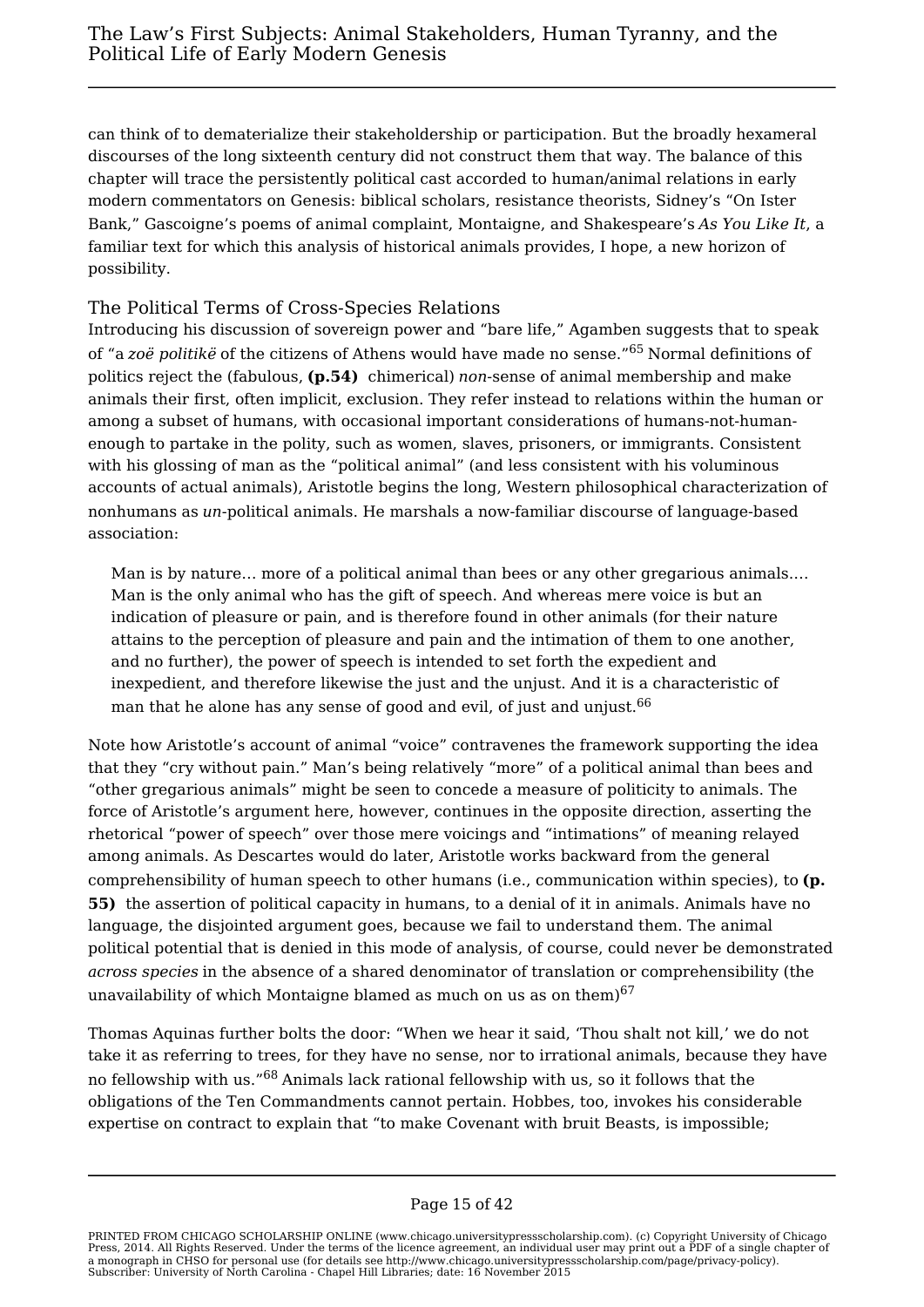because not understanding our speech, they understand not, nor accept of any translation of Right, nor can translate any Right to another: and without mutuall acceptation, there is no Covenant."<sup>69</sup> Levinas, despite his astonishingly suggestive account of animal testimony in "The Name of the Dog," likewise excludes animals from ethical participation.<sup>70</sup> In *The Animal That Therefore I Am*, as we have seen, Derrida gestures toward grave philosophical questions concerning this exclusion of animals, but the premise of *The Beast and the Sovereign* unites beast and sovereign in their nonsubjection to the law.<sup>71</sup> This premise **(p.56)** pertains more to a secular and post-seventeenth-century narrowing of what law (and language too) can mean. To propose that the sovereign was above or outside the law was an insurgent conservative idea in early modernity, advocated, for example, by James I in *The Trew Law of Free Monarchy* (1598); the idea that beasts were outside the law had no force at the cosmographic level from which ideas of human "law" derived, as we have seen.

From Aristotle to Aquinas, to Hobbes, to Agamben, and even to Levinas, we see an echo of the popular *human* opinion, philosophical and exceptionalist in nature, that there is a capacity possessed exclusively by humans called politicity and that is manifested directly through the consent mechanism of a functioning symbolic language that animals can be said to lack although few contemporary commentators sustain a faith in the efficacy or transparency of language when considering it for other purposes. As Keith Thomas has observed, "Official attitudes" normally express an "uncompromisingly aggressive view of man's place in the natural world," while actual practices were more ambiguous and scatter in several directions.<sup>72</sup> Even within human acts of representation, diverse signifying imperatives persistently undermine more direct, "official" proclamations. This, in part, is why a literary-historical inquiry yields a different account of human and animal relations than the philosophical tradition.

Against the official chorus of human denials both philosophical and mundane, Genesis establishes a sequence of fundamentally political relations between humans and animals: good governance or stewardship, obedience, and then a new adversity triggered by human transgression of divine law. The asymmetrical degeneration of human/animal relations stems from human sin. As Calvin reflects, "It is indeed meet for us to consider what a dreadful curse we have deserved, since all created things, in themselves blameless, undergo punishment for our sins; for it has not happened through their own fault that they are liable to corruption. Thus the condemnation of mankind is imprinted… on all creatures."<sup>73</sup> Those clearly blameless, Calvin emphasizes, incur liability without fault; in another context, as we have seen, he stresses their guiltless condition as "innocent beasts." Because this handling of "punishment" contradicts the fundamental logic of justice, for a host of writers human-exceptionalist **(p.57)** theological rationales are insufficient to put this justice problem to rest. This context shows how notions of "animal innocence" derive not just from some rising sense of wild freedom from culture or law that develops with industrialization or from their infantilization in the Disney World of contemporary commodity culture. Instead, "animal innocence" derives from its legal and biblical sense at this pivotal moment in biblical mythography. As Calvin points out here (and as Donne later echoes), when it comes to sin, animals must be found *not guilty*—yet they still bear the burden of its penalties. As we will see, this problem is recognized as a political one, with the dramatic result that Renaissance assessments of human/animal relations readily turn to rich period vocabularies for the critique of political tyranny.

PRINTED FROM CHICAGO SCHOLARSHIP ONLINE (www.chicago.universitypressscholarship.com). (c) Copyright University of Chicago Press, 2014. All Rights Reserved. Under the terms of the licence agreement, an individual user may print out a PDF of a single chapter of a monograph in CHSO for personal use (for details see http://www.chicago.universitypressscholarship.com/page/privacy-policy). Subscriber: University of North Carolina - Chapel Hill Libraries; date: 16 November 2015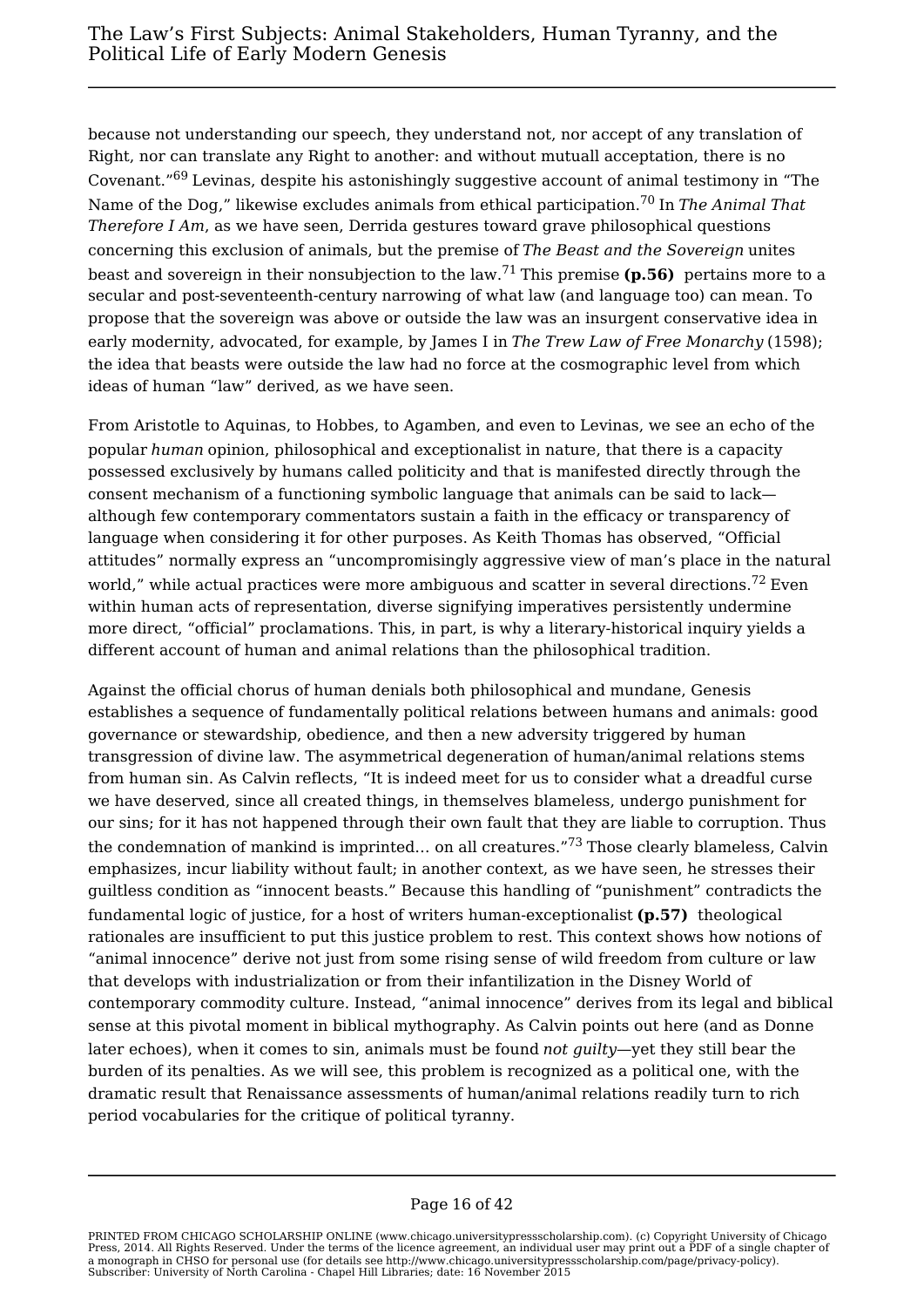The first stage of these relations—humankind's duly established, benevolent government—is brief. Calvin says of the "authority" first granted to man that God "appointed man, it is true, lord of the world; but he *expressly* subjects the animals to him, because they *having an inclination or* instinct of their own, seem to be less under authority from without."<sup>74</sup> As we have already seen, Gesner likewise registered this particular distinction for animal estate as uniquely "vassalaged" in the domain of human governance. Genesis's second chapter records an alternative temporal sequence. Adam appears for the first time. Contradicting the earlier affirmation that "he created them male and female" (Gen. 1:27), God muses, "It is not good that the man shulde be him selfe alone: I wil make him an helpe mete," and so he proceeds to form "of the earth everie beast of the field, and everie foule of the heaven, & broght them unto the ma[n] to se[e] how he wolde call the[m]: for howsoever the man named the living creature, so was the name thereof" (Gen. 2:18–19)<sup>75</sup> The Geneva gloss **(p.58)** affirms that this scene of nomenclature entails a voluntary servitude— itself such a resonant political concept in the period. God "mov[ed] them to come & submit the[m]selves to Adam (italics added)," it instructs, and we hear in this an echo of the Pauline dictum, so central to human doctrines of political obedience (from Tyndale's *Obedience of a Christian Man* to the homilies), that Protestants should submit themselves to "the higher powers."<sup>76</sup> Du Bartas stressed that the animals obeyed, bowing "their self-obedient neck," by "their owne accord" and so described Edenic politics in terms of model rule:

Then happy we did rule…

… At every word they trembled then for awe, And every winke then serv'd them as a lawe, And alwaies bent all dutie to observe-us, Without command, stood readie still to serve us.<sup>77</sup>

These two variant accounts in Genesis, despite certain discrepancies, make up a first stage, one in which animals are subject to the benign and duly authorized power/knowledge of man, exercised in a nonviolent vegetarian domain with visions of companionate "helpe" across species.

The second stage is all too familiar, though a few notes will complicate it, species-wise. Of that speaking snake, we learn that "the Serpent was more subtil than anie beast of the field," (Gen. 3:1). But ambiguity enters immediately, and the Geneva glosses suggest that the snake did not act independently, but as an instrument. "As Satan ca[n] change him selfe into **(p.59)** an Angel of light, so did he *abuse the wisdome of the serpent* to deceave man," and "God suffered Satan to make the serpent his instrument and to speake in him" (Gen. 3:1, a, b; italics added). The serpent possesses a "wisdome" that is capable of being abused, but his speech, though Eve seems unsurprised by it, is attributed to Satan. Godly interrogation quickly exposes Adam and Eve's misstep. But the first subject cursed is the serpent, and in this we also hear the included curse of all creatures: "Because thou hast done this, thou art cursed above all cattel, and above everie beast of the field"; the Geneva gloss further proposes that God gives Adam and Eve a chance to repent, but "not the serpe[n]t, because he wolde shewe him no mercie" (Gen. 3:14, m).

PRINTED FROM CHICAGO SCHOLARSHIP ONLINE (www.chicago.universitypressscholarship.com). (c) Copyright University of Chicago Press, 2014. All Rights Reserved. Under the terms of the licence agreement, an individual user may print out a PDF of a single chapter of a monograph in CHSO for personal use (for details see http://www.chicago.universitypressscholarship.com/page/privacy-policy). Subscriber: University of North Carolina - Chapel Hill Libraries; date: 16 November 2015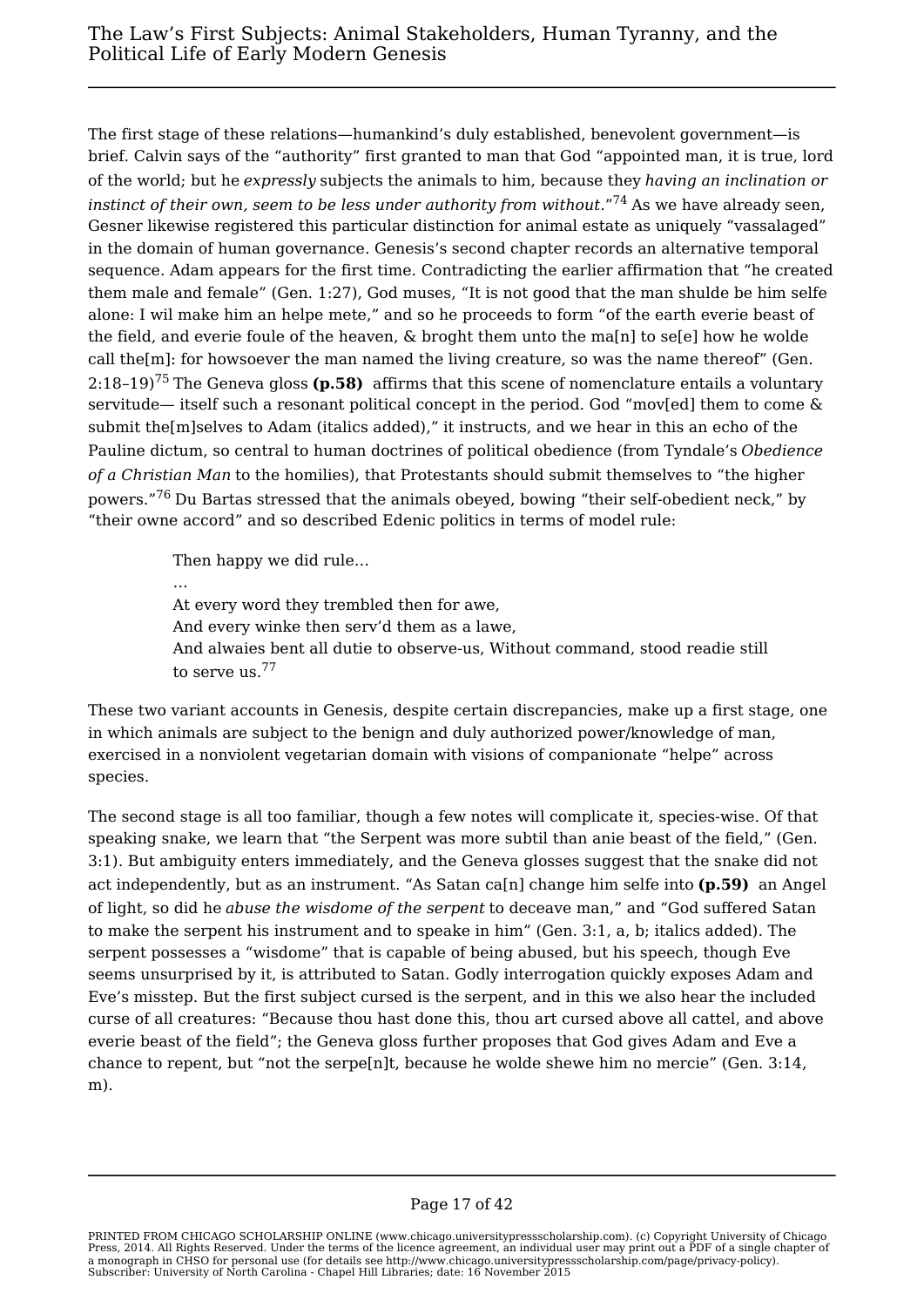The entire scenario, read from a species perspective, leaves unresolved a number of justice problems, given the primal scene of retributive justice recorded in the expulsion from Eden. If Satan was the agent, what guilt pertains to the snake, as snake? If the snake was guilty, why do other animals receive a curse along with him? God curses "the earth for [Adam and Eve's] sake," but the gloss simply reasserts—rather than offer an interpretation— that "bothe mankinde and all other creatures were subject to the curse" (Gen. 3:17, s). Eden's cursed exiles remain vegetarian, though in restating they will "eat the herbe of the field," God also announces that the earth will yield them thorns and thistles, despite all their new labors tilling it (Gen. 3:18–19). Some animals, in the commentary tradition, now become venomous and are no longer invariably tame. Calvin describes beasts as "endued with a new ferocity," and Du Bartas refers to "cruel'st Creatures, which for Maisterie, / Have vowed against us endles Enmitie."<sup>78</sup> Until the Noah story, animals play a more secondary role. Most notably Abel's keeping of sheep entails making offerings of them to God, who finds this acceptable (Gen. 4:2–5). Abel's use of sacrificial animals, clearly no Edenic practice, points toward the even deeper ambivalence of the aftermath of Noah's ark.

The ark reunites the "hoste" of "living creatures" under completely non-Edenic conditions. In the Geneva translation, the repeating phrases "all flesh," "everie living thing," and even "everie thing in whose nostrels the spirit of life did breathe" unify the class of beings—human and animal alike—to be "destroyed" by drowning in the waters of the Deluge **(p.60)** (Gen. 6–8 passim; 7:22). Again, an unresolved question about the application of justice appears: if the Flood revenges widespread *human* corruption, why eradicate all the host of creatures? The Geneva gloss addresses this obviously persistent question of the scope of punishment—again, in a gloss without gloss. It simply marvels that here "God declareth how much he detesteth sinne, seeing the punishment thereof  $ext{exte[n]}$ deth to the brute beasts" (Gen. 6:7, h). This annotation implicitly acknowledges that the justice delivered seems out of measure.

While some celebrate the preservation of species representatives in the ark as evidence of an equal concern for mankind and animals, how then do we evaluate the new regime for which they are saved? For while Noah's people go on to reconquer the world, the estate of animal survivors of the Deluge appreciably worsens. First, a "feare" and "dread" of humans is placed on them: "The feare of you, and the dread of you shalbe upon everie beast of the earth, and upon everie foule of the heaven… & upon all the fishes of the sea: into your hand are thei delivered." Next, in a literal conversion of animals to fodder, God licenses human carnivorousness for the first time: "Everie thing that moveth & liveth, shalbe meat for you: *as the grene herbe*, have I given you all things" (Gen. 9:2–3; italics added). This extreme alteration seems justly to reflect Shakespeare's poetic measure (in *The Tempest*) of suffering a "sea change" (1.2.404).

In the original dispensation, mankind was granted rule over animals— with the express mandate of a vegetarian diet for all.<sup>79</sup> First, all creatures **(p.61)** were witnesses and messengers of God's glory, subject to Adam as Adam was subject to God; after the Deluge, their flesh, not just their fealty, is conscripted to relatively weaker or nondoctrinal rationales such as human convenience, comfort, or necessity. Calvin argues that "men may render animals subservient to their own convenience, and may apply them to various uses, according to their wishes and necessities."<sup>80</sup> The Geneva gloss alleges likewise that "by this permission man may with a good conscience use the creatures of God for his necessitie" (Gen. 9:3, c). These rationales track precisely with the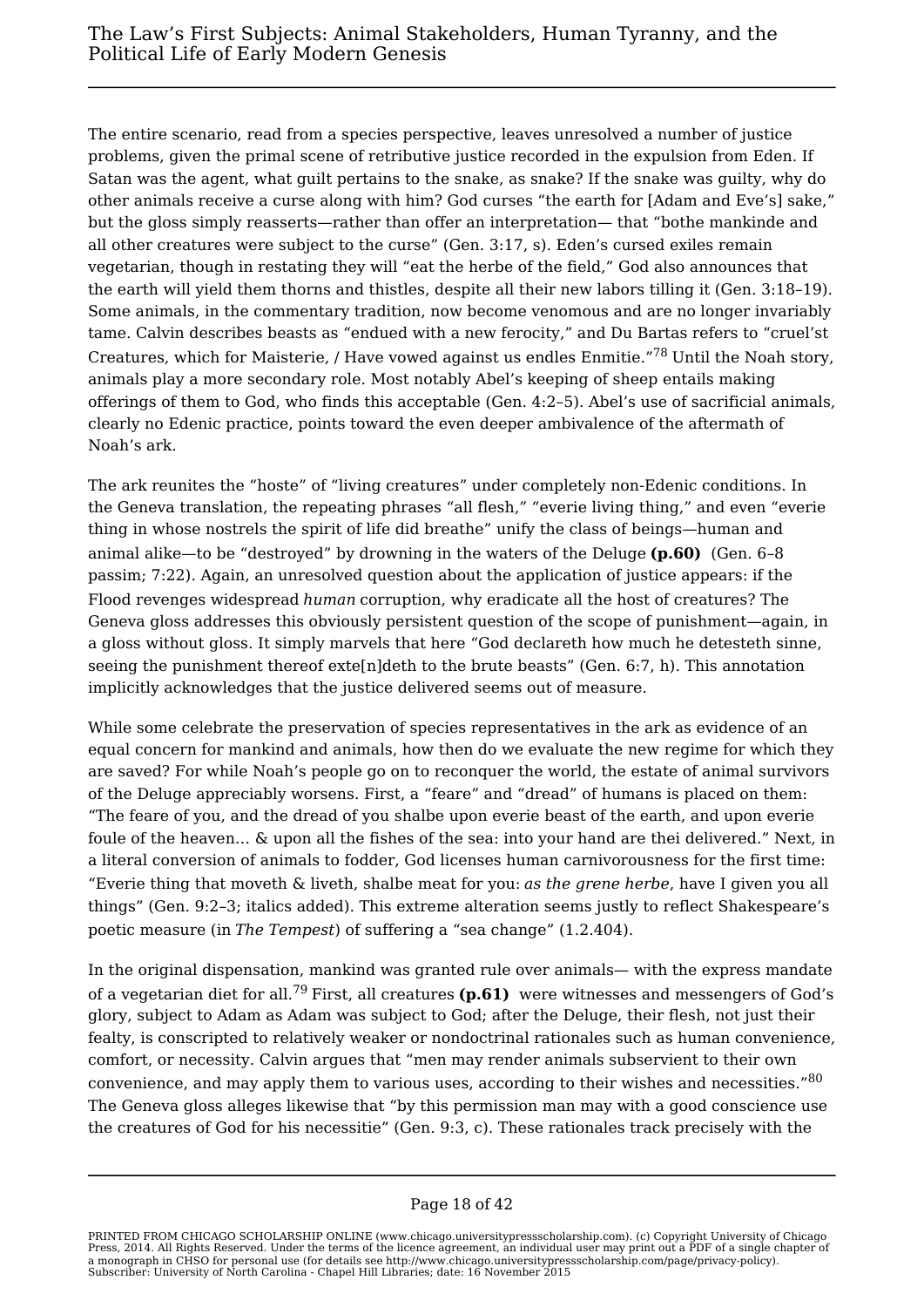way a tyrant tramples his subjects' rights and subordinates them to private desires. Thomas Smith's 1583 treatise on government is typical when it asserts that the tyrant "hath no regard to the wealth of his people, but seeketh onely... to satisfie his vicious and cruell appetite." $81$  How does the situation deteriorate so that the consumption of animals enters the arrangement? The shift Genesis narrates follows the politically familiar course of benign rule turned to enmity, of stewardship or care converted to predation—paradigmatically indexing the perversions of tyranny. Martin Luther's commentary on this pivotal transition uses staggeringly political vocabulary. After the flood, animals endure what he calls "a more oppressive form of bondage," and humans exercise "a more extensive and oppressive dominion" because "animals are subjected to man as to a tyrant who has absolute power over life and death."<sup>82</sup> Indeed. construing Romans 8:18–22, Luther ascribes a firm power of legitimate complaint to all creatures, affirming that "on the last day all creatures will utter an accusing cry against the ungodly who have shown **(p.62)** them abuse here on earth, and will call them tyrants to whom they were unjustly subjected."<sup>83</sup> Oppression, bondage, dominion, unjust subjection, and tyranny: without necessarily suggesting an earthly remedy for this sorry state of affairs, words such as these rate the animal condition in the sharpest available terms of human political evaluation.

The new dispensation after the Flood thus becomes a flashpoint for puzzling or rationalization. Luther observes, "Until now the animals did not have to die… to provide food for man," for until then "man was a gentle master of the beasts rather than their slayer or consumer."<sup>84</sup> As Calvin points out, the infusions of animal "feare" and "dread" after the Deluge assure that "sovereignty over the rest of animals might remain with men"; in setting up an order of things after the Flood, only a new godly endowment can ensure "that the same dominion shall continue."<sup>85</sup> As Luther stresses, however, that original benevolent dominion involved no hunting, killing, or taming, and we have no continuous dominion with Adam's: in "that first dominion… there was no need of skill or cunning.…

Therefore we retain the name and word 'dominion' *as a bare title*, but the substance itself has been almost entirely lost."<sup>86</sup> In Du Bartas's formulation, animals were politically obedient "without command" in that "first dominion." Effectively acknowledging the shakiness of this transition in human sovereignty, even Calvin wonders, "Since we perversely exalt ourselves against God, why should not the beasts rise up against us?"<sup>87</sup> We have already seen Du Bartas warn how "Rebellious *Adam*, from his God revolting, / Findes his yerst-subjects 'gainst himselfe insulting," and Donne likewise would ask, directing his apostrophe to the horse, the bull, and the boar in Holy Sonnet 12, "Why brook'st thou… subjection?"<sup>88</sup> Among the Reformers, Luther appears attuned to animal claims, and Calvin is more invested in a freer scope for human dominion. But for both, **(p.63)** the Reformation's own complex relation to political authority fuels the commentary around this ominous biblical conversion. The discourse of tyranny makes the tyrant a devourer: he "bloodieth his handes with the slaughter of innocents," and their blood he "devoureth up with his unclean mouth."<sup>89</sup> According to the chronology of Genesis, in just this way animals literally become *meat for their sovereign*.

Calvin dwells on the biblical temporalities of this problem of meat eating. Even when annotating God's provision of plants "for meat" in Genesis 1:29–30, Calvin disregards the textual fact that what he calls human "rights" in relation to animals are readily limited by the shared right to

PRINTED FROM CHICAGO SCHOLARSHIP ONLINE (www.chicago.universitypressscholarship.com). (c) Copyright University of Chicago<br>Press, 2014. All Rights Reserved. Under the terms of the licence agreement, an individual user may p a monograph in CHSO for personal use (for details see http://www.chicago.universitypressscholarship.com/page/privacy-policy). Subscriber: University of North Carolina - Chapel Hill Libraries; date: 16 November 2015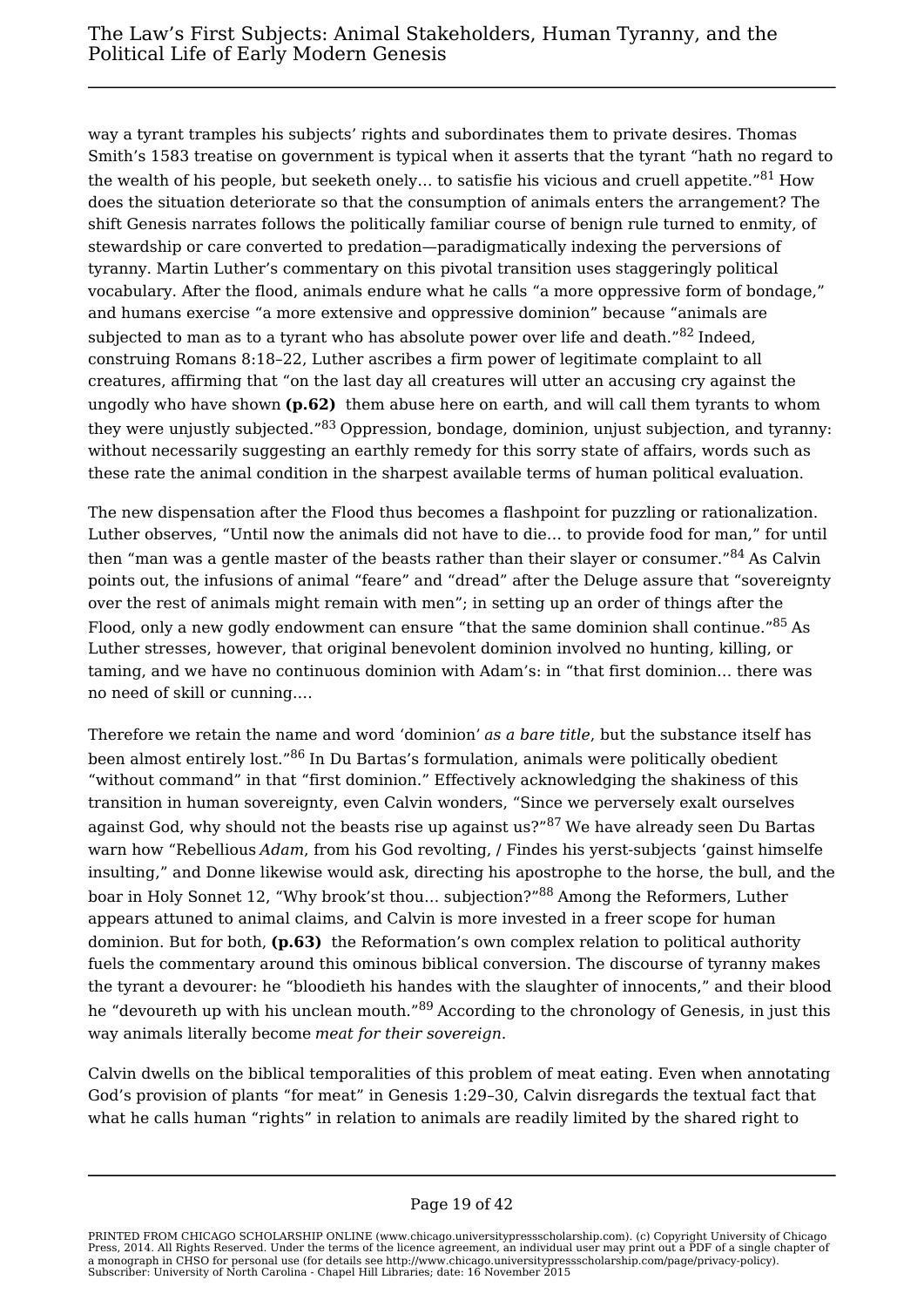plants as "meat." Instead, he suggests that those who infer Edenic vegetarianism from the passage have insufficient reasons, questioning whether humans were really vegetarian until the Deluge. "Since the first men offered sacrifices from their flocks" and "were clothed in skins," he concludes— against those who might say flesh eating was then "unlawful"—that "it will be better for us to assert nothing of this matter."<sup>90</sup> He resumes the debate more assertively, though, in connection with the express permission to eat meat granted in Genesis 9:3 on the ark's return to land. Rejecting the simplest inference that licit meat eating begins when scripture makes it licit, he claims not to "see what obligation should prevent… the eating of flesh," which he then repeatedly refers to as a "liberty" that "we must firmly retain."<sup>91</sup> Calvin is challenging Catholic ideas about fasting here, but he so firmly defends this "liberty" to eat meat that he, like the traditional practices he indicts, must leave textual warrant behind to do so.

While Calvin overreaches on this point, Luther entertains a different possibility. Using blunt language in the *Lectures on Genesis 6–14* about **(p.64)** God ("in this passage God sets himself up as a butcher"), he stresses elsewhere the superiority of the original dispensation: "I am sure Adam, before his fall, never wanted to eat a partridge; but the deluge spoiled all. It follows not, that because God created all things, we must eat of all things. Fruits were created chiefly as food for people and for beasts; the latter were created to the end we should laud and praise God."<sup>92</sup> Indeed, Luther appears especially cognizant of the possibilities inhering in animals' intended worldly presence. With a dateline of "Wittenberg, 1534," he composed a quasi-legal document titled "Complaint of the Birds to Luther against Wolfgang." Drafted in the voice of songbirds ("we thrushes, blackbirds, finches, linnets, goldfinches, and all other pious, honorable birds") who faced capture by one of Luther's servants, the letter protests how one Wolfgang violates the domain rights entailed in Genesis and "undertakes to rob us of the freedom God gave us to fly through the air." As we have already seen, Sidney would call the bird a "freeburgess of the air." The "pious, honorable" birds of Wittenberg go on to point out that a more just approach would direct Wolfgang's "wrath and industry agains sparrows, swallows, crows, ravens, mice, and rats... [who] do you much harm, rob and steal corn, oats, and barley."<sup>93</sup> Echoing in words the exquisite animal portraits of his contemporary, Albrecht Dürer (fig. 1.2), Luther further declares in his *Lectures on Genesis 1–5* that "the mouse, too, is a divine creature. … It has a very beautiful form—such pretty feet and such delicate hair that it is clear that it was created by the word of God with a definite plan in view. Therefore here, too, we admire God's creation and workman-ship. The same thing may be said about flies."<sup>94</sup> The here-and-now facticity of observed animals grounds their privilege and divine appointment, and their presence as such warrants a spiritual attention.

When it came to the eschaton, Calvin argued (presumably without irony and applying his favored metaphors of animal control to human in-quiry) that "some subtle men, but hardly sober-minded, inquire whether **(p.65)** all kinds of animals will be immortal; but *if reins be given to speculations where will they at length lead us*?" Luther's *Lectures on Genesis*, likewise, affirm the official view that "animals... live only their animal life, without hope of eternal life."<sup>95</sup> But at other points, his perspective is more expansive: indeed, at moments not so closely bound up with the **(p.66)** discipline of scriptural commentary, especially those recorded in Luther's *Table Talk*, his vision is expansively hospitable. Speaking of the household dog, Tölpel (translated variously as Clownie or Blockhead), Luther conjured a zootopian scene not just of "the beginning" or the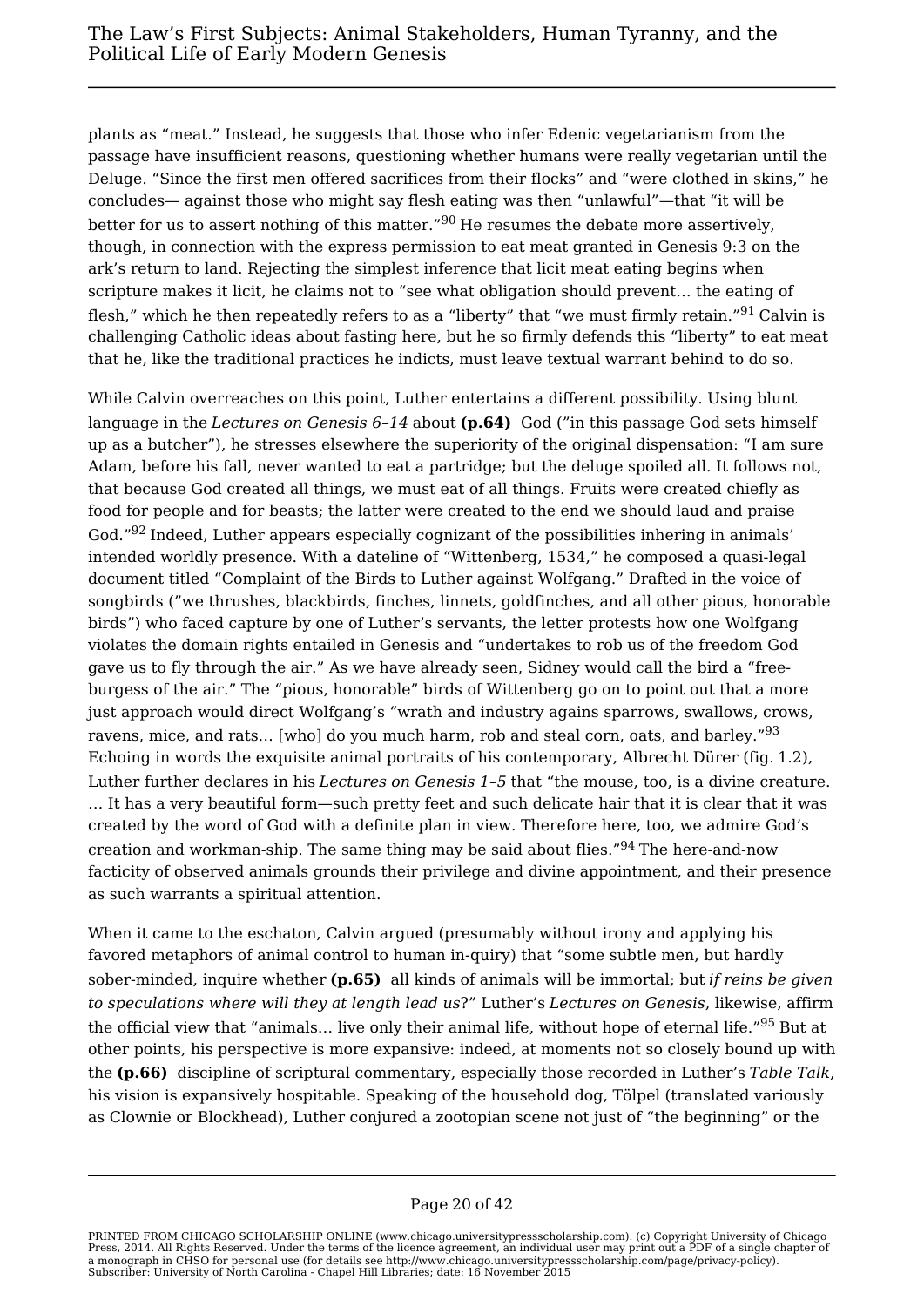now but of eternity. Asked whether Tölpel would participate in eternal life, he replied (in Roland Bainton's translation), "Certainly.… Peter said that the last day would be the restitution of all things. God will create a new heaven and a new earth and new Tölpels with hide of gold and fur of silver.… Snakes, now poisonous because of original sin, will then be so harmless that we shall be able to play with them."<sup>96</sup> Even the curse on the serpent will be reversed when venom is no more. Luther's moral gauge of "harmlessness" stands out as he figures the eschaton as a place of reestablished animal participation, undoing their worldly disenfranchisement under the tyrannical regime of fallen man. Not just witnesses at the "last day" (though that in itself affirms a politically significant capacity to testify), they also inhabit his vision of restored life.

## *Bestiae contra Tyrannos*: Sidney's "Ister Bank"

For early moderns thinking about political relations gone wrong, "butchering" and "devouring" those for whom one has an affirmative duty of care were persistent hallmarks of tyranny. Christopher Marlowe's Edward II is called "a tyrant" and "a butcher… / Unnatural king, to slaughter noble-men and cherish flatterers"; Shakespeare's Macbeth likewise is dubbed "an untitled tyrant, bloody scepter'd," whom poetic justice reduces to a "dead butcher" by play's end.<sup>97</sup> Tyrannized human subjects have been "turned into beasts" or placed "under the yoke" of tyranny. Yokes, bits, collars, reins, whips, traps, nets, and so on —the instruments of animal control appear throughout the metaphorics of tyranny. In an extended elaboration, Ponet's *Short Treatise* (1556) blisteringly compares the tyrant's behavior toward his subjects to human behavior toward animals:



*Figure 1.2* . Albrecht Dürer, *Hare* (1502). Image courtesy of the Graphische Sammlung Albertina, Vienna, Austria. Photograph: Erich Lessing / Art Resource, New York.

As an huntour maketh wilde beastes his praie, and useth toiles, nettes, snares, trappes, dogges, firrettes, mynyng and digging the grounde, **(p.67)** gunnes, bowes, speares, and all other instrumentes, engynes, devises, subtilties and means,… so dothe a wicked governour make the people his game and praye, and useth all kindes of subtleties, deceates, craftes, policies, force, violence, crueltie, and suche like devillishe wayes, to spoyle and destroyethe the people, that be committed to his charge.… [He fains] uniust causes to cast them in to prison, wher like as the bearewardes mosell the beares, and tye them to the stakes,… so he keepeth them in chaines, whilest the bishoppes and his other tormen-tours… doo *teare and devoure* them.<sup>98</sup>

#### Page 21 of 42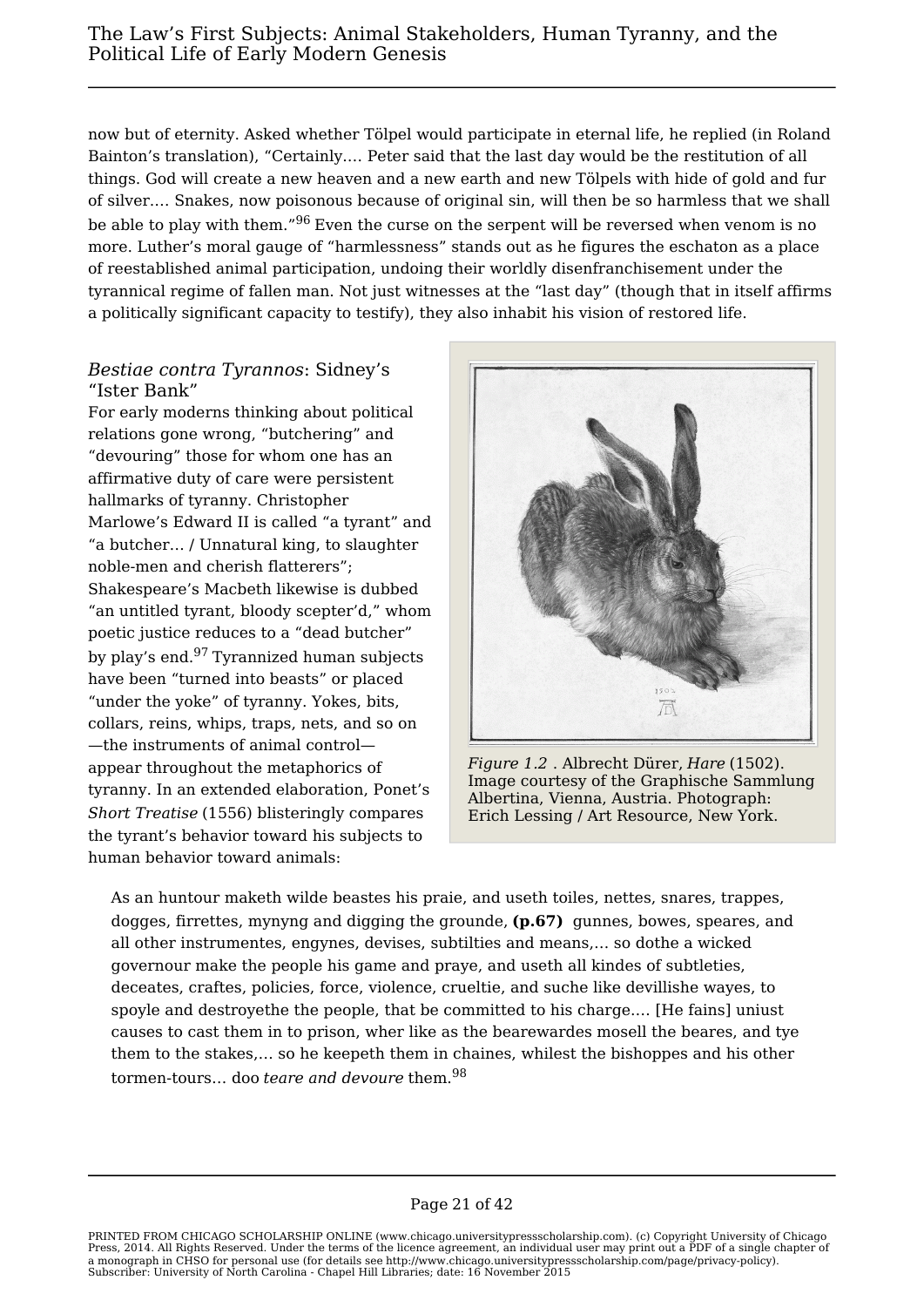More economically, but in the same spirit, the monarchomach *Vinidicae contra tyrannos* (circulating in the 1570s and an important Huguenot influence on Sidney) asserts that tyrants "suck the blood of the people."<sup>99</sup> Etienne de la Boétie's *Servitude volontaire* (printed five times in the 1570s and famously referred to by Montaigne) condemns being "under the yoke," lamenting how, under tyranny, "you bring up your children... to be delivered into butchery."<sup>100</sup> For La Boétie, animals play a bold part in the critical resistance to tyranny. He puts

brute beasts in the pulpit to throw light on their nature and condition.… *The very beasts, God help me! if men are not too deaf, cry out to them, "Long live Liberty!"* Many among them die as soon as captured.… Others, from the largest to the smallest… put up such a strong resistance by means of claws, horns, beak, and paws, that they show clearly enough how they cling to what they are losing; afterwards in captivity they manifest by so many evident signs their awareness of their misfortune, that it is easy to see they are languishing rather than living, **(p.68)** and continue their existence—-more in lamentation of their lost freedom than in enjoyment of their servitude.<sup>101</sup>

Animals "in the pulpit" literalize the exhortation in Job 12:7 urging humans to get good teaching from the beasts. They demonstrate their knowledge of freedom. There is rich ambiguity as to how much the animals cry out "Long live Liberty!" to inspire tyrannized human subjects by their example and how much they do it to defy tyrannical humans in their own acts of politically disobedient resistance.

Calvin had suggested that human dominion manifests itself in "the fact that oxen become accustomed to bear the yoke," that "the wildness of horses" can be subdued, "that cows give milk," and that "sheep are mute under the hands of the shearer." $102$  But referring to horses, Erasmus's Folly registers an entirely different view, stressing "the sharp-toothed bit, pricking spurs, prison-like stable, whips, bridle, rider, the whole tragedy of the *voluntary servitude* the horse chose to undergo."<sup>103</sup> Likewise, the republican La Boétie invokes natural history to claim that the elephant breaks off its own tusks "as a ransom for his liberty," and he stresses how much work is required to subdue a horse: "He is tamed with such difficulty that when we begin to break him in he bites the bit, he rears at the touch of the spur, as if to show… that, if he obeys, he does so not of his own free will but under constraint." La Boétie even offers his own verse to conclude the passage: "The oxen under the weight of the yoke complain, / And the birds in their cage lament." $104$  At stake here is the vitality of animals as political subjects in themselves and not just didactic fables for humans. Across a range of writings inflected by Genesis as a natural-historical and legal-theological precedent, the terms and conditions of human sovereignty over real animals operate as an example of tyranny—not just an emblem for it.

After a European sojourn among such Protestant advocates in the **(p.69)** 1570s, when his celebrated association with the Huguenot Hubert Languet arose, Philip Sidney wrote his prose romance, the *Arcadia* (written by 1580 and published in 1590). The *Arcadia* is steeped in the commitments of Sidney's political vision, and at its center, in the only instance where it refers to an actual person, Sidney placed a verse naming Languet as its source.<sup>105</sup> The poem, "On Ister Bank," is sung by the shepherd Philisides, a figure for Sidney. Philisides, a kind of cousin to the

PRINTED FROM CHICAGO SCHOLARSHIP ONLINE (www.chicago.universitypressscholarship.com). (c) Copyright University of Chicago Press, 2014. All Rights Reserved. Under the terms of the licence agreement, an individual user may print out a PDF of a single chapter of a monograph in CHSO for personal use (for details see http://www.chicago.universitypressscholarship.com/page/privacy-policy). Subscriber: University of North Carolina - Chapel Hill Libraries; date: 16 November 2015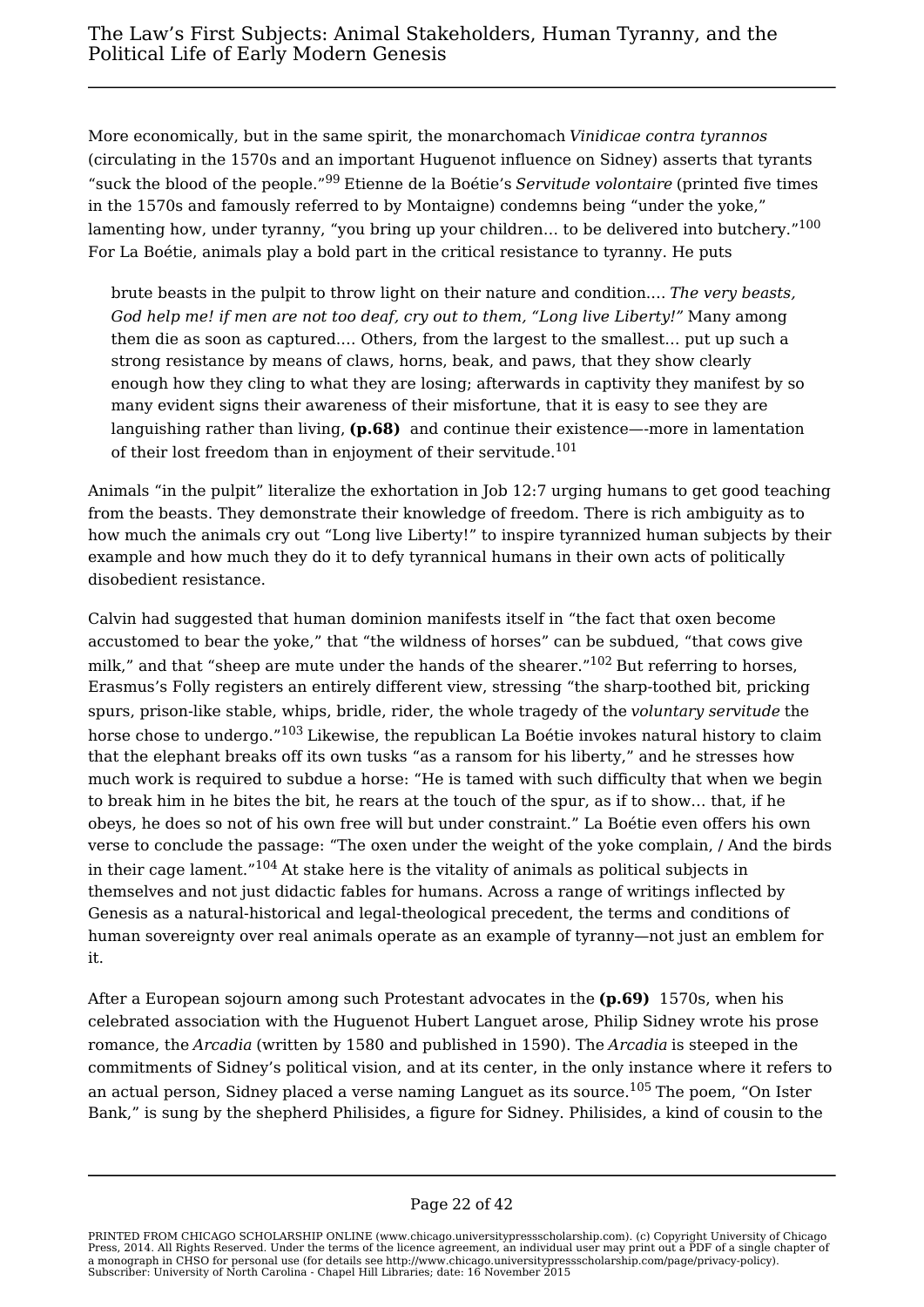melancholy Jacques in *As You Like It*, begins "upon the ground at the foote of a cypresse tree, in so deep a melancholy" that the others try to rouse him. "Ister Bank" has been repeatedly called a "beast fable" by commentators concerned with Sidney's political investments, a fable warning of the tyrannical potential inherent in the monarchical form of government.<sup>106</sup> But, as we'll see, Sidney's original reworking of the creation story in conjunction with another key Bible passage politically and intellectually goes beyond his more fabulous sources.

In the poem's archaic diction, the verse opens "on Ister bank," the ancient name of the Danube, suggesting the Viennese locales where Sidney and Languet associated.<sup>107</sup> Philisides situates himself and his flock at nightfall, which prompts him to rehearse his fiduciary care for them and sing "lest stray they should" (line 21). But his song, he says, was Languet's. Three stanzas name "old Languet /… the shepherd best swift Ister knew" as Sidney's teacher:

With old true tales he wont mine ears to fill:

How shepherds did of yore, how now, they thrive, Spoiling their flock, or while twixt them they strive. (lines 22–23, 33–35)

Here Sidney's pastoral suggests the predations of tyrants and their subjection of the people's good to selfish strife among potentates (a key detail in **(p.70)** Erasmus's *Education of a Christian Prince*). Philisides moves to the tale itself by concluding, "Thus in oak's true shade recounted he / Which now in night's deep shade sheep heard of me." Philisides's woolly auditors attend an animal creation story that borrows its nostalgia from Ovid's account of the Golden Age in *The Metamorphoses* (book 1, lines 113–43), but its crisis comes most immediately from the Bible. Describing a world free of humans and one in which beasts "might freely roam or rest" (line 48), the verse takes the peaceable kingdom—envisioned in Isaiah 11:6–9 for some future day—and puts it resolutely in the past. Philisides insists on the meaningful orderliness of this animal-only world:

> The beasts had sure some beastly policy; For nothing can endure where order nis. For once the lion by the lamb did lie; The fearful hind the leopard did kiss; Hurtless was the tiger's paw and serpent's hiss. This think I well: the beasts with courage clad Like senators a harmless empire had. (lines 50–56)

Pivoting on the moral force of harmlessness, Sidney presents a "harmless empire" among animals and before humans—a functioning beastly polity—that presents a noninjurious, working order. No human sin had engendered animal venom in this "hurtless" world. Sidney's aristocratic perspective, we may suppose, leads him to suggest that those "beasts with courage clad" governed, operating like no less a body than the senate of republican Rome.

Wavering about the causes of ensuing political change in the animal world—perhaps the animals without "courage" envied those who had the power courage accrued, or perhaps "they *all* to changing did incline"— Philisides reports that

PRINTED FROM CHICAGO SCHOLARSHIP ONLINE (www.chicago.universitypressscholarship.com). (c) Copyright University of Chicago Press, 2014. All Rights Reserved. Under the terms of the licence agreement, an individual user may print out a PDF of a single chapter of a monograph in CHSO for personal use (for details see http://www.chicago.universitypressscholarship.com/page/privacy-policy). Subscriber: University of North Carolina - Chapel Hill Libraries; date: 16 November 2015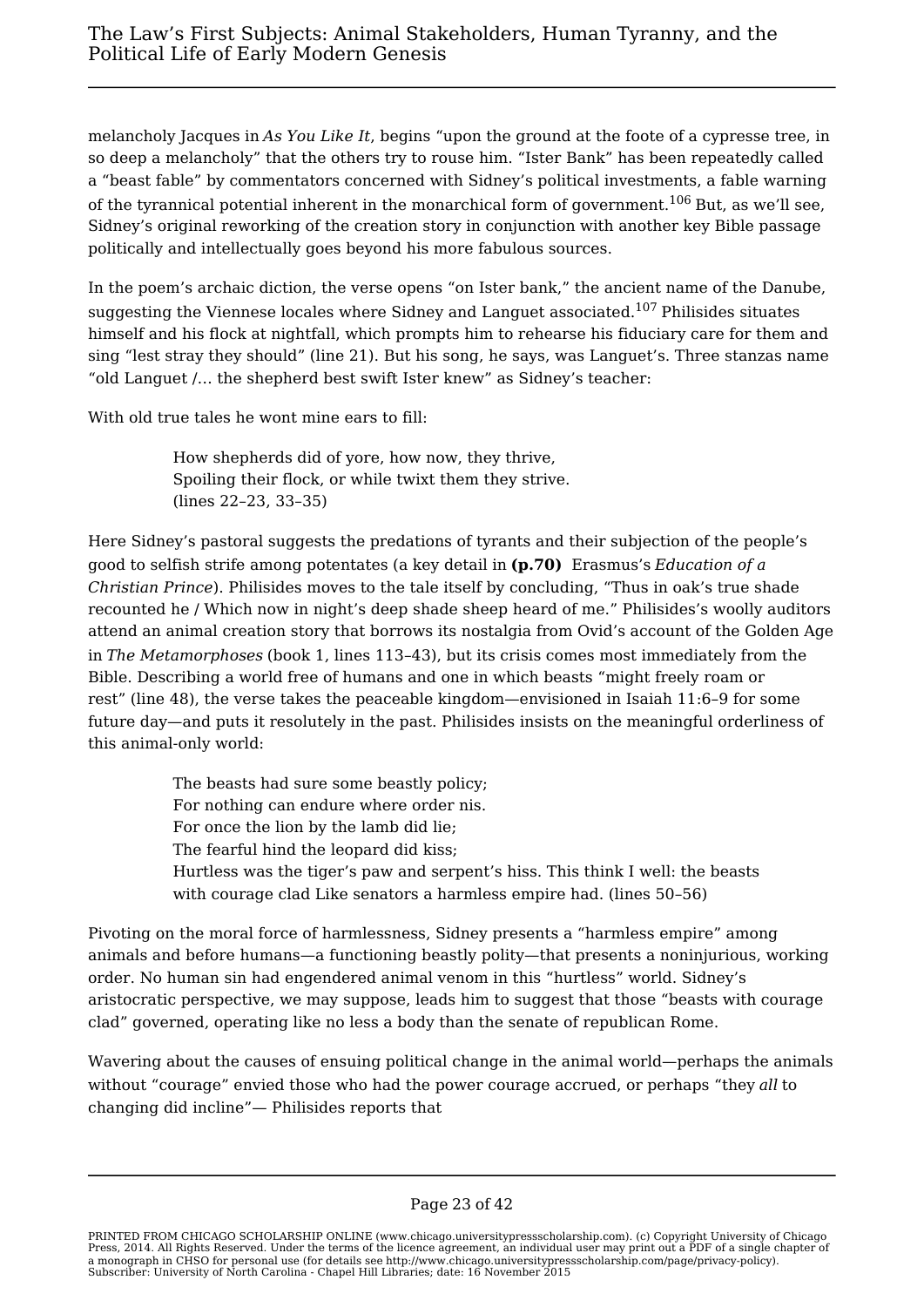the multitude to Jove a suit imparts, With neighing, bleaing [*sic*], braying, and barking, Roaring, and howling, for to have a king. (lines 57–63)

(As the poem clarifies later, this line does not mock a lack of speech.) The owl warns against this request and flees "to deserts" when he sees where things are heading (line 70). Jove, too, warns them against kings:

> **(p.71)** O beasts, take heed what you of me desire. Rulers will think all things made them to please, And soon forget the swink [toil] due to their hire. (lines 72–74)

The idea that subjects serve the convenience, pleasure, and comfort of the sovereign, of course, reflects a tyrant's presumption (and also rationales supporting meat eating). Those familiar with political debates about the legitimacy of resistance to kings will immediately recognize the source of this story and its unfolding details from chapter 8 of the first book of Samuel (to which we will return momentarily). There, the Israelites ask Samuel to "make us nowe a King to judge us like all nations." Samuel and God read this desire as a rejection of right rule. There follows a rushing inventory of harms and predations; the king will take everything his subjects have and make them his servants (1 Sam. 8:11-17).

Sidney's poem next reverses the Prometheus myth, in which all available attributes were given to animals, leading Prometheus to give humans practical wisdom and fire instead.<sup>108</sup> In acquiescing to the animals' request, Sidney's Jove asks each to contribute something to this new creature, man. Reading "Ister Bank" deconstructively as a "fable not about politics but about being human," Erica Fudge underscores the fact that all of man's attributes are animal contributions to suggest how much "Sidney's man is… more animal than the animals themselves."<sup>109</sup> Philisides lists twenty-nine such gifts explicitly and gestures to more. The animals offer a range of qualities, positive and negative. The lion, the elephant, the fox, the eagle, the wolf, the ant, and the chameleon donate just what we still know to expect from them. But other, less familiar gifts also appear: from the mole, "a working thought"; from the monkey, "sweet breath"; from the cow, "fair eyes"; and from the cat, melancholy. The crocodile gives its tears, the ape its hand (lines 78–97). Last, in a revision of Aristotle on animal speech, their passion to be ruled (a voluntary servitude gone wrong) leads the animals foolishly to agree "that from henceforth to all eternity, / No beast should freely speak, but only" man (lines 104–5).

In telling what happens next, Sidney inventories the injuries typifying any slide into tyrannical government, just as they had been itemized **(p.72)** in Samuel. At first, wily man, "fellow-like, let[s] his dominion slide" (line 110). Once he sees that the animals depend on him, "then 'gan he factions in the beasts to breed," tricking them into violent behavior for which he conveniently executes them in sham actions of justice, as Ponet envisioned (line 120). After man suborns the services of a few and controls them with bits and collars, the transition from kingship to tyranny reaches its inevitable, bloody, and carnivorous conclusion—man's choice to play "a part to tear a cat in":

Worst fell to smallest birds, and meanest herd,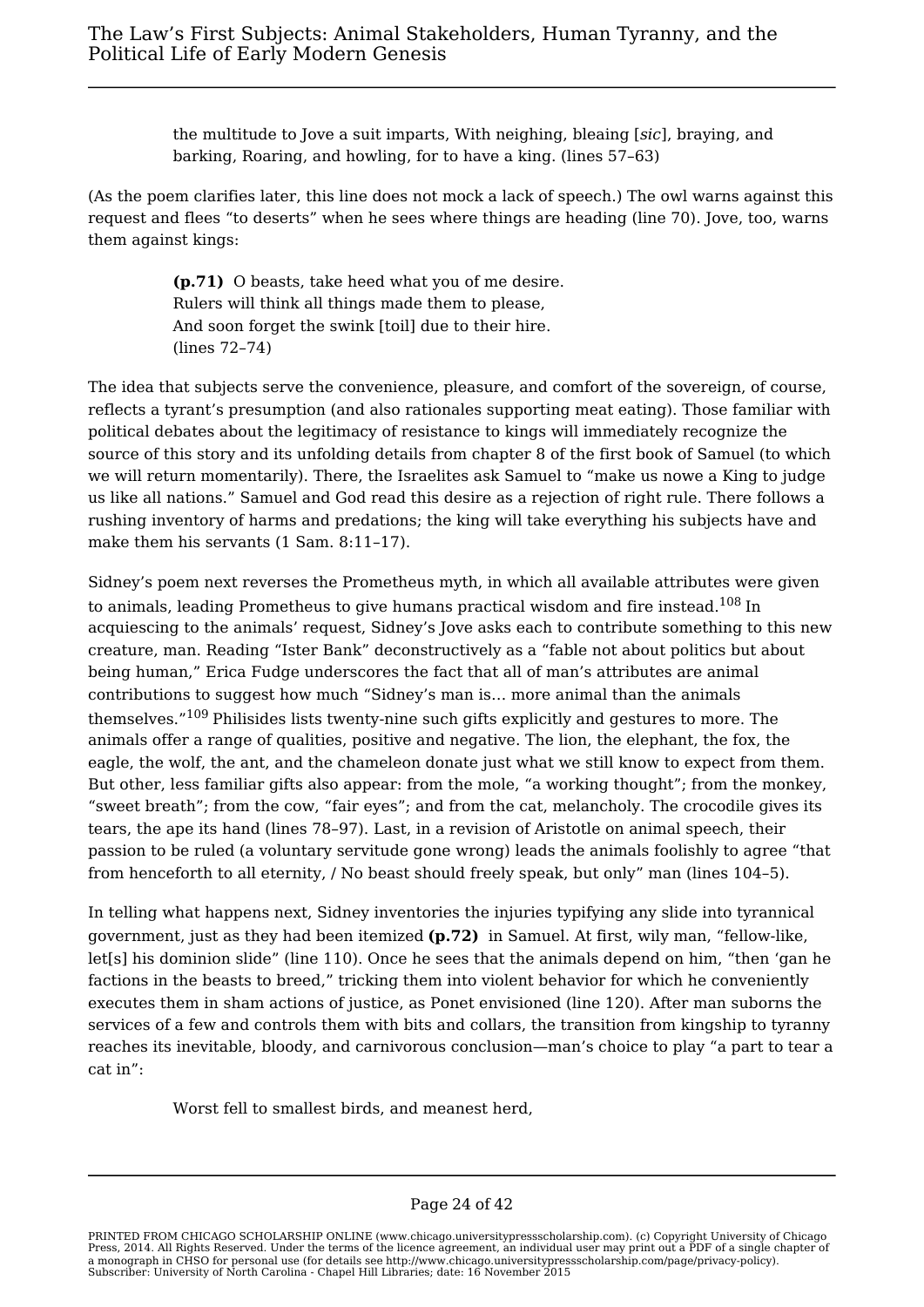Who now his own, full like his own he used. Yet first but wool, or feathers, off he teared; And then when they were well used to be abused, For hungry throat their flesh with teeth he bruised; At length for glutton taste he did them kill; At last for bloody sport their silly lives did spill. (lines 141–47)

In this evocation of human meat-eating as tearing and bruising, Sidney exploits the opening provided by the relatively weak rationales licensing carnivorousness after the Flood, likening those rationales to the frivolity widely associated with "bloody sport" in the period and linking postlapsarian, carnivorous human dominion to moral certainties about the predations of a tyrant as a cynical butcher and devourer of his people.

The penultimate stanza addresses the two parties to this sad story, the tyrant and his victims, gluttonous man and "poor beasts." "O man," the verse instructs,

> rage not beyond thy need; Deem it no gloire to swell in tyranny. Thou art of blood; joy not to make things bleed. Thou fearest death; think they are loathe to die. A plaint of guiltless hurt doth pierce the sky. (lines 148–52)

"Guiltless hurt" sounds the note of paradox at the heart of the justice problem Genesis encodes; man's innocent subjects are despoiled by human tyranny's incapacity for restraint. The poem ends when morning comes, and contention breaks out among Philisides's auditors over what was meant by the song. The oldest shepherd condemns its engagement **(p.73)** with political topics as a breach of pastoral decorum, saying that "he never saw thing worse proportioned than to bring in a tale of he knew not what beasts at such a banquet when rather some song of love, or matter of joyful melody, was to be brought forth," and he quickly changes the subject from those who may be on the table.

What Sidney has crafted here is no beast fable—if by "beast fable" we mean an allegory of speaking animals who personate human moral failings and so indict the follies of humans as such or among themselves. What we find here does something more. Sidney's story of human/ animal relations offers a political account in which beasts, as beasts, play an essential role in the generation of meaning, just as "man" stands for man; they do not simply stand in for something else with their animal capacities suspended or subdued. "Ister Bank" certainly invokes Aesop's Samuel-like story of the naïve frogs who beg Jove to give them a king. In that classic beast fable, Jove first casts down a log for them (which they discover is not a "real" king). When they insist on a real one, Jove sends them a large stork who proceeds to devour them (figs. 1.3. and 1.4). "Ister Bank," however, relates **(p.74)** beast and man in a political narrative of their mutual history, ranging into biblical pastures for its measure of tyrannical degeneration. It veers from the beast fable tradition insofar as the poem's viability (even as an allegory for political rebellion among humans) depends on the prior legibility of human/animal relations as an instance of tyranny—following the biblical narrative of a degeneration from cross-species stewardship into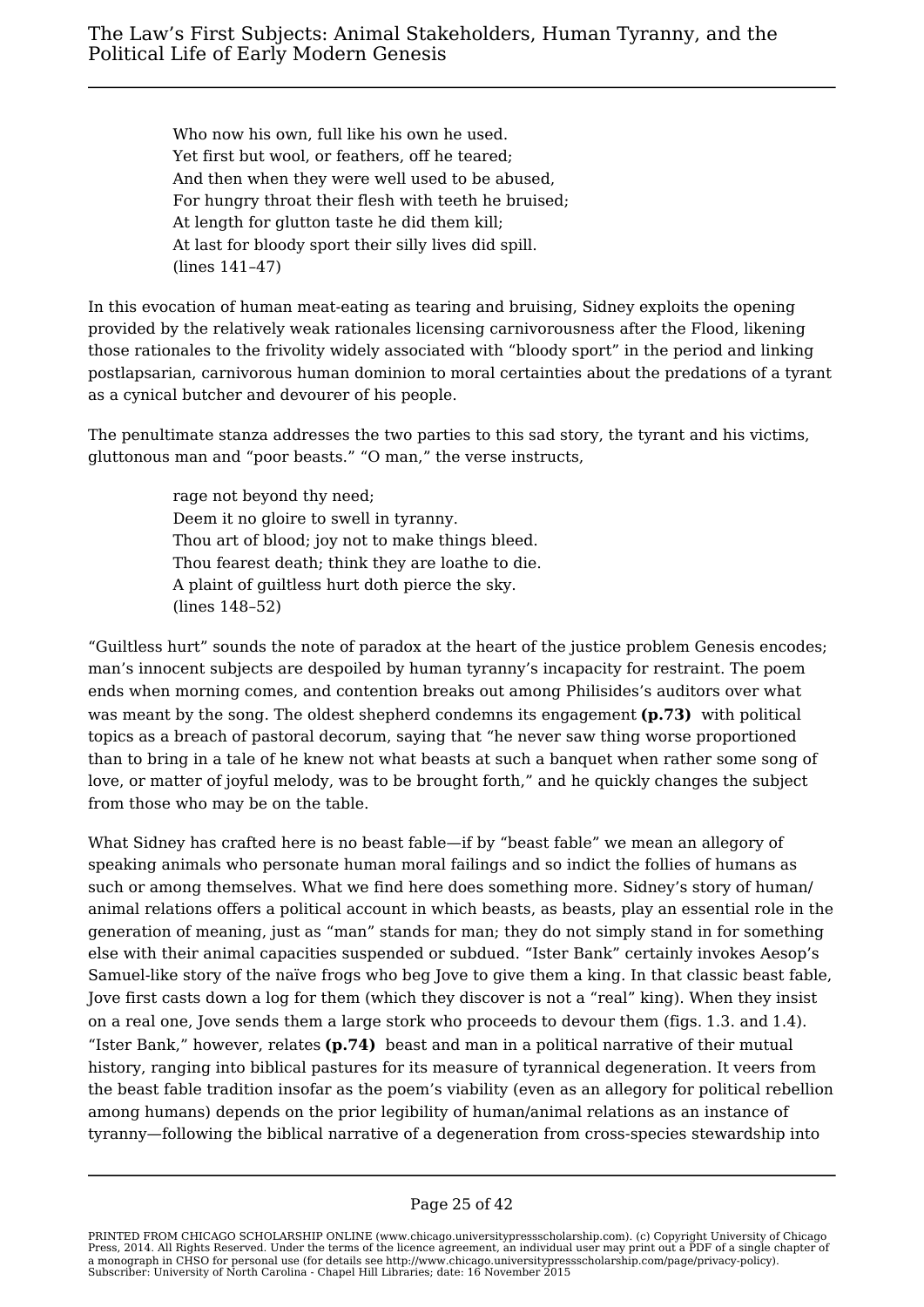savagery. Sidney's animals look like the animals of Genesis rather than those of Aesop; they are more natural-historical than emblematic; they are parties to the story. After all, if man's dominion over "real" animals were morally neutral, this entire "fable" would, as they say, lack teeth.

The thrust of the passage in Samuel, of course, is to deny any right of proceeding against a tyrant. An admonition warns the Israelites, "Ye shall crie out at that day, because of your King, whom ye have chosen you, and the Lord will not heare you at that day" (1 Sam. 8:18). The passage proved a flashpoint for debates about the legitimacy of resistance to tyranny. But the last lines of Sidney's verse contravene Samuel's message that, once acquired, a king cannot be escaped. They intimate, instead, an animal uprising, as we have already seen in Calvin, Du Bartas, and Donne. Warning **(p. 75)** man against swelling tyranny, Sidney addresses "poor beasts" to urge them to either "in patience bide your hell" or "know Shakespeare Library, Washington, DC. your strengths, and then you shall do well" (lines 153–54). Sidney evokes the human fear that animals might quit their tame obedience and resist immoral dominion.<sup>110</sup> Mobilizing the morally stained incursions on animal entitlement that Genesis records against Samuel's denial of appeals for tyrannized (human) subjects, Sidney's "Ister Bank"—like La Boétie's *Servitude volontaire*— endorses a creaturely rebellion against human tyranny to *derive* human rights against their wayward kings.

Desert Citizens: Edenic Species-Memory in Shakespeare's Arden The persistent idea that a tyrant declines from a civil humanity into savage animality contradicts a rival observation about species and violence. In Erasmus's version,

If you are looking for what corresponds to the tyrant, think of the lion, the bear, the wolf, or the eagle, who live by



*Figure 1.3* . Aesop, *The Fables of Aesop as First Printed By William Caxton in 1484*, ed. Joseph Jacobs (London: David Nutt, 1889). Image by permission of the Folger



*Figure 1.4* . Bernard Salomon, *Les Fables d'Esope Phrygien* (Lyon, 1547). Image courtesy of Houghton Library, Harvard University (Typ 515.47.123).

PRINTED FROM CHICAGO SCHOLARSHIP ONLINE (www.chicago.universitypressscholarship.com). (c) Copyright University of Chicago Press, 2014. All Rights Reserved. Under the terms of the licence agreement, an individual user may print out a PDF of a single chapter of a monograph in CHSO for personal use (for details see http://www.chicago.universitypressscholarship.com/page/privacy-policy). Subscriber: University of North Carolina - Chapel Hill Libraries; date: 16 November 2015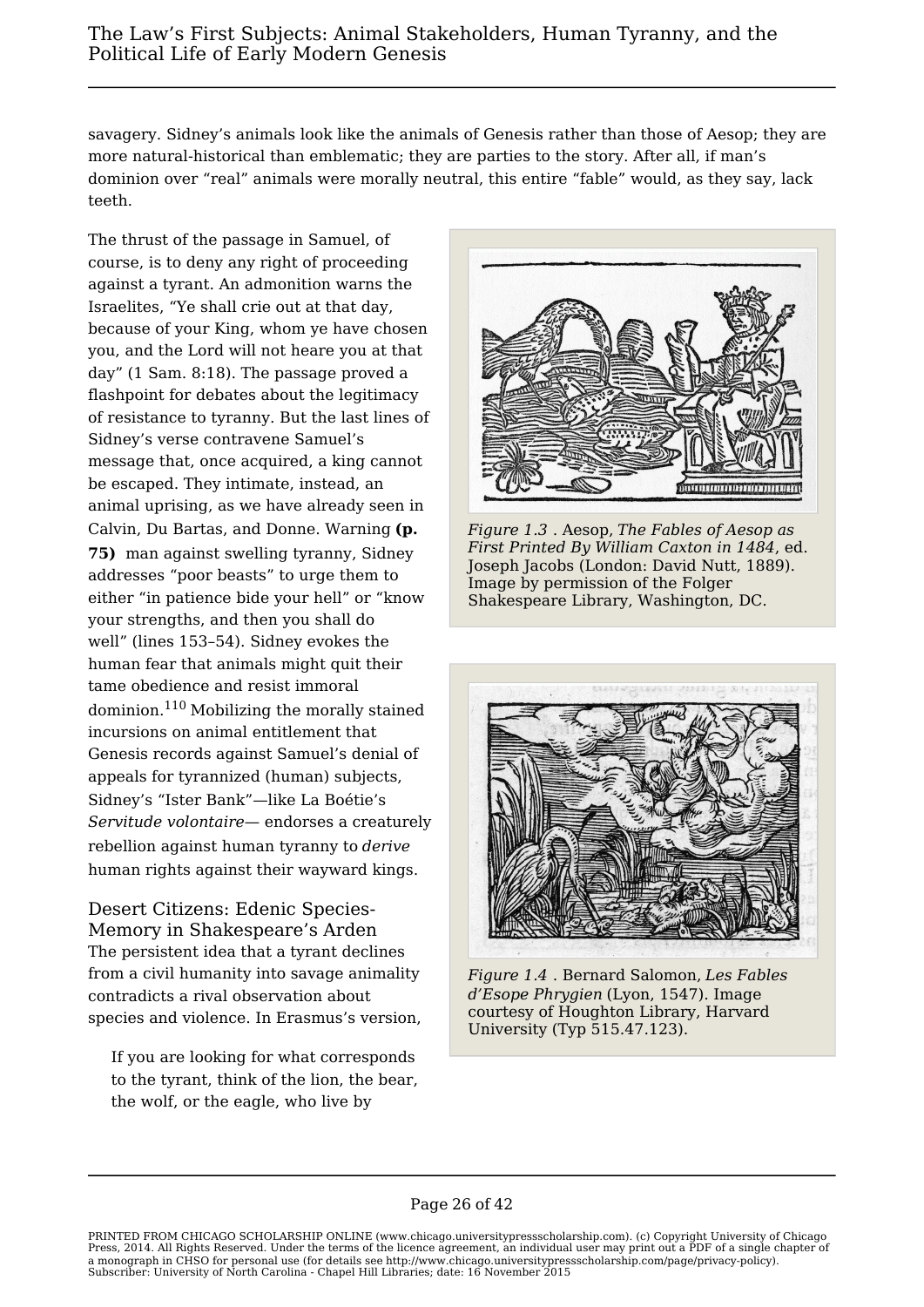mutilation and plundering… except that the tyrant outdoes even these creatures… who are condemned for savage cruelty [but] at least refrain from attacking their own species.… But the tyrant, a man, directs his animal ferocity against men, and, although a citizen himself, against citizens.<sup>111</sup>

Here Erasmus conventionally imagines the human/animal divide as a question of citizenship and murder, but his initial likening of the tyrant to a beast falters when he then turns the comparison against humankind *as a kind* by pointing out the tyrant is "a man." Likewise, Luther saw a moral lawfulness in animals that he doubted in humans

Wild beasts and irrational animals keep this law. When a pig is slaughtered or captured and other pigs see this, we observe that the other pigs clamor and grunt as if in compassion. Chickens and geese and all wild animals do the same thing; when they see one of their own kind in trouble, they quite naturally grieve with it and are sad, and if they can, **(p.76)** they help it. Only man, who after all is rational, does not spring to the aid of his suffering neighbor in time of need and has no pity on him. What a shame and scandal! 112

If we were to conjure the absent entry for humans in the encyclopedia of animals, or compose an early modern profile in kind following natural-historical models, such testimonies to irrational cruelty would rival claims for rationality as humanity's signature. Calling man "the greatest tyrant in the world" in his *Divine Considerations of the Soule* (1608), Nicholas Breton presses the point: "What Butcher can more cruelly teare in peeces the limmes of a beast, then one man in his malice will the very heart of another?" $113$  A tendency to moral catastrophe indelibly marks human beings as such, not just the tyrants among them.

And sixteenth-century animals seem to know all about it. Among the several animal complaint poems added by George Gascoigne to his translation of *The Noble Arte of Venerie or Hunting* (1576), one in particular— "The Otter's Oration"—concentrates on the species politics of meat and the morality of "devouring" it. $^{114}$  The otter was long the target of campaigns for elimination as a rival hunter of fish stocks in rivers; Isaak Walton's *The Compleat Angler* (1653), for example, claims that "the Otter devours much fish, and kills and spoils much more than he eats."<sup>115</sup> Topsell calls otters "dogs of the water" and "very biting Beast[s]"; he marvels how they can smell "fishes in the waters a mile or two off," but notes how many drown in fishnets for their "greediness of fishes."<sup>116</sup> Topsell's portrait, following Gesner's, shows an otter "very bitingly" eating a fish; Gascoigne's does the same (fig. 1.5). But Gascoigne's otter rebuts these "slandrous" charges of excessive consumption "for which we Beastes be slayne" and reverses it against "all Adams seede"—returning to the benchmark of Genesis for leverage. The otter precludes human recourse to any reading of Genesis to argue for unlimited human use or dominion. "Yet mee thinkes, I heare **(p.77)** him preache this Texte, / *Howe all that is*, *was made for use of man*"; this preaching, the otter argues, reads out of context and without regard to

> this heavie place, expounde it who so can: *The very scourge and Plague of God his Ban*, Will lyght on suche as queyntly can devise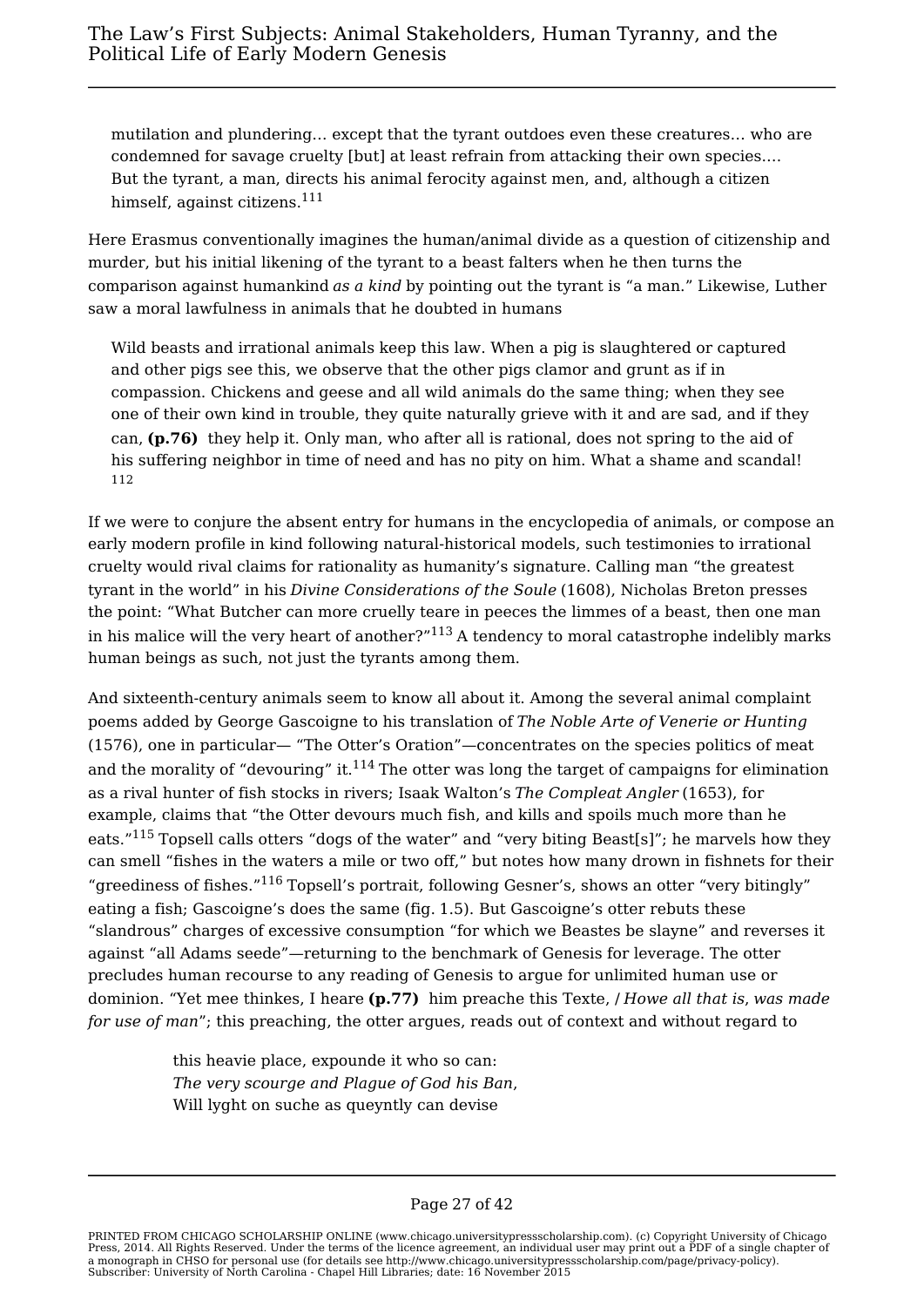To eate more meate than may their mouthes suffice. (italics in original)

While "men crye out that fishe I do devoure," he argues tauntingly, "master Man" indiscriminately "feedes his fill on every fleshe and fishe." Asserting that no otter ever ate "more meate at once, than served for his share" or "more than may do them good," the otter, with his colorful itemization of human gluttonies, turns the tables on name-calling humans to indict instead "beastly man." Though man "us seely Beastes, devouring Beastes do call," the otter propounds, "he himselfe [is] moste bloudie beaste of all."<sup>117</sup>



*Figure 1.5* . George Gascoigne, *Otter*, in *The Noble Arte of Venerie or Hunting* (London, 1576). Image by permission of the Folger Shakespeare Library, Washington, DC.

While Gascoigne's otter stresses the bloody-

mindedness of man as a devourer, his other animal complainants press the justice-oriented terms of harmlessness and murder with which we began. The hare refers to itself as "a harmelesse thing" and a "silly harmelesse Hare," chastising at the same time the "bloudie minde of Man" and characterizing humans as "murdrying men" who have a taste for "murder."<sup>118</sup> The "harmelesse hart" complains of "nets and instruments," suggesting a perverse human pleasure **(p.78)** in animal suffering. While the hart accepts both "fear" and "dread" as the political terms of the dispensation after the Flood, it questions why "play[ing] the man" means "killyng harmelesse Deare." Instead, the hart interprets Genesis to require only such sacrifices as are naturally cast from its body: "Such hornes, such heare, suche teares as I have tolde, / I mew and cast for man's avayle." Considering man's "murdryng cruell minde," the hart asks, "Canst thou in death take suche delight? breedes pleasure so in paynes?" An assessment of disproportionate greed and in-satiate appetite leads the hart to pray that man's tyrannical cruelty will rebound on itself:

> Lo here I crave of mightie Gods, whiche are bothe good and just: That Mars may reygne with Man, that stryfe and cruell warre, May set mans murdrying minde on worke, with many a bloudy Jarre.<sup>119</sup>

Violence and strife within kind appear to be mankind's most singular property.

In the sixteenth century, two elements define tyranny. The tyrant either displays a cruel violence that violates his fiduciary charge, or he usurps another's place (quite often we find both) $120$  Like Erasmus, Luther, Gascoigne, and Breton, Montaigne too charges humanity, *as a species*, with both aspects of this crime. In "Of Cruelty" he writes that those who are "bloodie-minded towards harmlesse beasts, witnesse a naturall propen-sion unto crueltie," which he glosses paradoxically as nothing less than a human "instinct to inhumanitie." He notes how "no man taketh delight to see wild beasts… make much one of another: Yet all are pleased to see them tugge, mangle, and enterteare one another."<sup>121</sup> Referencing the justice problem of "harmeless beasts" that figured

PRINTED FROM CHICAGO SCHOLARSHIP ONLINE (www.chicago.universitypressscholarship.com). (c) Copyright University of Chicago Press, 2014. All Rights Reserved. Under the terms of the licence agreement, an individual user may print out a PDF of a single chapter of a monograph in CHSO for personal use (for details see http://www.chicago.universitypressscholarship.com/page/privacy-policy). Subscriber: University of North Carolina - Chapel Hill Libraries; date: 16 November 2015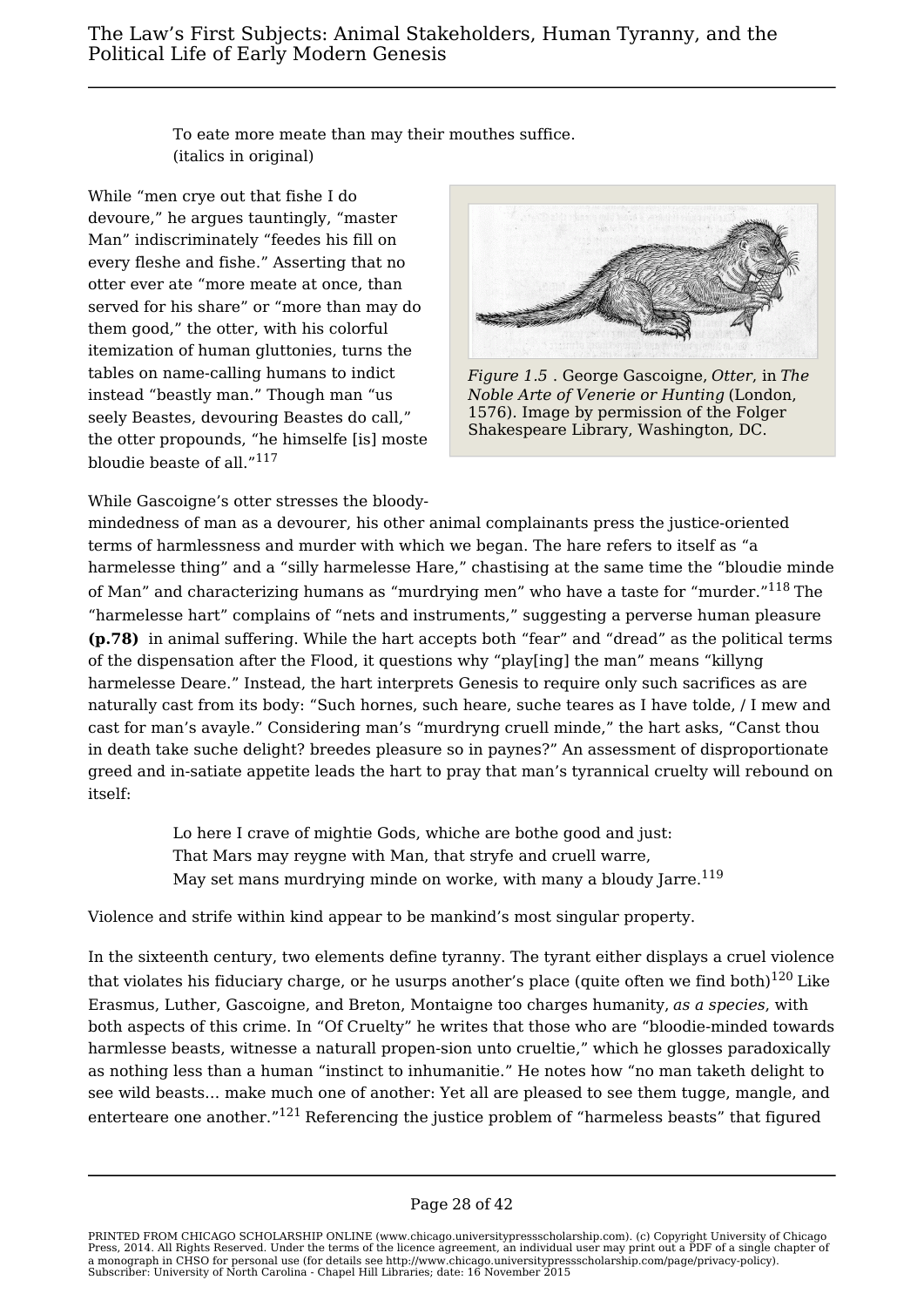in readings of Genesis and specifically according meaning to our shared hexameral origin, Montaigne continues that "considering that one selfe-same master (I mean that incomprehensible worlds-framer) hath placed all creatures in this his wondrous palace for his service, and that they, as well as we, are of his household: I say it hath some reason to injoyne us to shew some respect **(p.79)** and affection towards them." Indeed, he confesses that when one considers the "neere resemblance betweene us and beasts, and what share they have in our greatest privileges, and with how much likely-hood they are compared unto us," one can no longer assert "that imaginary soveraigntie that some give and ascribe unto us above all other creatures."<sup>122</sup> Recalling Luther's sense of postlapsarian human dominion as reduced in moral stature to a "bare title" and Sidney's hubristic mankind claiming dominion over even the unknown, Montaigne's "imaginary soveraigntie" brings mankind lower, as a fraud.

We have seen that in those locales of reading where the resources supplied by Genesis are in play, animals appear as the subjects of the law who then become the abjects of tyrannical man and his greedy seizure of "imaginary soveraigntie." A wide range of thinkers call mankind a tyrant in relation to nonhumans. Early modern political logic invokes these animals not exclusively as metaphors for human folly, suffering, and political oppression by means of the techniques of the beast fable or prosopoetic talking animals. Instead—under the auspices of Genesis as the governing account of first foundations and as typological history—these animals signify as political subjects. They are conceived to be capable of meaningful (i.e., willing) obedience and vulnerable to wrongful dispossession and likely to rise in a legitimate rebellion that La Boétie and Sidney cast as exemplary.

My conclusion returns to Shakespeare. Numerous passages reflect the interconnected issues of harmlessness, animal entitlement or liberty, and human violence at stake in this reading of Genesis. In *Titus Andronicus*, for example, when young Marcus kills a "poor, harmless fly" who "with his pretty buzzing melody / Came here to make us merry," Titus cries, "Out on thee, murderer! thou kill'st my heart." Amplifying the murder charge, he describes his eyes as "cloyed with view of tyranny," which he glosses in turn as "a deed of death done on the innocent" (3.2.63–65, 54–56). There is Don Pedro's dark reflection in *Much Ado about Nothing* invoking human restraints made on a number of species all at once—that "I am trusted with a muzzle and enfranchised with a clog; therefore I have decreed not to sing in my cage. If I had my mouth, I would bite; if I had my liberty, I would do my liking" (1.3.30–33). There is also Ross's report to Macduff about what the "bloody tyrant" and "butcher" Macbeth has done to his family:

> Your wife and babes Savagely slaughter'd. To relate the manner **(p.80)** Were, on the quarry of these murder'd deer, To add the death of you. (4.3.205–8)

"Murder" applies outside of kind, and acts of human tyranny take place across species.

We have already explored the significance of the fact that the word "animal" appears only 8 times in Shakespeare, whereas together the words "beast" and "creature" occur 268 times.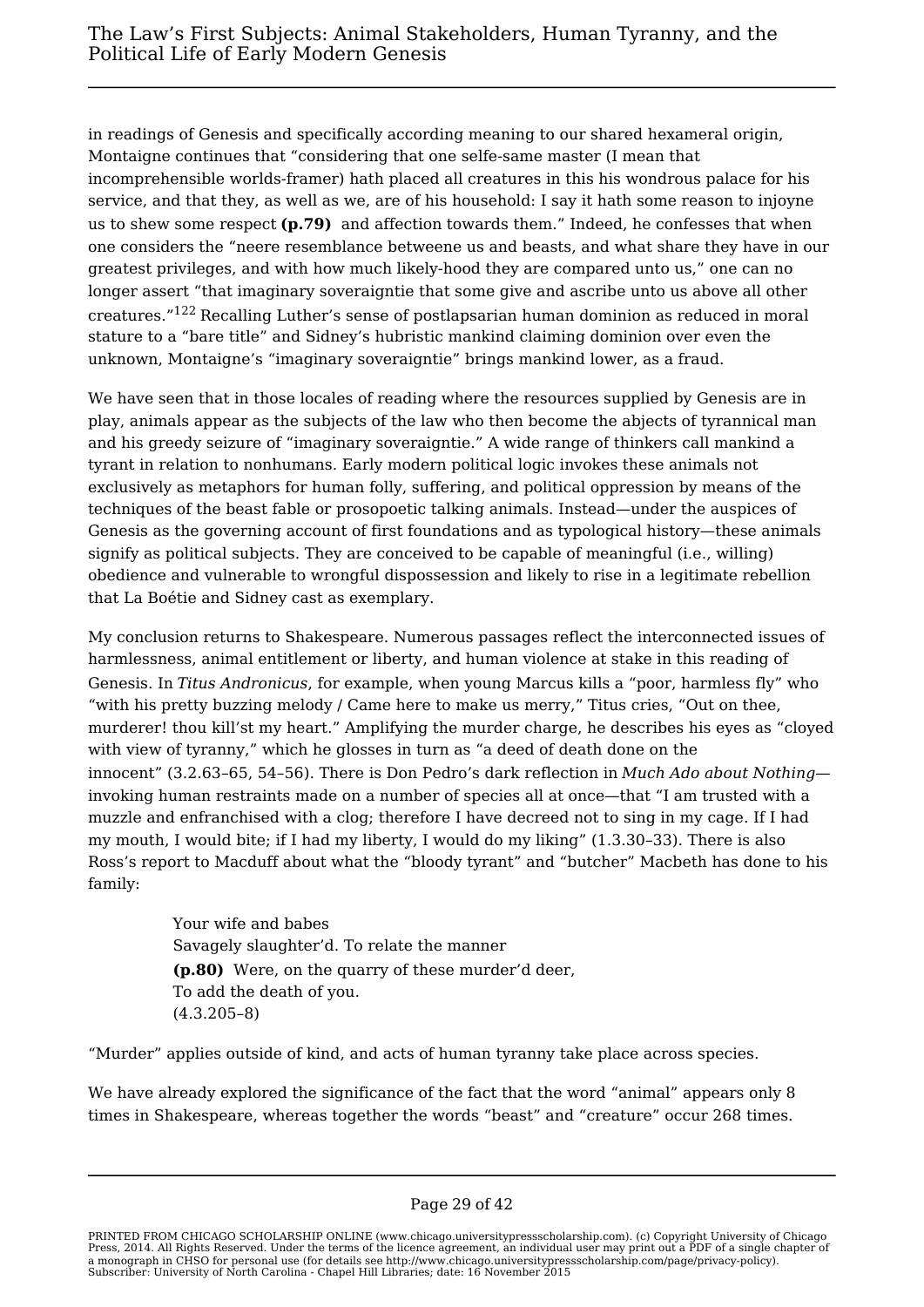Three of these eight "animals" inhabit the woods of *As You Like It*, with two of them in a single scene. In act 2, the exiled duke contemplates the woods to imagine a reversal of the Genesis narrative we have been considering: "Here feel we not the penalty of Adam" (a proposition undermined immediately by his reference to the "sweet" uses of adversity) (2.1.5). When he then proposes "shall we go and kill us venison?" he immediately indexes a concern:

> And yet it irks me the poor dappled fools, Being native burghers of this desert city, Should, in their own confines with forkèd heads Have their round haunches gored. (2.1.21–25)

These "native burghers" echo other creaturely reckonings of citizenship: Du Bartas's "Sea-Citizens" and "Burgers of this Earthly ball" and Sidney's "free-burgess of the air." The duke's interlocutor in the scene, a lord, reports that one of their companions—the melancholy Jacques—

> grieves at that, And in that kind swears you do more usurp Than doth your brother that hath banished you. (2.1.26–28)

The lord recounts Jacques's response to a wounded deer, a "poor seques-tered stag" described as a

> wretched animal [who] heaved forth such groans That their discharge did stretch his leathern coat Almost to bursting, and [whose] big round tears Coursed one another down his innocent nose. (2.1.33, 36–39)

**(p.81)** The death of an "innocent" sounds the note of tyranny already. Deer hold title to their domain as citizens of "this desert city," and the animal's betrayed innocence recalls Calvin's sense of liability without fault or what Sidney called the "plaint of guiltless hurt." Here we see the specific dilemma Genesis bequeaths to quadrupeds: despite the notion of distinct and assigned animal domains in the sea, in the air, and in the field, those of four-footed estate must share a land-based life with us, to their particular harm. Hexameral writing in the Renaissance handles this glitch in domains largely by dividing land-living creatures into humans and those populating spaces where humans are absent, hence the repeated references to "deserts" in Du Bartas and Sidney. The seeming oxymoron, then, of Shakespeare's "desert city" captures the way that animals are not so easily and simply understood as outside of polity or as unpolitical.

As the woodland dialogue continues, we hear more about Jacques's musings. He has called the duke's party

> *usurpers, tyrants, and what's worse*, To fright the animals and to kill them up

PRINTED FROM CHICAGO SCHOLARSHIP ONLINE (www.chicago.universitypressscholarship.com). (c) Copyright University of Chicago Press, 2014. All Rights Reserved. Under the terms of the licence agreement, an individual user may print out a PDF of a single chapter of a monograph in CHSO for personal use (for details see http://www.chicago.universitypressscholarship.com/page/privacy-policy). Subscriber: University of North Carolina - Chapel Hill Libraries; date: 16 November 2015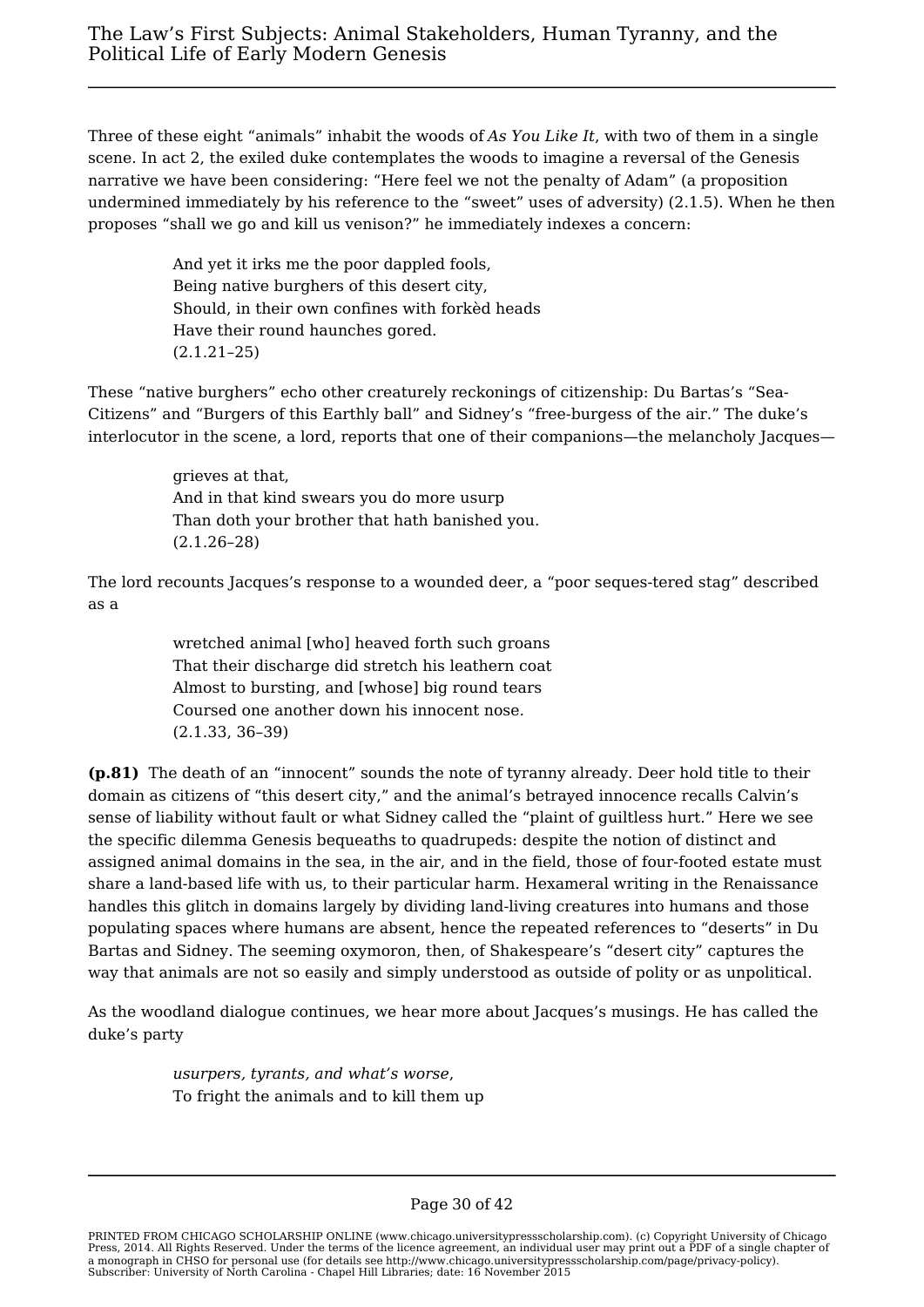In their assigned and native dwelling place. (2.1.61–63; italics added)

Assignment refers to the domain rights we have seen Genesis establish, and the sense of heirship and inheritance in Shakespeare's repetition of "native" compounds the rightfulness of the deer's claim. Jacques's tears and moralizing on the spectacle of the deer surely serve as fodder for word-play in the scene, but in fact they only extend the duke's own first remark that something uncomfortable, or irksome, inheres in the thought of killing deer—here called "fat and greasy citizens" (2.1.55)—in a domain that is legitimately "theirs." There is something "bloodie-minded" about it. Here, we are not in Agamben's Athens, where it makes "no sense" to speak of a *zoë politikë*. We are in Arden, a place populated by citizen-creatures whose unhonored entitlements persist in forms sufficient to irk or trouble interloping bipeds. In terms of Renaissance political theory, it would be very hard to say "*what's worse*" than a usurper or tyrant. It appears it must be "man." Arden is not Athens; neither is it Eden. Even so, the literally melancholic trace of Edenic arrangements across kinds lingers as a sort of species memory in Arden, where the bloody tyrant—perhaps to our surprise—is *us*.

## Notes:

(1) . Virginia Woolf dubs such Shakespearean echoes "queer jingles" in "*Twelfth Night* at the Old Vic," in *The Death of the Moth and Other Essays*, ed. Leonard Woolf (London: Hogarth Press, 1942), 34.

(2) . *The Plays of William Shakespeare in Ten Volumes*, ed. Samuel Johnson, George Steevens, and Isaac Reed (London: C. Bathurst, etc., 1778), 3:19.

(3) . John Ponet, *A Short Treatise of Politike Power* (Strasbourg, Germany: W. Köpfel, 1556), chap. 6, Giiir; Robert Parsons et al., *A Conference about the Next Succession to the Crowne of Ingland* (Antwerp[?], 1594), pt. 2, 61. Rebecca Bushnell details how persistent this association was; she also discusses Machiavelli's bold proposal that the sovereign *should* be half man, half beast. See Bushnell, *Tragedies of Tyrants: Political Thought and Theater in the English Renaissance* (Ithaca, NY: Cornell University Press, 1990), 50–56. The ancient aphorism calling the tyrant the most dangerous animal among the wild beasts (and the flatterer the most dangerous among the tame) was widely cited. See, for example, Erasmus, *Education of a Christian Prince*, ed. Lisa Jardine (Cambridge: Cambridge University Press, 1997), 55, and Ben Jonson, *Sejanus*, ed. Jonas Barish (New Haven, CT: Yale University Press, 1965), 1.2.437–38; the main classical source is Plato's *Republic*, bk. 8, 565–66.

(4) . Andrew Becket, *Shakespeare's Himself Again: or, the Language of the Poet Asserted* (London: A. J. Valpy, 1815), 267 (italics in original). Becket suggests "a part to tear: à catin," glossing "tear" as "rant," converting the English "cat" to a French term for "a *drab*, a low and vulgar woman," and proposing "à" to function for "like" (267). He likewise "corrects" two other violated cats, one blinded and the other probably castrated: *The Taming of the Shrew*'s "she shall have no more eyes to see withal than a cat"  $(1.2.114-15)$  ("it is not the well known domestic animal that is here spoken of") and "gib cat" (*King Henry IV*, *Part 1*, 1.2.77). For tear-

PRINTED FROM CHICAGO SCHOLARSHIP ONLINE (www.chicago.universitypressscholarship.com). (c) Copyright University of Chicago Press, 2014. All Rights Reserved. Under the terms of the licence agreement, an individual user may print out a PDF of a single chapter of a monograph in CHSO for personal use (for details see http://www.chicago.universitypressscholarship.com/page/privacy-policy). Subscriber: University of North Carolina - Chapel Hill Libraries; date: 16 November 2015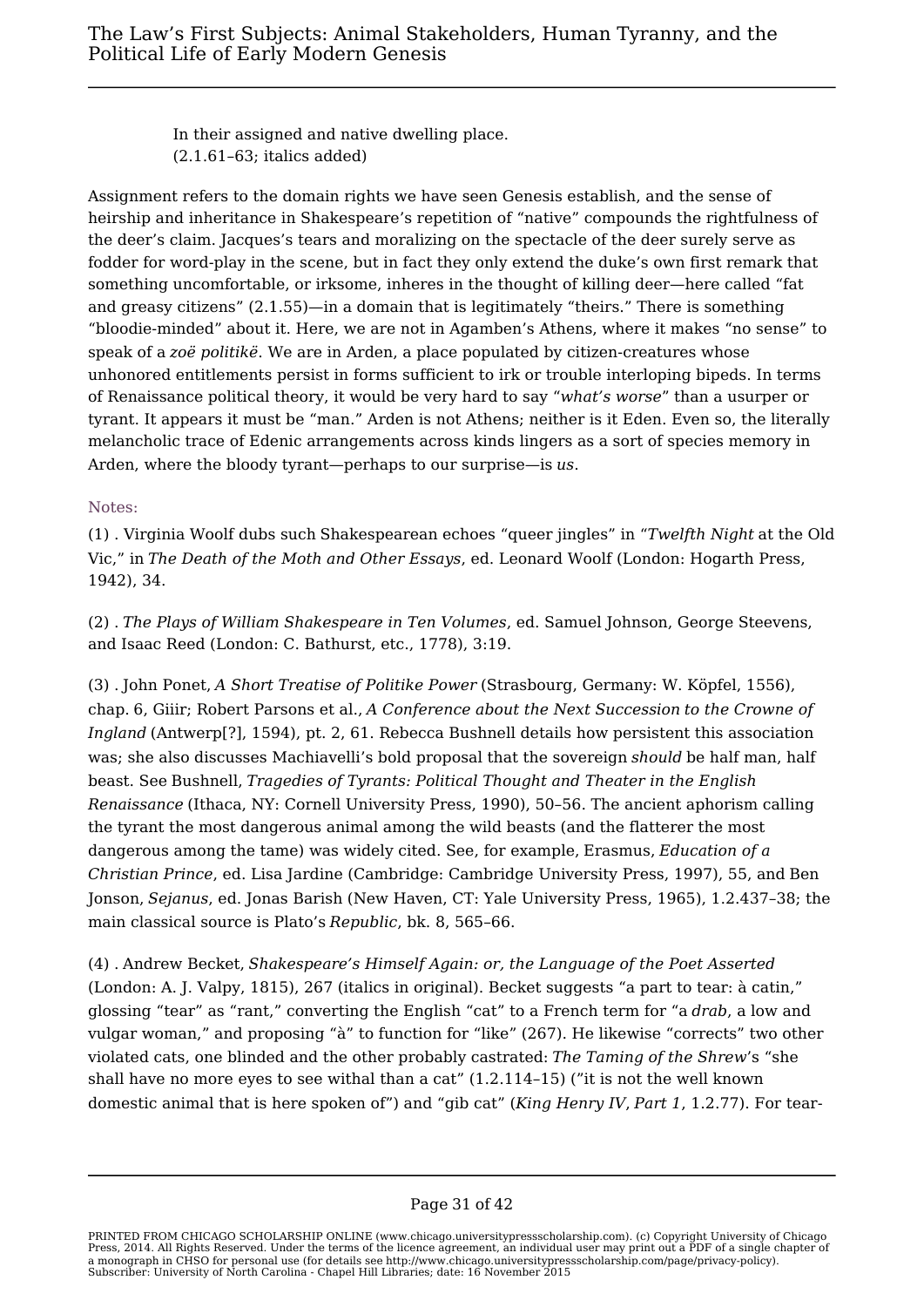cap, see Johnson, Steevens, and Reed, *Plays of William Shakespeare*, citing William Warburton (1747), 19.

(5) . For further readers finding no cat in the line, see *A New Variorum Edition of Shakespeare: A Midsommer Nights Dreame*, ed. H. H. Furness et al. (Philadelphia: J. B. Lippincott, 1895), 36. Among modern editors, David Bevington and G. Blakemore Evans gloss the phrase "i.e., rant" (Bevington, ed., *The Complete Works of Shakespeare*, 5th ed. [New York: Pearson Longman, 2004], 154); Evans, ed., *The Riverside Shakespeare*, 2nd ed. [Boston: Houghton Mifflin, 1996], 259); Stephen Orgel calls it a "common expression… for stage ranting" (Orgel, ed., *The Complete Pelican Shakespeare*, 2nd rev. ed. [New York: Penguin Classics, 2002], 153); and Stephen Greenblatt's edition glosses it directly as "rant" (Greenblatt, ed., *The Norton Shakespeare*, 2nd ed. [New York: Norton, 2008], 820).

(6) . Charles Mackay, *A Glossary of Obscure Words and Phrases in the Writings of Shakespeare and His Contemporaries* (London: Sampson Low, 1887), 407. In a virtuoso avoidance of literal reading, Mackay gives a Gaelic alternative for tear-cat (*duire-cath*, or "obstinate combat"). For a bracing account of the "regular persecution" of cats in early modernity, see Bruce Boehrer, "*Gammer Gurton*'s Cat of Sorrows," *English Literary Renaissance* 39, no. 2 (2009): 268. was widely cited. See, for example, Erasmus, *Education of a Christian Prince*, ed. Lisa Jardine (Cambridge: Cambridge University Press, 1997), 55, and Ben Jonson, *Sejanus*, ed. Jonas Barish (New Haven, CT: Yale University Press, 1965), 1.2.437–38; the main classical source is Plato's *Republic*, bk. 8, 565–66.

(7) . Jacques Derrida, *The Animal That Therefore I Am*, ed. Marie-Louise Mallet, trans. David Wills (New York: Fordham University Press, 2008), 6 (italics in original). With rich irony, he later indicates our freedom to see this as a reference to *Through the Looking Glass*, if we "insist… on suspecting [him] of perversity" in stressing the facticity of this cat (7).

(8) . *The Merchant of Venice*, 1.3.116, 4.1.55. On partial membership, justice, and animal belonging in *Merchant*, see chapter 5. On the continuing moral force of "harmlessness," see Harper Lee: "Mockingbirds don't do one thing but make music for us to enjoy. They don't eat up people's gardens, don't nest in corncribs, they don't do one thing but sing their hearts out for us. That's why it's a sin to kill a mockingbird." *To Kill A Mockingbird* (New York: HarperCollins, 2010 [1960]), 148.

(9) . For a powerful proactive account of species and belonging, see Martha Nussbaum, *Frontiers of Justice: Disability, Nationality, Species Membership* (Cambridge, MA: Belknap Press, 2006). Nussbaum addresses the incapacity of social contract theory to account for social justice among unequal parties, suggesting an approach to political cooperation based instead on "capabilities." As indicated in chapter 2, early modernity attributes sovereign "properties" to each creature, offering a historical cognate for capability and showing that "thinking otherwise," as Nussbaum proposes we should begin to do, also has precedents.

(10) . Conrad Gesner, "The First Epistle of Doct. Conradus Gesnerus," in Edward Topsell, *The Historie of Foure-Footed Beastes* (London: William Jaggard, 1607). References to Gesner and

PRINTED FROM CHICAGO SCHOLARSHIP ONLINE (www.chicago.universitypressscholarship.com). (c) Copyright University of Chicago Press, 2014. All Rights Reserved. Under the terms of the licence agreement, an individual user may print out a PDF of a single chapter of a monograph in CHSO for personal use (for details see http://www.chicago.universitypressscholarship.com/page/privacy-policy). Subscriber: University of North Carolina - Chapel Hill Libraries; date: 16 November 2015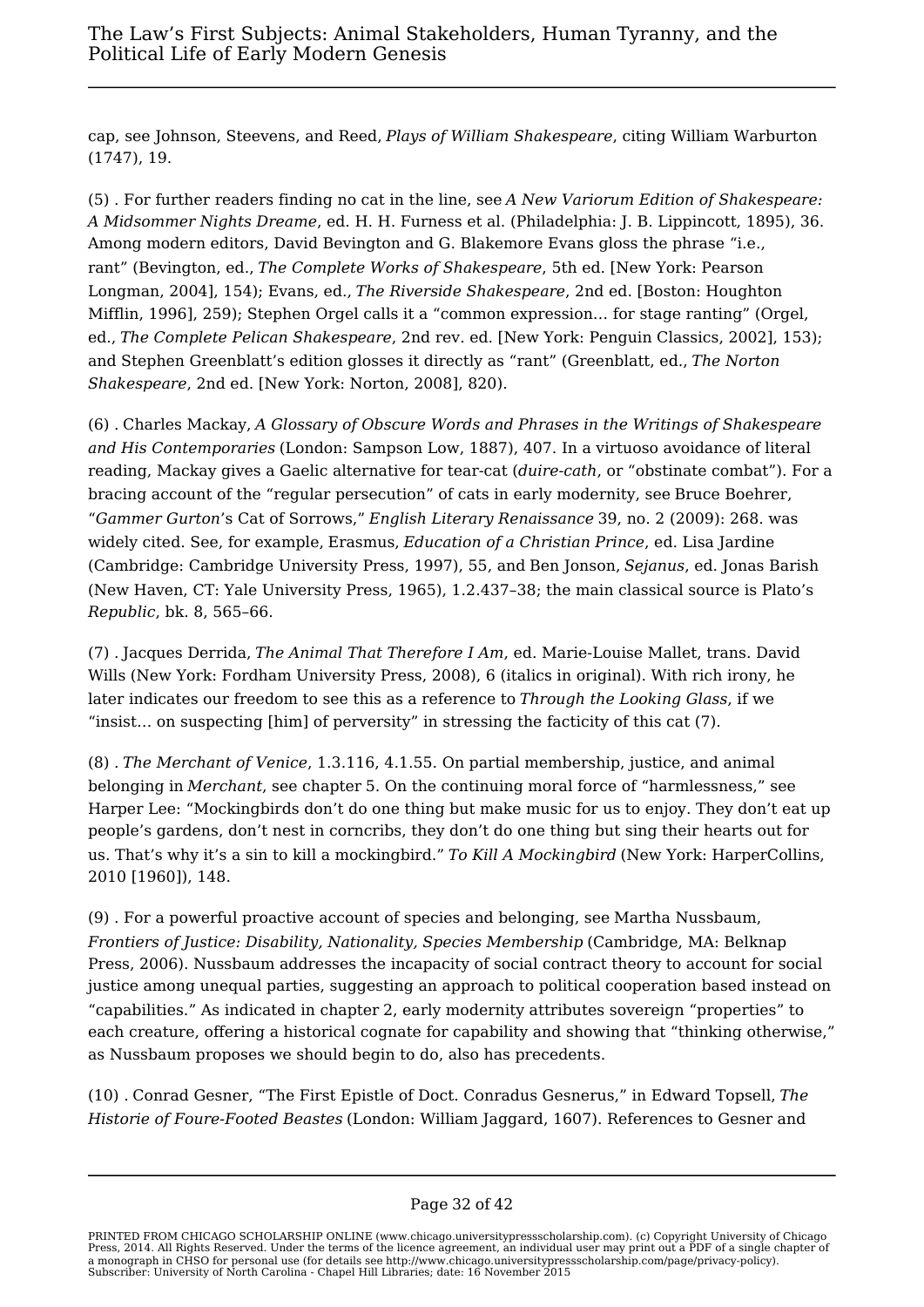Topsell are to this edition. Gesner's Latin volumes were published during the period 1551–58 by Christopher Froschauer in Zurich.

(11) . Guillaume du Bartas, *Bartas: His Devine Weekes and Workes*, trans. Joshua Sylvester (London: Humphrey Lownes, 1605), 224, 225. Sylvester's translation includes Du Bartas's epic account of creation's first week, *La Sepmaine, ou Création du Monde* (1578), and his *La Seconde Sepmaine, ou Enfance du Monde* (1584). Sidney's translation of *La Sepmaine* is lost (see Alan Sinfield, "Sidney and Du Bartas," *Comparative Literature* 27, no. 1 [Winter, 1975]: 8–20). Du Bartas's work was a key precedent for Milton's *Paradise Lost*, which uses the same political vocabularies: "All the Earth / To thee and to thy Race I give; as Lords / Possess it.… Each Bird and Beast behold / After their kinds; I bring them to receive / From thee their Names, and pay thee fealty / With low subjection" (John Milton, *Paradise Lost*, ed. David Kastan [Indianapolis: Hackett, 2005], 8.338–45.

(12) . Michael Baret, *An Hipponomie or The Vineyard of Horsemanship* (London: George Eld, 1618), 1–2.

(13) . Another apt term is Latour's "nature-culture," although he seeks by it to make visible the underlying "hybrids" that are fractured and *denied* by what he terms "the modern constitution." Bruno Latour, *We Have Never Been Modern*, trans. Catharine Porter (Cambridge, MA: Harvard University Press, 1993), 2, 7. In comparison, I stress the political quality of premodern discourses used to affirm continuities and relations that we call "hybrids" only in retrospect.

(14) . On these vast seventeenth-century separations, see also Steven Shapin and Simon Schaffer, *Leviathan and the Air-Pump: Hobbes, Boyle, and the Experimental Life* (Princeton, NJ: Princeton University Press, 1985), and Latour's discussion of it (*We Have Never Been Modern*, 15–29).

(15) . Michel Foucault, *Security, Territory, Population: Lectures at the College de France, 1977 —1978*, ed. Michael Senellart, trans. Graham Burchell (New York: Palgrave Macmillan, 2007), 1; Giorgio Agamben, *Homo Sacer: Sovereign Power and Bare Life*, trans. Daniel Heller-Roazen (Stanford, CA: Stanford University Press, 1998), 103. Agamben relates "bare life" to the "simple natural life" within the human that was excluded from the polis and located instead, in Athenian contexts, within the *oikos* as "reproductive life," not noting the gendered nature of that seclusion as political (2). In this respect (too vast to give due attention here), the likeness between women and animals as foundational exclusions appears. Discussing the wolf-man, Agamben asserts that the fact that "such a man is *defined as a wolf-man and not simply as a wolf*… is decisive here. The life of the bandit… is not of a piece with animal nature [which is] without any relation to law and the city" (103; italics added). These instances suggest how, despite deeply cogent analyses of *human* circumstances within the nation-state, biopolitical critique has not traced questions across species as much as it might have been reasonable to expect.

(16) . *Pliny, The Historie of the World, Commonly called, the naturall Historie of C. Plinius Secundus*, trans. Philemon Holland (London: Adam Islip, 1601), bk. 8, chap. 30, p. 212, and chap. 36, pp. 215–16. Reactions to the comparative weakness of human vision are discussed in chapter 4 below.

PRINTED FROM CHICAGO SCHOLARSHIP ONLINE (www.chicago.universitypressscholarship.com). (c) Copyright University of Chicago Press, 2014. All Rights Reserved. Under the terms of the licence agreement, an individual user may print out a PDF of a single chapter of a monograph in CHSO for personal use (for details see http://www.chicago.universitypressscholarship.com/page/privacy-policy). Subscriber: University of North Carolina - Chapel Hill Libraries; date: 16 November 2015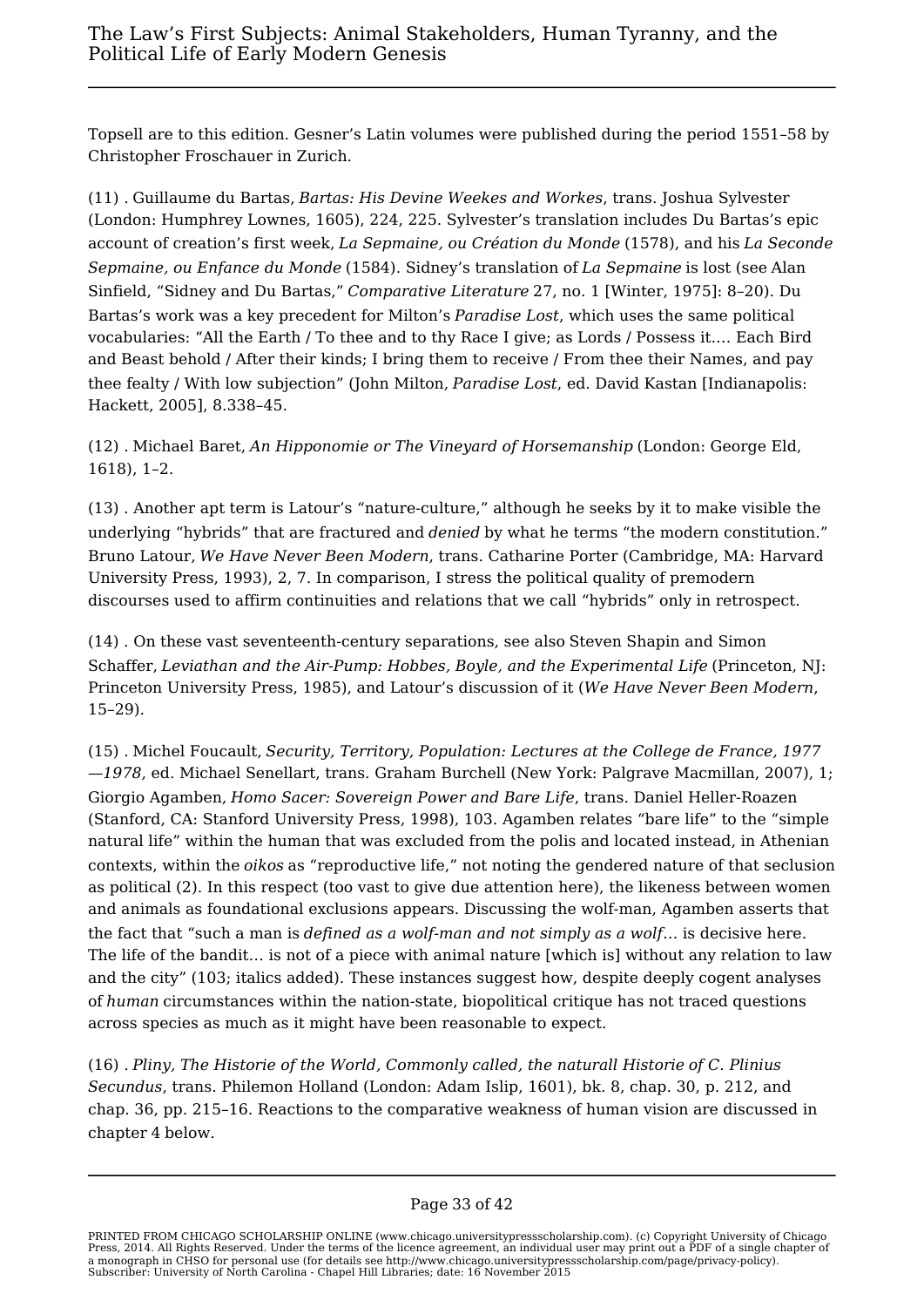(17) . Nicholas Jardine and Emma Spary, "The Natures of Cultural History," in *Cultures of Natural History*, ed. N. Jardine, J. A. Secord, and E. C. Spary (Cambridge: Cambridge University Press, 1996), 5.

(18) . Milton's later *Paradise Lost* continued this practice of synthesizing hexam- eral and natural-historical/scientific material. See Karen L. Edwards, *Milton and the Natural World: Science and Poetry in Paradise Lost* (Cambridge: Cambridge University Press, 1999).

(19) . Du Bartas, *Devine Weekes*, 192, 147.

(20) . John Donne, "Sermon Preached before King Charles I," in John Donne, *The Major Works*, ed. John Carey (Oxford: Oxford University Press, 2000), 391.

(21) . Du Bartas, *Devine Weekes*, 208.

(22) . Ibid., 273, 334.

(23) . Quoted in David Norton, *A History of the English Bible as Literature* (Cambridge: Cambridge University Press, 2000), 130.

(24) . Michel de Montaigne, "The Apologie for Raymond Sebond," in *The Essayes of Montaigne: John Florio's Translation*, ed. J. I. M. Stewart (New York: Modern Library, 1934), 541.

(25) . Bushnell, *Tragedies of Tyrants*, 11 (citing Xenophon, *Memorabilia*, 4.6.12).

(26) . Du Bartas, *Devine Weekes*, 334–35 (italics added).

(27) . Here and in Genesis 1:28, the King James Version uses "have dominion" instead of "rule." See *The Holy Bible conteyning the Old Testament, and the New: newly translated out of the originall tongues:… by his Majesties speciall co[m]mandement* (London: Robert Barker, 1611), A1v. For a religious critique of dominion, see Matthew Scully, *Dominion: The Power of Man, the Suffering of Animals, and the Call to Mercy* (New York: St. Martin's, 2002).

(28) . J. R. Hyland, *God's Covenant with the Animals: A Biblical Basis for the Humane Treatment of All Creatures* (Brooklyn, NY: Lantern Books, 2000), 73.

(29) . Julia Reinhard Lupton, "Creature Caliban," *Shakespeare Quarterly* 51, no. 1 (2000): 1, 3. Eric Santner explores "creaturely life," though (as we have seen in Foucault and Agamben) for the modern writers he addresses, "creaturely life is a dimension of human existence" rather than a name for that life that is not exclusive to humans. *On Creaturely Life: Rilke, Benjamin, Sebald* (Chicago: University of Chicago Press, 2006), xv.

(30) . Gen. 1:29–30. For discussion of this verse's legal force, see chapter 5.

(31) . Martin Luther, *The Table Talk of Martin Luther*, ed. William Hazlitt (London: Bohn, 1857), 58. A posthumous compilation of sayings, the first German edition, *Tischreden oder Colloquia Doctor Martin Luthers*, was published in Eisleben in 1566 under the editorship of Johannes

PRINTED FROM CHICAGO SCHOLARSHIP ONLINE (www.chicago.universitypressscholarship.com). (c) Copyright University of Chicago Press, 2014. All Rights Reserved. Under the terms of the licence agreement, an individual user may print out a PDF of a single chapter of a monograph in CHSO for personal use (for details see http://www.chicago.universitypressscholarship.com/page/privacy-policy). Subscriber: University of North Carolina - Chapel Hill Libraries; date: 16 November 2015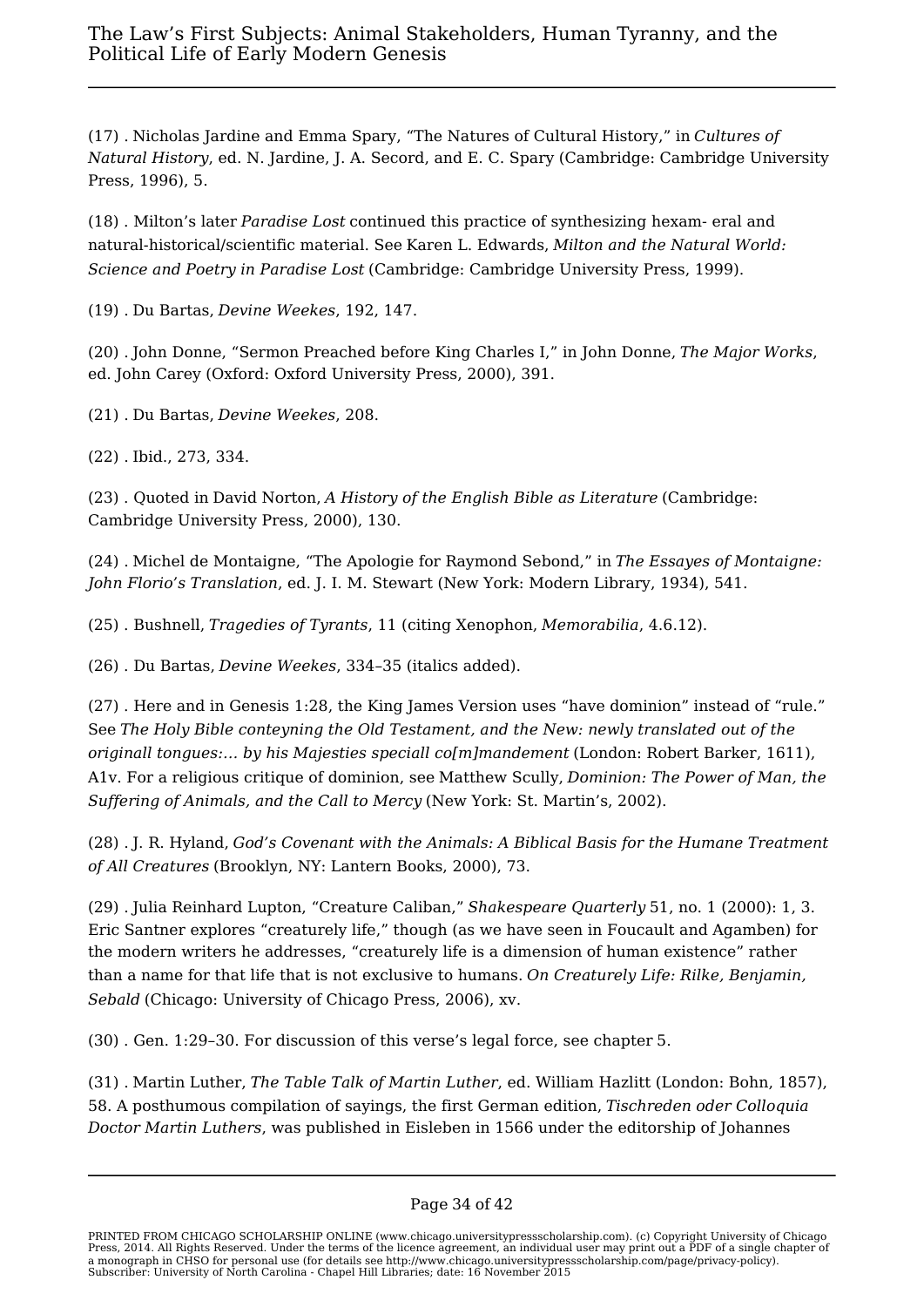Aurifaber, who studied with Luther and was serving as his private secretary at the time of Luther's death.

(32) . Edward Topsell and Thomas Muffet, *The History of Four-footed Beasts and Serpents* [*and*] *The Theater of Insects, or Lesser Living Creatures*, ed. John Rowland (London: Ellen Cotes, 1658 [1607]), A4v. Subsequent references to Rowland's introduction to his republication of Topsell appear as Rowland (1658).

(33) . Latour, *We Have Never Been Modern, 27–29*.

(34) . Du Bartas, *Devine Weekes*, 148. For a discussion of "signatures," see Michel Foucault,*The Order of Things: An Archeology of the Human Sciences* (New York: Vintage Books, 1970), 24–29.

(35) . John Calvin, *Commentaries on the Epistle of Paul to the Romans*, trans. John Owen (Whitefish, MT: Kessinger Publishing, 2006 [1849]), 304–5.

(36) . "On Good Order, and Obedience to Rulers," in *Certain sermons or homilies (1547) and A homily against disobedience and wilful rebellion (1570)*, ed. Ronald B. Bond (Toronto: University of Toronto Press, 1987), 161. This homily is attributed to Thomas Cranmer.

(37) . Richard Hooker, *Of the Laws of Ecclesiastical Polity*, ed. Arthur Stephen McGrade (Cambridge: Cambridge University Press, 1989), 60. Hooker distinguishes between "natural" and voluntary" agency; nonhumans exercise both kinds, though in a different balance than humans (59, 68, 77, 124). On the dispersal of powers suggested by diverse natures and their laws, see chapter 2; on intermittency, see chapter 4.

(38) . Justinian, *Institutes*, bk. 1, 1.2, quoted in Jean Porter, *Nature as Reason: A Thomistic Theory of Natural Law* (Grand Rapids, MI: William B. Eerdman, 2005), 346 (italics added).

(39) . Christopher St. German, *The Dialogues in Englysshe, bytwene a Doctour of Dyvynyte and a Student in the lawes of Englande* (London: Wyllyam Myddylton, 1543), fol. 4 (chap. 2). This is believed to be St. German's own translation of his *Dialogus de fundamentis legum Angliae and de conscientia* (1528).

(40) . Gratian, *The Treatise on Laws (Decretum DD 1–20)*, trans. Augustine Thompson, with *The Ordinary Gloss*, trans. James Gordley (Washington, DC: Catholic University of America Press, 1993), 3–4.

(41) . St. German, *Dialogues in Englysshe*, fol. 2 (chap. 1) (italics added).

(42) . Cynthia Herrup, "The King's Two Genders," *Journal of British Studies* 45 (July 2006): 497.

(43) . King James VI and I, *Basilikon Doron*, in *Political Writings*, ed. Johann Som-merville (Cambridge: Cambridge University Press, 1994), 19. See also Erasmus, *Education of a Christian Prince*, 79–80.

(44) . Walter Raleigh, *The History of the World* (London: Walter Burre, 1614), 2.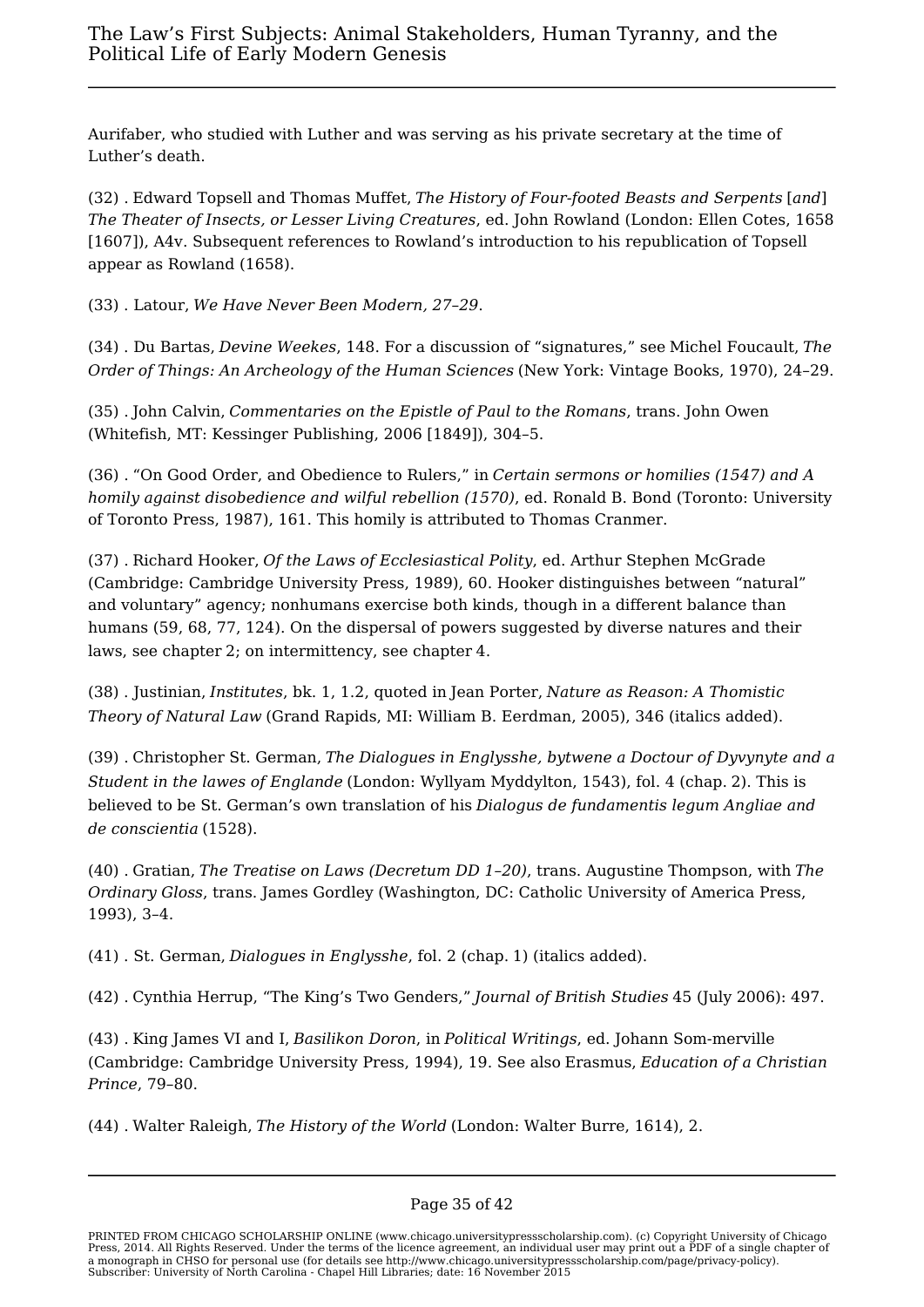(45) . Topsell, epistle dedicatory, *Foure-Footed Beastes*.

(46) . Ibid., A3v.

(47) . Ibid. A3.

(48) . Peter Harrison, *The Bible, Protestantism, and the Rise of Natural Science*(Cambridge: Cambridge University Press, 1998), 2–4 (see esp. 3n5). Harrison's account provides comprehensive analysis of religion and science in the larger context of shifting interpretive practice, tracing the eclipse of textualism in the transition from *scientia* to technoscience.

(49) . James J. Bono, *The Word of God and the Languages of Man: Interpreting Nature in Early Modern Science and Medicine* (Madison: University of Wisconsin Press, 1995), 167–68.

(50) . Nicholas Fontaine, *Memoirs pour servir à l'histoire de Port-Royal* (Cologne, Germany, 1738), quoted in Alan Carter, "Animals, Pain, and Morality," *Journal of Applied Philosophy* 22, no. 1 (2005): 17. See also Richard Ryder, *Animal Revolution: Changing Attitudes toward Speciesism* (Oxford: Berg, 2000), 53.

(51) . Cited in Steven Nadler, ed., *The Cambridge Companion to Malebranche* (Cambridge: Cambridge University Press, 2000), 42.

(52) . Harrison, *Bible, Protestantism, 4*.

(53) . Rowland, epistle dedicatory (1658), A4r–v.

(54) . Topsell, epistle dedicatory, *Foure-Footed Beastes*.

(55) . Donna Haraway, *The Companion Species Manifesto: Dogs, People, and Significant Otherness* (Chicago: Prickly Paradigm Press, 2003), 5.

(56) . John Berger, "Why Look at Animals?" *About Looking* (London: Writers and Readers, 1980), 1.

(57) . Topsell, epistle dedicatory.

(58) . Rowland, epistle dedicatory (1658).

(59) . John Calvin, *Commentaries on the Twelve Minor Prophets*, trans. John Owen (Edinburgh: Calvin Translation Society, 1846), 1:143–44.

(60) . John Donne, "To Sir Henry Wotton," in *The Complete English Poems*, ed. A. J. Smith (London: Penguin, 1986), 215, line 41, and John Donne, "Anatomy of the World," in ibid., 275, line 200.

(61) . In fact the animal entitlements of Genesis were *not* wholly beyond judicial cognizance (see chapter 5). Ponet's justification of tyrannicide must invoke an implicit right: "Now forasmuche

## Page 36 of 42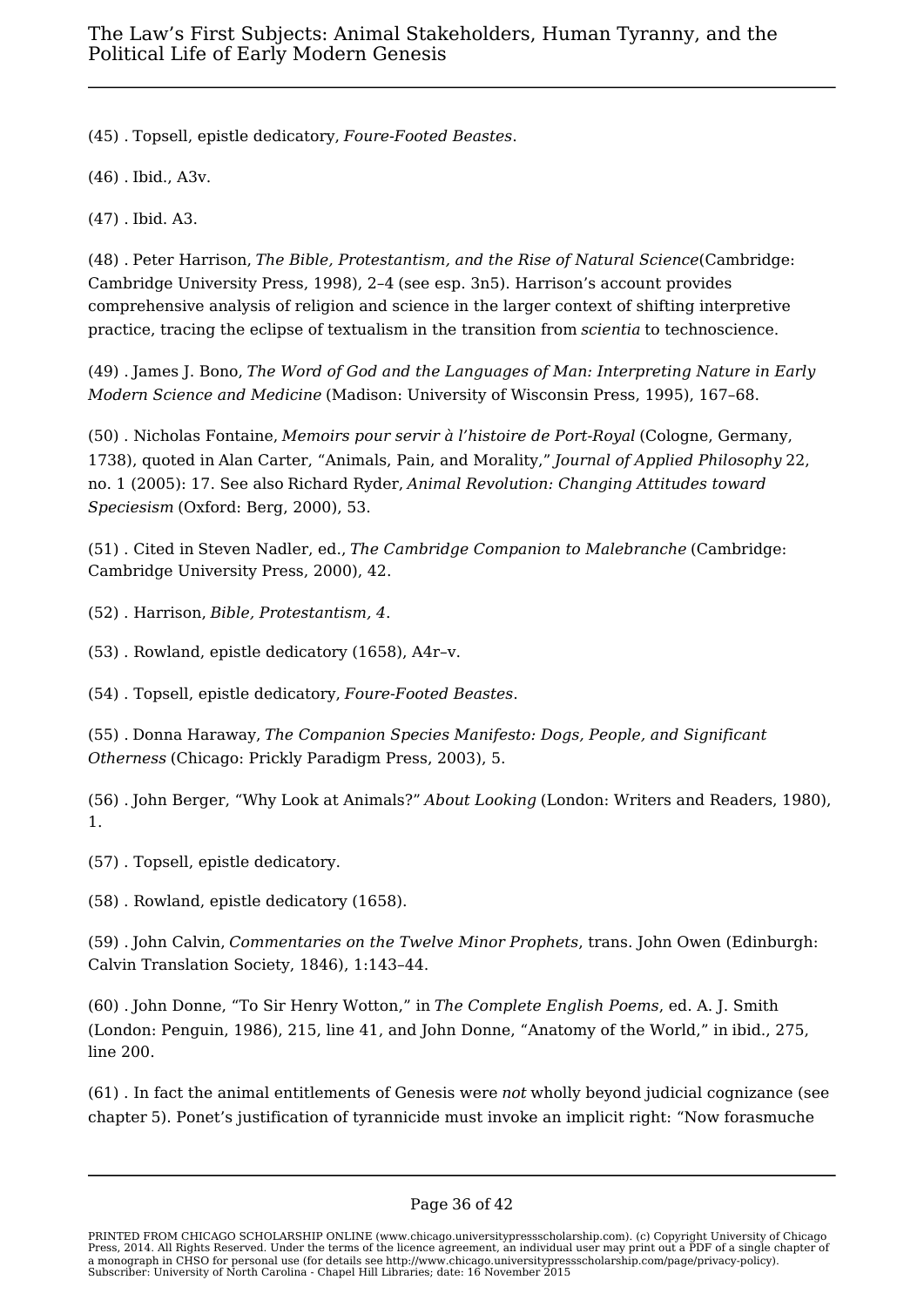as ther is no expresse positive lawe for punishement of a Tyranne among christen men, the question is, whether it be lawfull to kill" one (*Short Treatise*, chap. 6, Giiir).

(62) . Du Bartas, *Devine Weekes*, 146, 145, 208.

(63) . As Erica Fudge and Karen L. Raber have carefully demonstrated, debates about animal reason served to convey substantial evidence that they did, despite this moniker. See Fudge, *Brutal Reasoning: Animals, Rationality, and Humanity in Early Modern England* (Ithaca, NY: Cornell University Press, 2006), and Raber, "'Reasonable Creatures': William Cavendish and the Art of Dressage in Early Modern England," in *Renaissance Culture and the Everyday*, ed. Patricia Fumerton (Philadelphia: University of Pennsylvania Press, 1998), 42–66.

(64) . Derrida, *The Animal That Therefore I Am*, 48.

(65) . Agamben, *Homo Sacer*, 1–2.

(66) . Aristotle, *The Politics*, bk. 1, 1253a, in *The Politics and The Constitution of Athens*, ed. Stephen Everson (Cambridge: Cambridge University Press, 1996), 13. To opposite effect, Alice Kuzniar observes the powerful force of shame among pack animals, contradicting the idea of an exclusively human sense of right and wrong. See Kuzniar, *Melancholia's Dog: Reflections on Our Animal Kinship* (Chicago: University of Chicago Press, 2006), 71–72. As Foucault reflects, contemplating the rise of biopolitics and an end of traditionally conceived politicity, "for millennia, man remained what he was to Aristotle: a living animal with the additional capacity for political existence; modern man is an animal whose politics place his existence as a living being in question." Foucault, *The History of Sexuality*, vol. 1, *An Introduction*, trans. Robert Hurley (New York: Vintage Books, 1990 [1976]), 143.

(67) . Montaigne, "Apologie," 399. For an account of this epistemological dilemma second only to Montaigne's, see Thomas Nagel, "What Is It Like to Be a Bat?" *Philosophical Review* 83, no. 4 (October 1974): 435–50.

(68) . Thomas Aquinas, *Summa Theologica*, question 64, article 1, cited in Andrew Linzey, *Animal Theology* (Urbana: University of Illinois Press, 1995), 14. Christian thought often holds cruelty to animals disrespectful of their divine origins, but the obligation is to God, not animals. See Keith Thomas, *Man and the Natural World: Changing Attitudes in England, 1500–1800* (Oxford: Oxford University Press, 1996 [1983]), 155–58, and Erica Fudge, *Perceiving Animals: Humans and Beasts in Early Modern English Culture* (Urbana: University of Illinois Press, 2002 [1999]), 143–66.

(69) . Thomas Hobbes, *Leviathan*, ed. Richard Flathman and David Johnston (New York: Norton, 1996), 77.

(70) . Emmanuel Levinas, "The Name of a Dog," in *Difficult Freedom* (Baltimore: Johns Hopkins University Press, 1990), 151–53, and Levinas, interview, *Animal Phi-losophy: Essential Readings in Continental Thought*, ed. Matthew Calarco and Peter Atterton (London: Continuum, 2004), 49–50. For more detailed analysis of this paradox in Levinas, see chapter 5 below.

PRINTED FROM CHICAGO SCHOLARSHIP ONLINE (www.chicago.universitypressscholarship.com). (c) Copyright University of Chicago Press, 2014. All Rights Reserved. Under the terms of the licence agreement, an individual user may print out a PDF of a single chapter of a monograph in CHSO for personal use (for details see http://www.chicago.universitypressscholarship.com/page/privacy-policy). Subscriber: University of North Carolina - Chapel Hill Libraries; date: 16 November 2015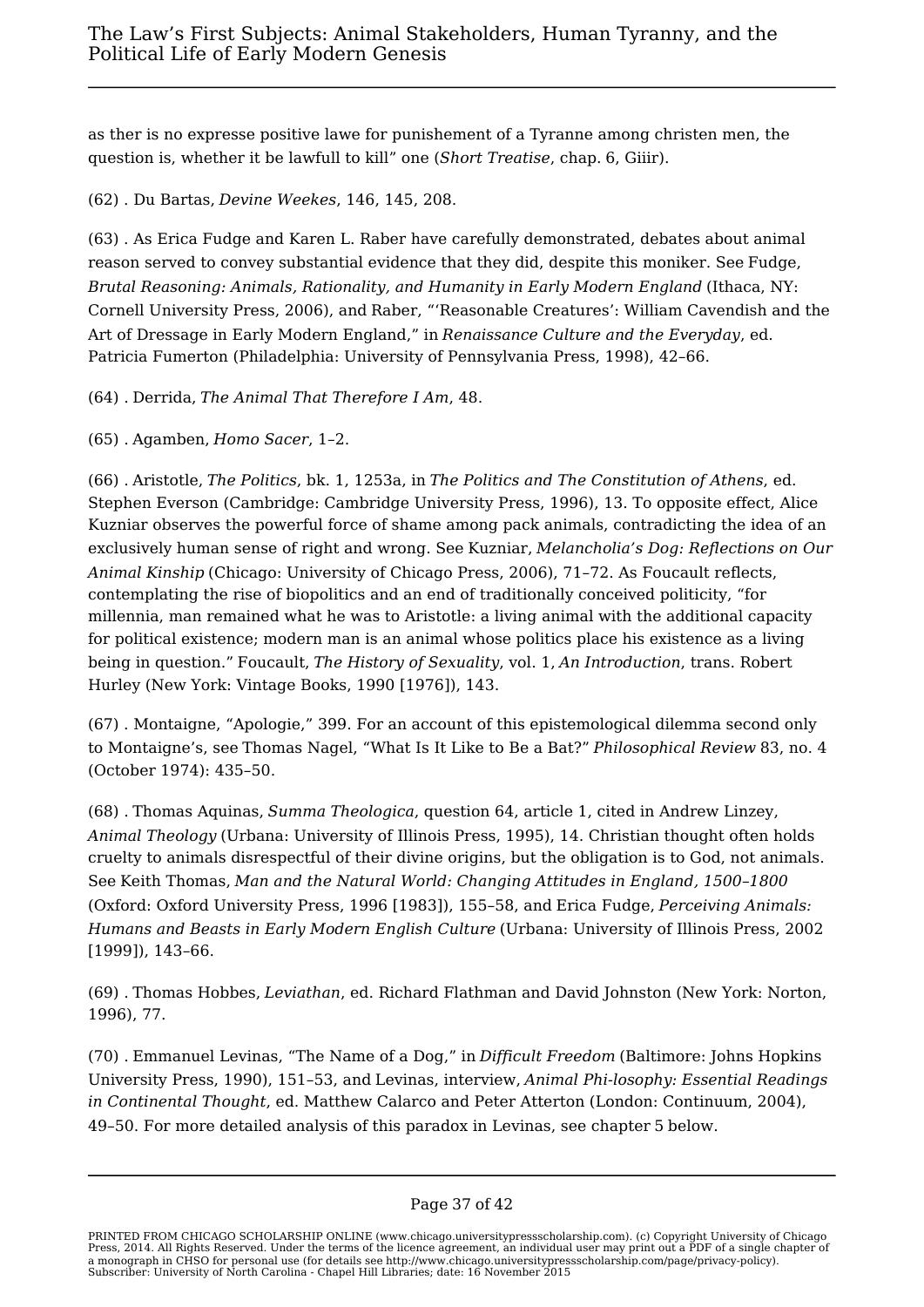(71) . Jacques Derrida, *The Beast and the Sovereign*, trans. Geoffrey Bennington (Chicago: University of Chicago Press, 2009).

(72) . Thomas, *Man and the Natural World*, 50. Thomas gives an extensive sample of "official attitudes" in early modernity into the eighteenth century (17–25). See also Fudge, *Perceiving Animals*, especially the discussion of the bear garden (11–33).

(73) . Calvin, *Commentaries on the Epistle of Paul to the Romans*, 305.

(74) . John Calvin, *Commentaries on the Book of Genesis*, trans. John King (Edin-burgh: Calvin Translation Society, 1847), 1:96 (italics added). See also *A Commentarie of John Calvine, upon the first booke of Moses called Genesis*, trans. Thomas Tymme (London: John Harison and George Bishop, 1578): "For he made him Lorde of the world, and made the beasts expressely subject unto him: who bicause they have their proper obedience assigned them, seeme not to be under the rule and becke of others" (45).

(75) . The hoped-for helpmeet does not materialize, and God proceeds on that bump-ier course we know so much more about: Plan B, the creation Eve, not of earth, but from Adam's rib (Gen. 2:21–23). We may see the inadequacy of animals in this or the proximity of Eve to animals, whose anticipated role she fills here as a second try. Theologically, a recurrent if not fully mainstream question was posed about the humanity of women. See Ian Maclean, *The Renaissance Notion of Woman* (Cambridge: Cambridge University Press, 1980), 12–14. Much of this debate centered on whether Adam and Eve were equally formed in the image of God. In 1558 John Knox (citing Augustine) answers this tricky dilemma by reference to species difference: "Woman (saith he) compared to other creatures is the image of God, for she beareth dominion over them; but compared unto man, she may not be called the image of God, for she beareth not rule… over man, but ought to obey him." Knox, *The First Blast of the Trumpet against the Monstrous Regiment of Women* in *On Rebellion*, ed. Roger Mason (Cambridge: Cambridge University Press, 1994), 17. Interestingly, at the mid-seventeenth century, Milton justifies the failure of an animal helpmeet by having Adam challenge God: "Among unequals what society / Can sort, what harmony or true delight?" and he instructs God that "of fellowship I speak / Such as I seek, fit to participate / All rational delight, wherein the brute / Cannot be human consort" (*Paradise Lost*, 8.383–84, 8.389–92).

(76) . "Let every soule be subject unto the higher powers" (Rom. 13:1).

(77) . Du Bartas, *Devine Weekes*, 168, 224, 334.

(78) . Calvin, *Commentaries on the Book of Genesis*, 1:290. The 1578 English version reads: "Beastes, after the fall of man, became more fierce and cruell" (217); Du Bartas, *Devine Weekes*, 167.

(79) . At a practical level, the early modern diet was unabashedly carnivorous. Constraints on it were normally due either to economics or to various food asceticisms (whether heretical or orthodox). As references to Pythagoras (i.e., the doctrine of the transmigration of souls and the diet it suggested) commonly indicate, vegetarianism was shorthand for lunacy. See Ken Albala,

PRINTED FROM CHICAGO SCHOLARSHIP ONLINE (www.chicago.universitypressscholarship.com). (c) Copyright University of Chicago Press, 2014. All Rights Reserved. Under the terms of the licence agreement, an individual user may print out a PDF of a single chapter of a monograph in CHSO for personal use (for details see http://www.chicago.universitypressscholarship.com/page/privacy-policy). Subscriber: University of North Carolina - Chapel Hill Libraries; date: 16 November 2015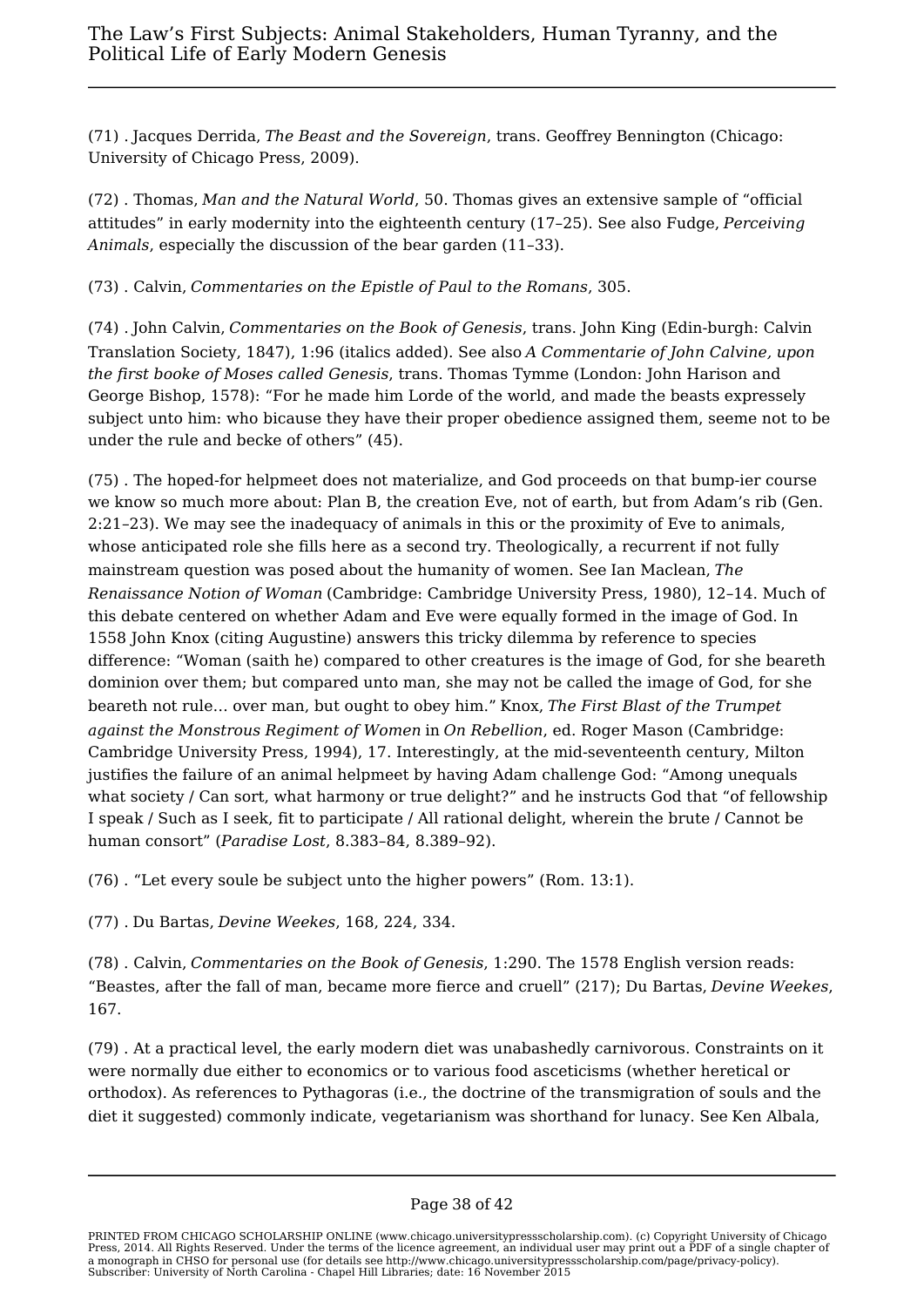*Eating Right in the Renaissance* (Berkeley: University of California Press, 2002), 16. For humanist readers (such as Montaigne), however, Plutarch's vivid essay against meat eating surely provoked reflection, if not changed habits: "But you demand of mee, for what cause Pythagoras abstained from eating flesh? And I againe do marvell, what affection,… or what motive or reason had that man, who first approched [*sic*] his mouth unto a slaine creature, who durst with his lips once touch the flesh of a beast either killed or dead; or how he could finde in his heart to be served at his table with dead bodies… which a little before did blea, low, bellow, walke, and see." Plutarch, *The Philosophie, commonlie called, The Morals*, trans. Philemon Holland (London: Arnold Hatfield, 1603), 572. Making a larger argument about how meat eating both establishes and erodes human status, Erica Fudge clarifies the reasons that scriptural support for vegetarianism was largely ignored in the Reformation. She shows that carnivorousness was handled as a memento mori and index of human corruption. "The eating of meat held a more powerful position in theo- logical terms than any attempt to regain the vegetarian innocence of Eden. A return to purity—a refusal of meat—would take away a point of humiliation for humans that was vital to their understanding of their place in the universe." See Erica Fudge, "Saying Nothing concerning the Same: On Dominion, Purity, and Meat in Early Modern England," in Fudge, ed., *Renaissance Beasts: Of Animals, Humans, and Other Wonderful Creatures* (Urbana: University of Illinois Press, 2004), 75.

(80) . Calvin, *Commentaries on the Book of Genesis*, 1:291. The 1578 text reads: "Men may enjoy the beastes to their owne commoditie, and may applie them to divers uses for their necessitie" (218).

(81) . Thomas Smith, *De republica Anglorum*, ed. Mary Dewar (Cambridge: Cambridge University Press, 1982), 55.

(82) . Martin Luther, *Lectures on Genesis 6–14*, trans. George Schick, in *Luther's Works*, ed. Jaroslav Pelikan (St. Louis: Concordia Publishing, 1960), 2:132; see also discussion in Scott Ickert, "Luther and Animals: Subject to Adam's Fall?" in *Animals on the Agenda*, ed. Andrew Linzey and Dorothy Yamamoto (Urbana: University of Illinois Press, 1998).

(83) . Martin Luther, "The Fourth Sunday after Trinity," in *Luther's Epistle Sermons: Trinity Sunday to Advent*, trans. John Nicholas Lenker (Minneapolis: Luther Press, 1909), 3:105.

(84) . Luther, *Lectures on Genesis 6–14, 132*.

(85) . Calvin, *Commentaries on Genesis, 1:290*.

(86) . Martin Luther, *Lectures on Genesis 1–5*, in *Luther's Works*, ed. Jaroslav Pelikan (St. Louis: Concordia Publishing House, 1958), 1:67 (italics added).

(87) . Calvin, *Commentaries on the Book of Genesis*, 1:290. The 1578 text reads: "And no marvell: for seeing we are disobedient unto God, why should not the beastes rebell against us?" (218).

(88) . Du Bartas, *Devine Weekes*, 334 (italics in original); John Donne, "Holy Sonnet 12," in *Complete English Poems*, 313–14, lines 5–6.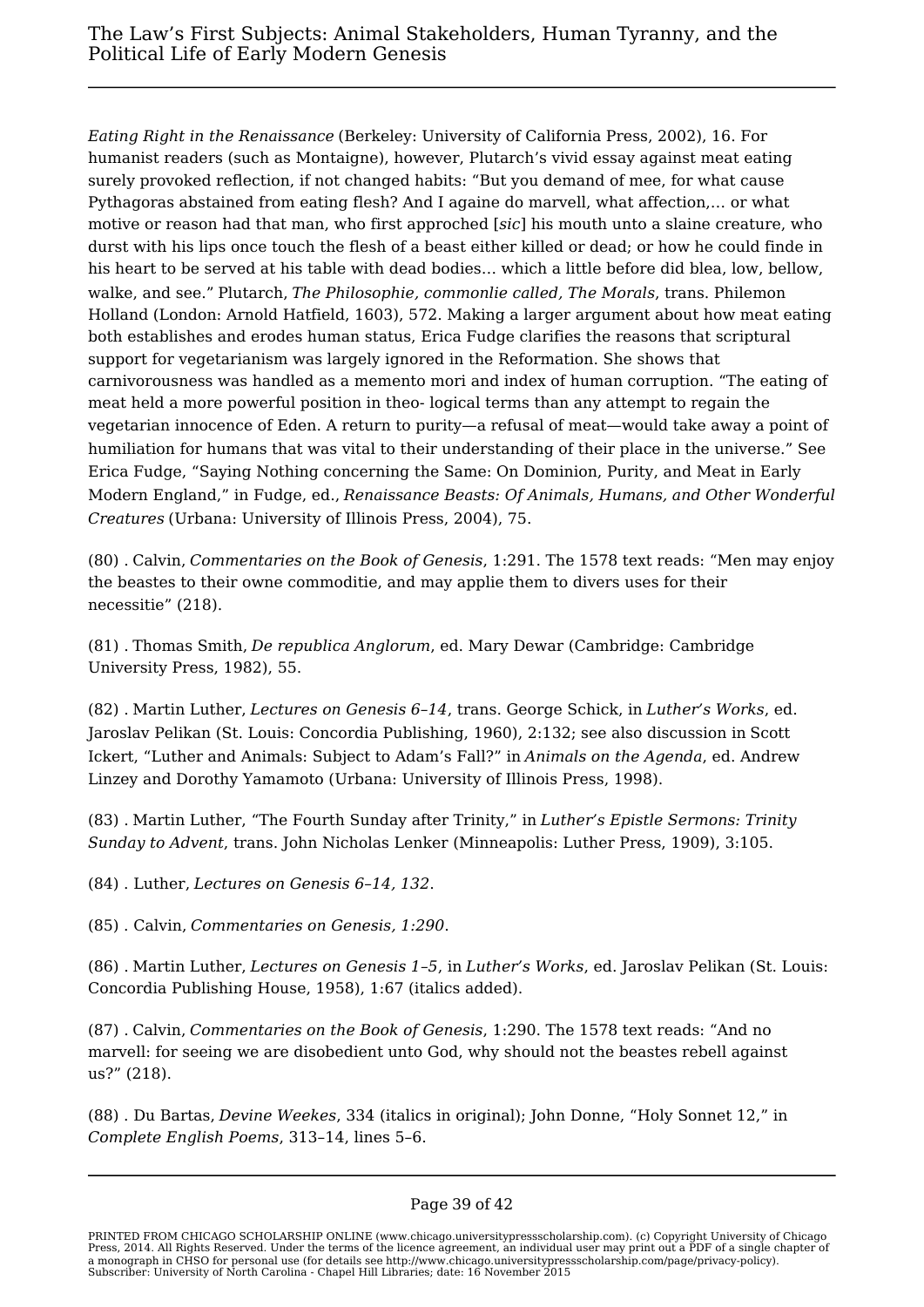(89) . Johan Ferrarius, *A Woorke of Joannes Ferrarius Montanus, touchying the good* orderynge of a commonweale, trans. William Bavande (London: John Kingston, 1559), fol. 169, quoted in Bushnell, *Tragedies of Tyrants, 50*.

(90) . Calvin, *Commentaries on the Book of Genesis*, 1:99. Passages from the 1578 text read: "He had possession of his right" and "lawfull," and "Therefore I thinke it shall be better if we say nothing concerning the same" (48).

(91) . Ibid., 291–92. The 1578 text reads: "Seeing they killed before beastes to offer sacrifice unto God, & seeing it was lawfull for them so to do, and of their skins, to make them garments & tentes: I see not what should debarre them from the eating of flesh" (219), and "Nowe we must holde fast that libertie, whiche the LORD hath given unto us" (220). Luther agrees substantially with Calvin: although "for Adam it would have been an abomination to kill a little bird for food," the dispensation after the Flood "make[s] up, as it were, for the great sorrow that pious Noah experienced" and is a sign of God's compassion (for people). Luther, *Lectures on Genesis 6–14*, 133–34.

(92) . Luther, *Lectures on Genesis 6–14, 133; Luther, Table Talk, 58*.

(93) . Preserved Smith, *The Life and Letters of Martin Luther* (Boston: Houghton Mifflin, 1914), 360–61. (The birds' argument prefigures the precise moral of *To Kill a Mockingbird*.) Nevertheless, Luther surely savored his meats: in one letter concerning a banquet for the doctoral achievement of one of his students, he urges, "Buy us all sorts of birds and fowls of the air, and whatever elese is subject to man's dominion and lawful to eat in the aerial kingdom of feathers—but not crows.… Moreover, if you can buy or catch… any hares… send 'em on, for we are minded to satisfy your stomachs for once, especially if it can be done with malt liquor" (357).

(94) . Luther, *Lectures on Genesis 1–5*, 52.

(95) . Calvin, *Commentaries on the Epistle of Paul to the Romans*, 305 (italics added); on the typicality of the metaphor in Calvin, see Peter A. Huff, "Calvin and the Beasts: Animals in John Calvin's Theological Discourse," *JETS* 42, no. 1 (March 1999): 67–75; Luther, *Lectures on Genesis 1–5*, 117.

(96) . Roland H. Bainton, "Luther on Birds, Dogs, and Babies," in Bainton, *Studies in the Reformation* (Boston: Beacon Press, 1963), 71–72. See also Luther, *Table Talk*, 322.

(97) . Christopher Marlowe, *Edward II*, in *The Complete Works of Christopher Marlowe*, ed. Fredson Bowers (Cambridge: Cambridge University Press, 2008), 4.1.4–8; Shakespeare, *Macbeth*, 4.3.105, 5.8.70.

(98) . Ponet, *Short Treatise*, chap. 6, Giiv (italics added). For a comprehensive account of how hunting enacted human dominion at a practical and ritual level, see Edward Berry, *Shakespeare and the Hunt: A Cultural and Social Study* (Cambridge: Cambridge University Press, 2001). For an attentive exploration of the ranging cultural symbolics of bear baiting, see Rebecca Ann Bach, "Bearbaiting, Dominion, and Colonialism," in *Race, Ethnicity, and Power in the*

PRINTED FROM CHICAGO SCHOLARSHIP ONLINE (www.chicago.universitypressscholarship.com). (c) Copyright University of Chicago Press, 2014. All Rights Reserved. Under the terms of the licence agreement, an individual user may print out a PDF of a single chapter of a monograph in CHSO for personal use (for details see http://www.chicago.universitypressscholarship.com/page/privacy-policy). Subscriber: University of North Carolina - Chapel Hill Libraries; date: 16 November 2015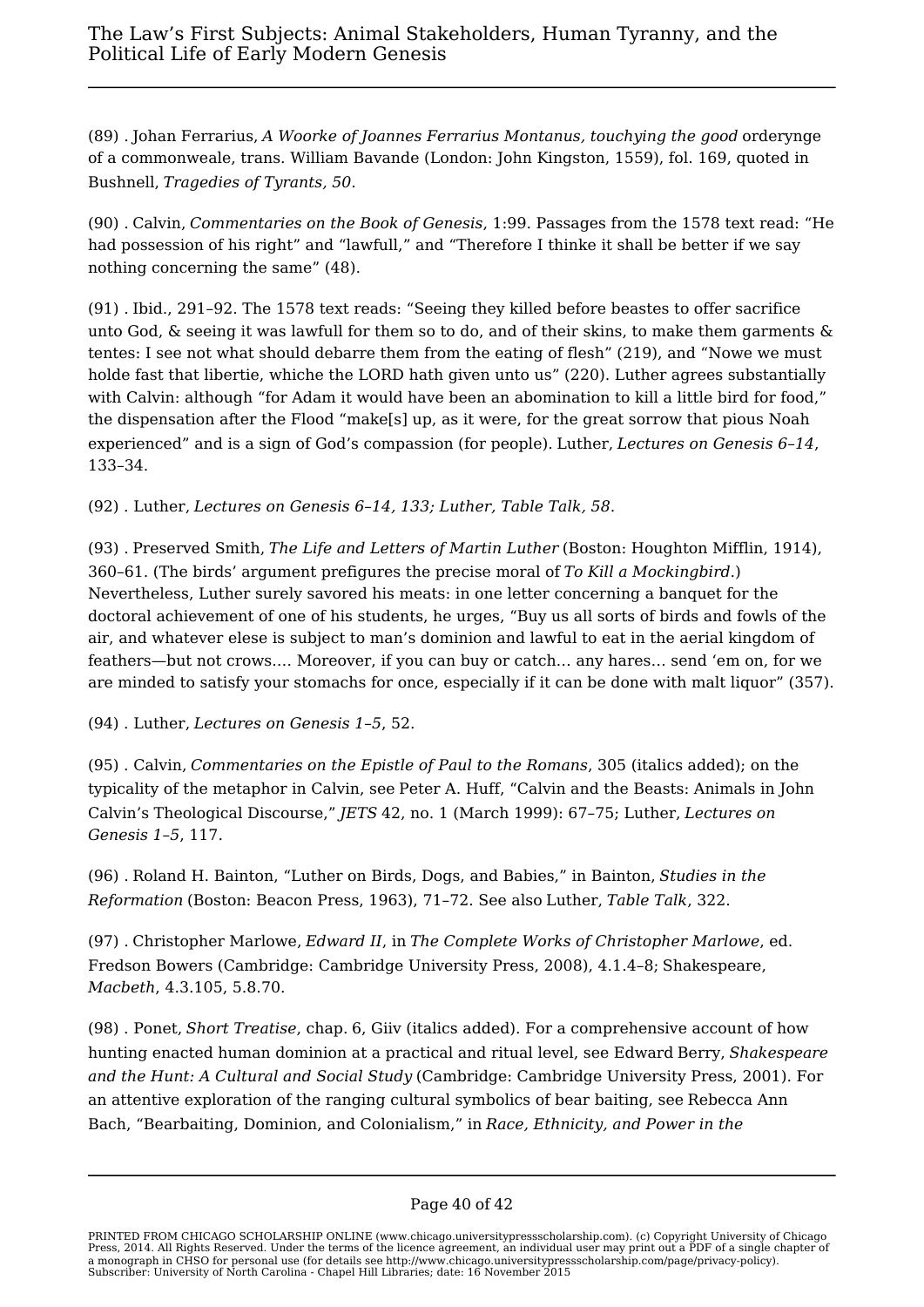*Renaissance*, ed. Joyce Green Macdonald (Madison, NJ: Fairleigh Dickinson University Press, 1997), 19–35.

(99) . Hubert Languet (more likely Philippe Duplessis-Mornay), *Vinidicae, contra tyrannos*, trans. George Garnett (Cambridge: Cambridge University Press, 1994), 146. *Contra tyrannos* was published in Basel in 1579 but circulated earlier.

(100) . Etienne de la Boétie, *Servitude volontaire* (1548 manuscript), published as *The Politics of Obedience: The Discourse of Voluntary Servitude*, trans. Harry Kurz (Au-burn, AL: Ludwig van Mises Institute, 2008), 52.

(101) . Ibid., 57 (italics added) (here La Boétie draws from Plutarch, as discussed in chapter 3 below.

(102) . Calvin, *Commentaries on the Book of Genesis, 1:291*.

(103) . Erasmus, *Praise of Folly*, ed. and trans. Betty Radice (New York: Penguin Books, 1993), 53 (italics added).

(104) . La Boétie, *Servitude volontaire*, 57–58. Animal training manuals understood the Genesis story to define their challenge. Of the horse, Michael Baret explained: "Although God gave unto Horses such excellent qualities at their Creation, now are they changed in their use and are become disobedient to man, and therefore must be subjected by Art." Baret, *Hipponomie*, 7.

(105) . See Blair Worden, *The Sound of Virtue: Philip Sidney's Arcadia and Elizabethan Politics* (New Haven, CT: Yale University Press, 1996), 267; see also Andrew Hadfield,*Shakespeare and Republicanism* (Cambridge: Cambridge University Press, 2005), 87.

(106) . See Hadfield, *Shakespeare and Republicanism*, 87–89; Worden, *Sound of Virtue*, 266–80; and Annabel Patterson, *Fables of Power: Aesopian Writing and Political History* (Durham, NC: Duke University Press, 1991), 67–75.

(107) . Philip Sidney, *The Countess of Pembroke's Arcadia (The Old Arcadia)*, ed. Katherine Duncan Jones (Oxford: Oxford University Press, 1999), 221–25; line numbers for "Ister Bank" shown above refer to this edition.

(108) . Plato, *Protagoras*, trans. Stanley Lombardo and Karen Bell (Indianapolis: Hackett, 1992), 321a–321c.

(109) . Fudge, *Perceiving Animals, 79*, 80.

(110) . For a contemporary version, see Margaret Atwood, "The Animals Reject Their Names and Things Return to Their Origins," in *The Tent* (New York: Anchor Books, 2006), 77–84.

(111) . Erasmus, *Education of a Christian Prince*, 30.

(112) . Luther, *Sermons 1*, trans. John Doberstein, in *Luther's Works*, ed. Helmut Lehmann (Philadelphia: Muhlenberg Press, 1959), 51:10.